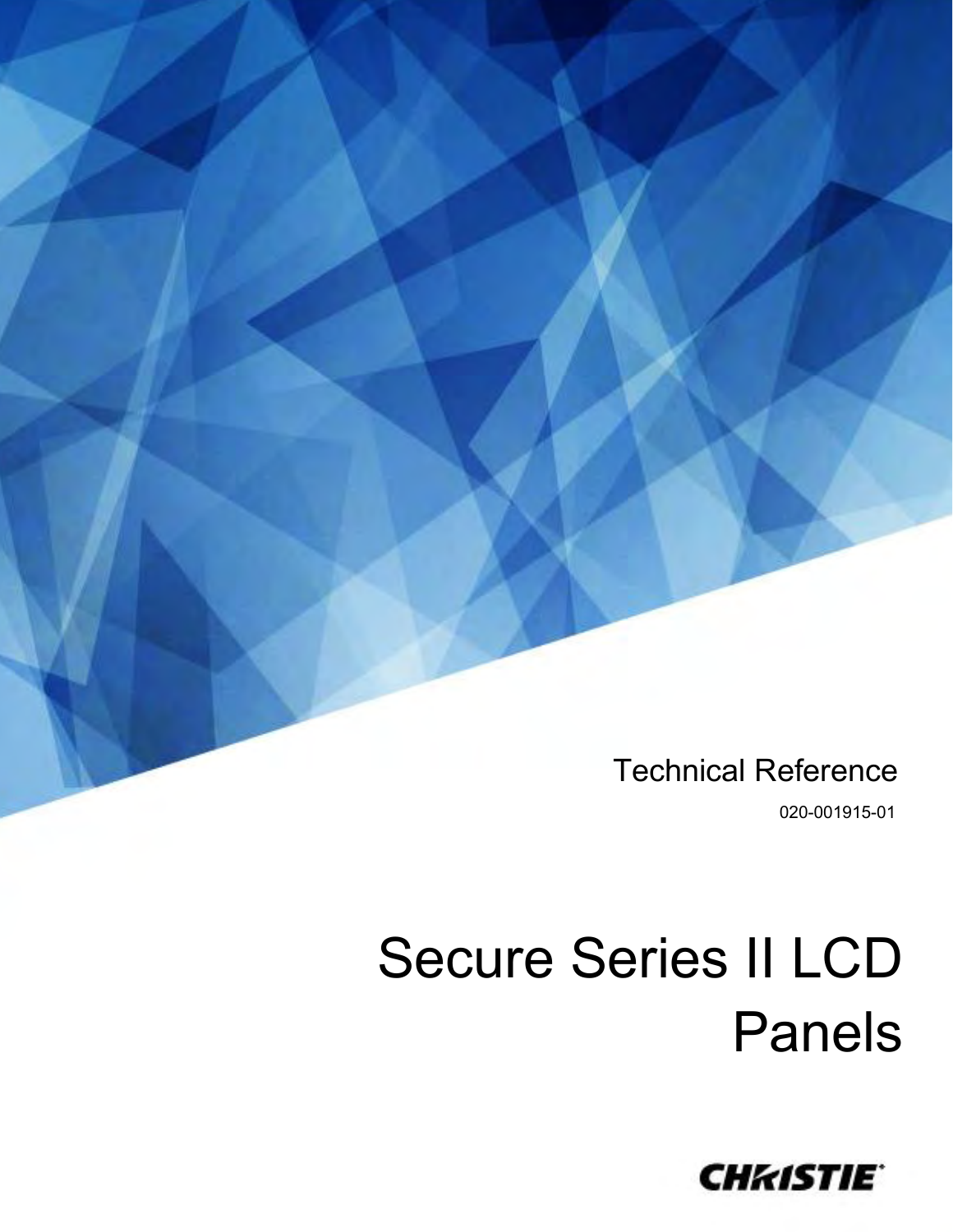#### **NOTICES**

#### **COPYRIGHT AND TRADEMARKS**

Copyright © 2021 Christie Digital Systems USA, Inc. All rights reserved.

All brand names and product names are trademarks, registered trademarks or trade names of their respective holders.

#### **GENERAL**

Every effort has been made to ensure accuracy, however in some cases changes in the products or availability could occur which may not be reflected in this document. Christie reserves the right to make changes to specifications at any time without notice. Performance specifications are typical, but may vary depending on conditions beyond Christie's control such as maintenance of the product in proper working conditions. Performance specifications are based on information available at the time of printing. Christie makes no warranty of any kind with regard to this material, including, but not limited to, implied warranties of fitness for a particular purpose. Christie will not be liable for errors contained herein or for incidental or consequential damages in connection with the performance or use of this material. Canadian manufacturing facility is ISO 9001 and 14001 certified.

#### **WARRANTY**

Products are warranted under Christie's standard limited warranty, the details of which are available at <https://www.christiedigital.com/help-center/warranties/> or by contacting your Christie dealer or Christie.

#### **PREVENTATIVE MAINTENANCE**

Preventative maintenance is an important part of the continued and proper operation of your product. Failure to perform maintenance as required, and in accordance with the maintenance schedule specified by Christie, will void the warranty.

#### **REGULATORY (if applicable)**

The product has been tested and found to comply with the limits for a Class A digital device, pursuant to Part 15 of the FCC Rules. These limits are designed to provide reasonable protection against harmful interference when the product is operated in a commercial environment. The product generates, uses, and can radiate radio frequency energy and, if not installed and used in accordance with the instruction manual, may cause harmful interference to radio communications. Operation of the product in a residential area is likely to cause harmful interference in which case the user will be required to correct the interference at the user's own expense. Changes or modifications not expressly approved by the party responsible for compliance could void the user's authority to operate the equipment**.**

#### CAN ICES-3 (A) / NMB-3 (A)

이 기기는 업무용(A급)으로 전자파적합등록을 한 기기이오니 판매자 또는 사용자는 이점을 주의하시기 바라며, 가정 외의 지역에서 사용하는 것을 목적으로 합니다.

#### **ENVIRONMENTAL**

The product is designed and manufactured with high-quality materials and components that can be recycled and reused. This symbol  $\bigtimes$  means that electrical and electronic equipment, at their end-of-life, should be disposed of separately from regular waste. Please dispose of the product appropriately and according to local regulations. In the European Union, there are separate collection systems for used electrical and electronic products. Please help us to conserve the environment we live in!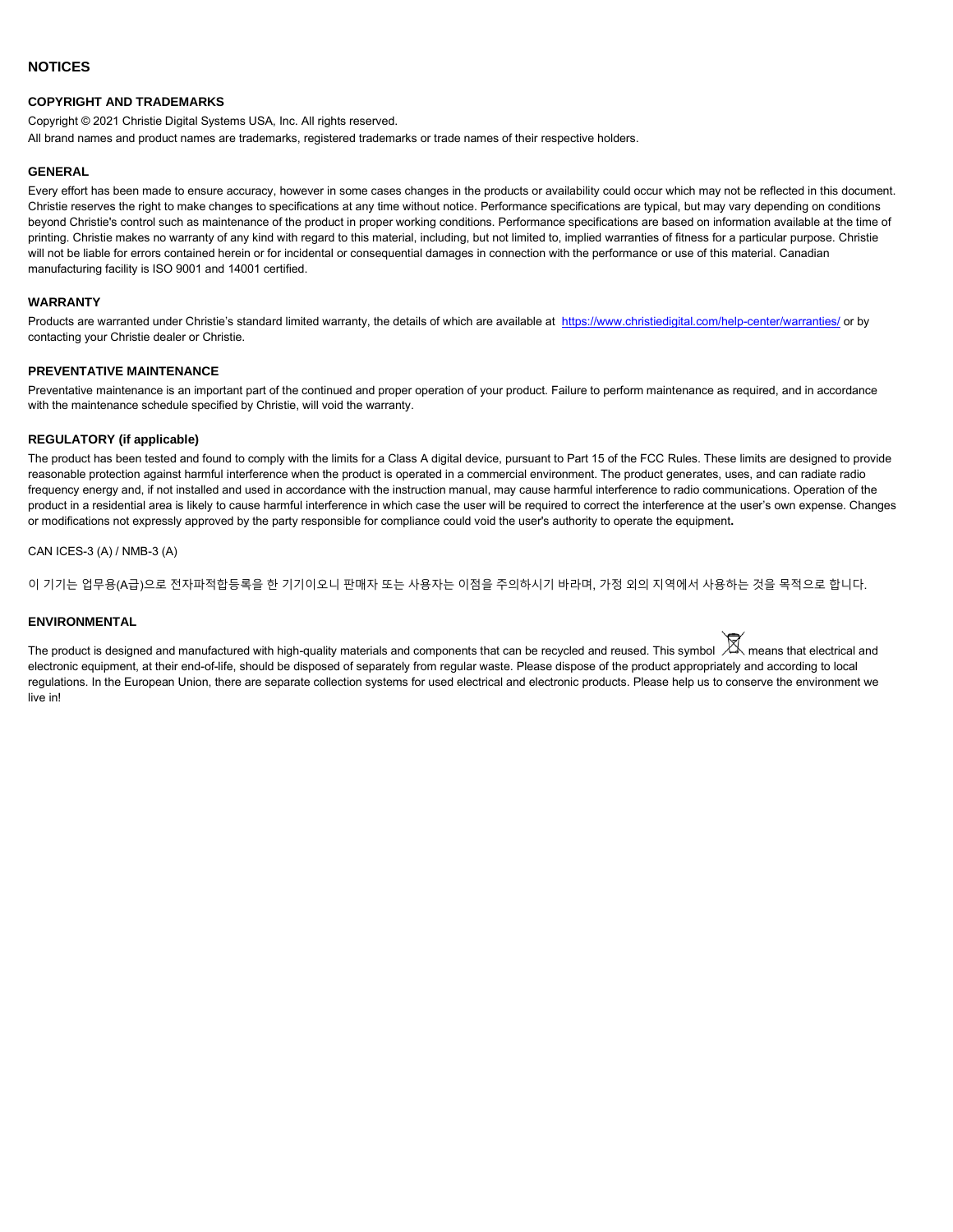

# **Content**

| Direct command control ………………………………………………………………………… 17 |  |
|--------------------------------------------------------|--|
|                                                        |  |
|                                                        |  |
|                                                        |  |
|                                                        |  |
|                                                        |  |
|                                                        |  |
|                                                        |  |
|                                                        |  |
|                                                        |  |
|                                                        |  |
|                                                        |  |
|                                                        |  |
|                                                        |  |
|                                                        |  |
|                                                        |  |
|                                                        |  |
|                                                        |  |
|                                                        |  |
|                                                        |  |
|                                                        |  |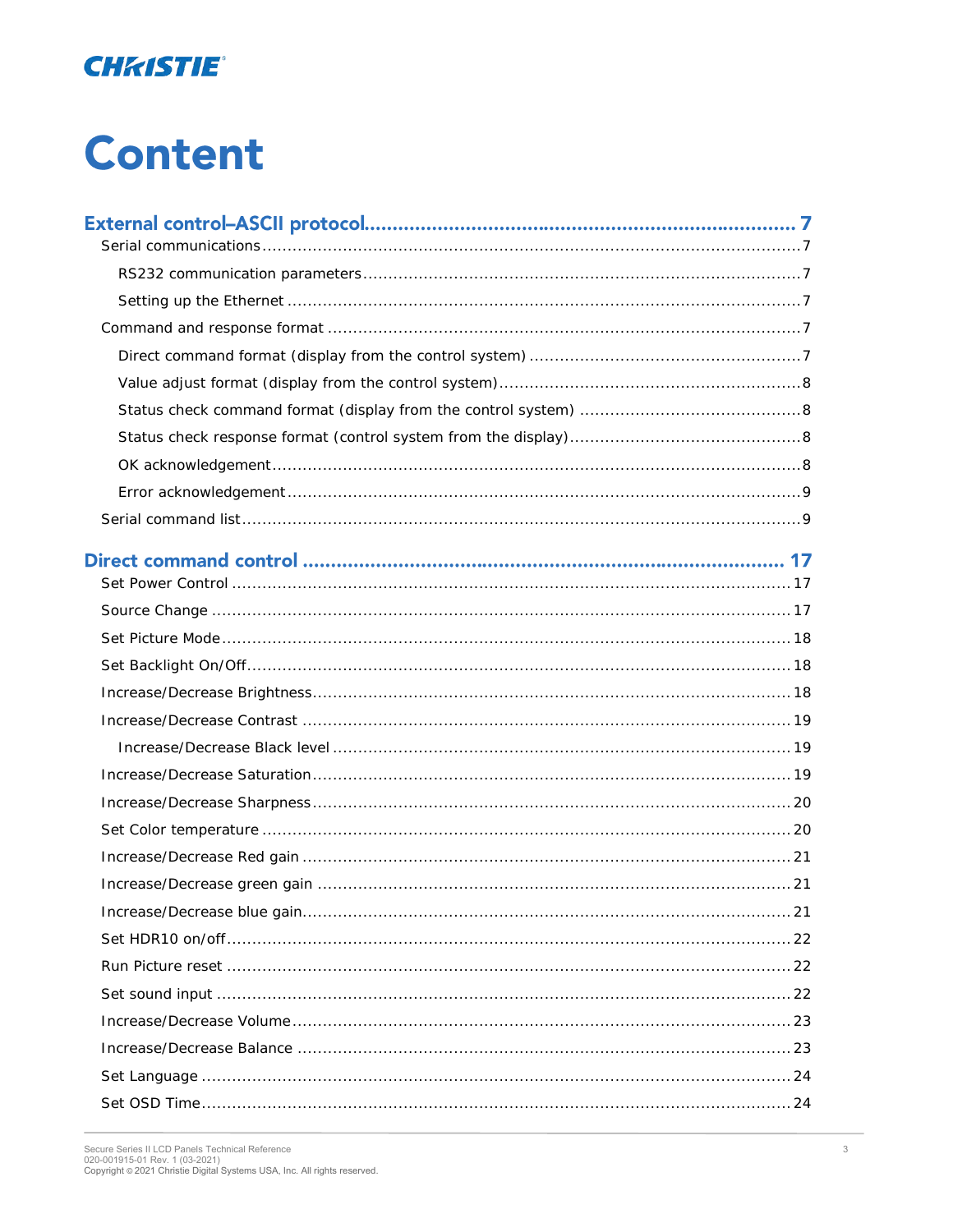### **CHRISTIE®**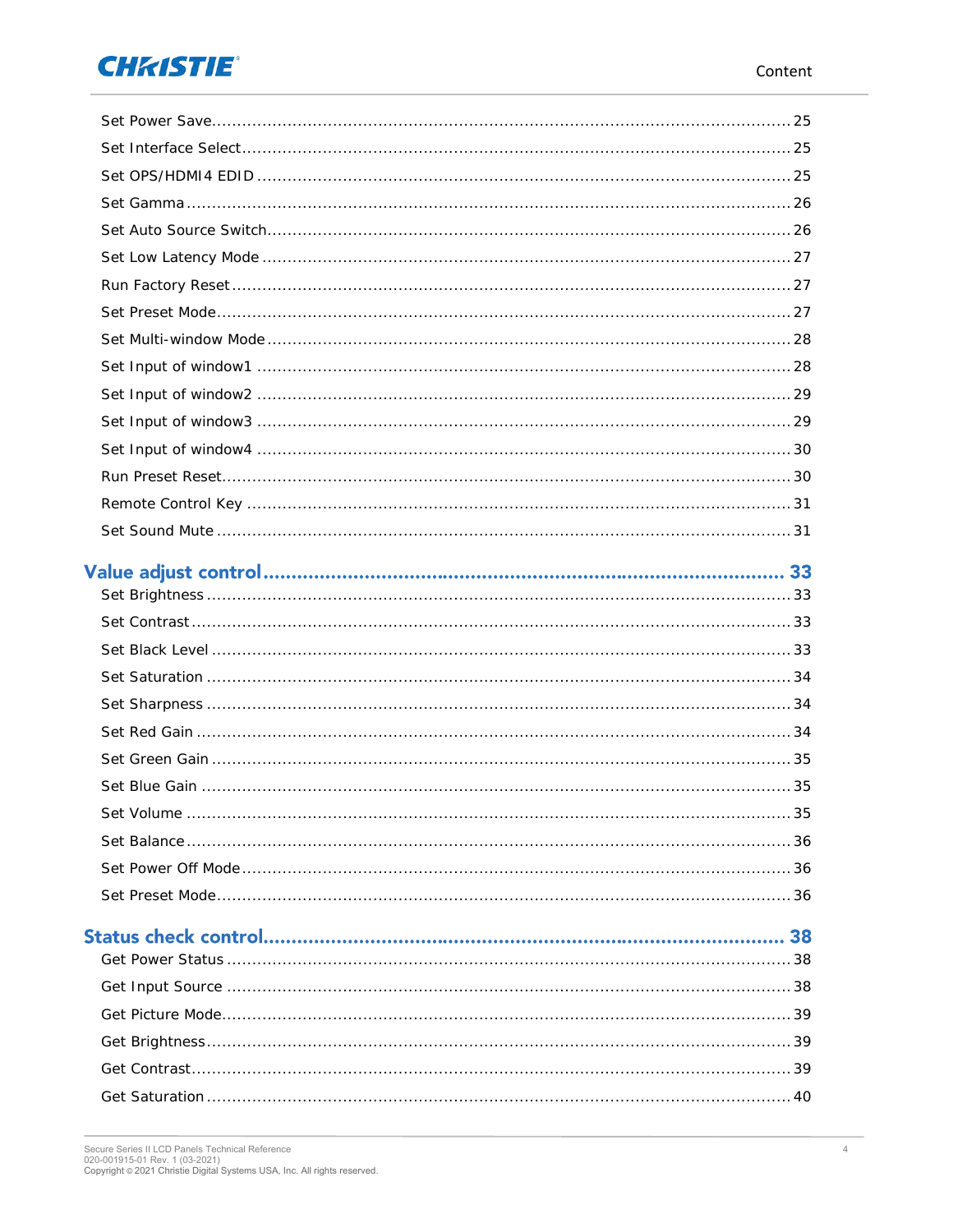### **CHRISTIE®**

|  | .51 |
|--|-----|
|  |     |
|  |     |
|  |     |
|  |     |
|  |     |
|  |     |
|  |     |
|  |     |
|  |     |
|  |     |
|  |     |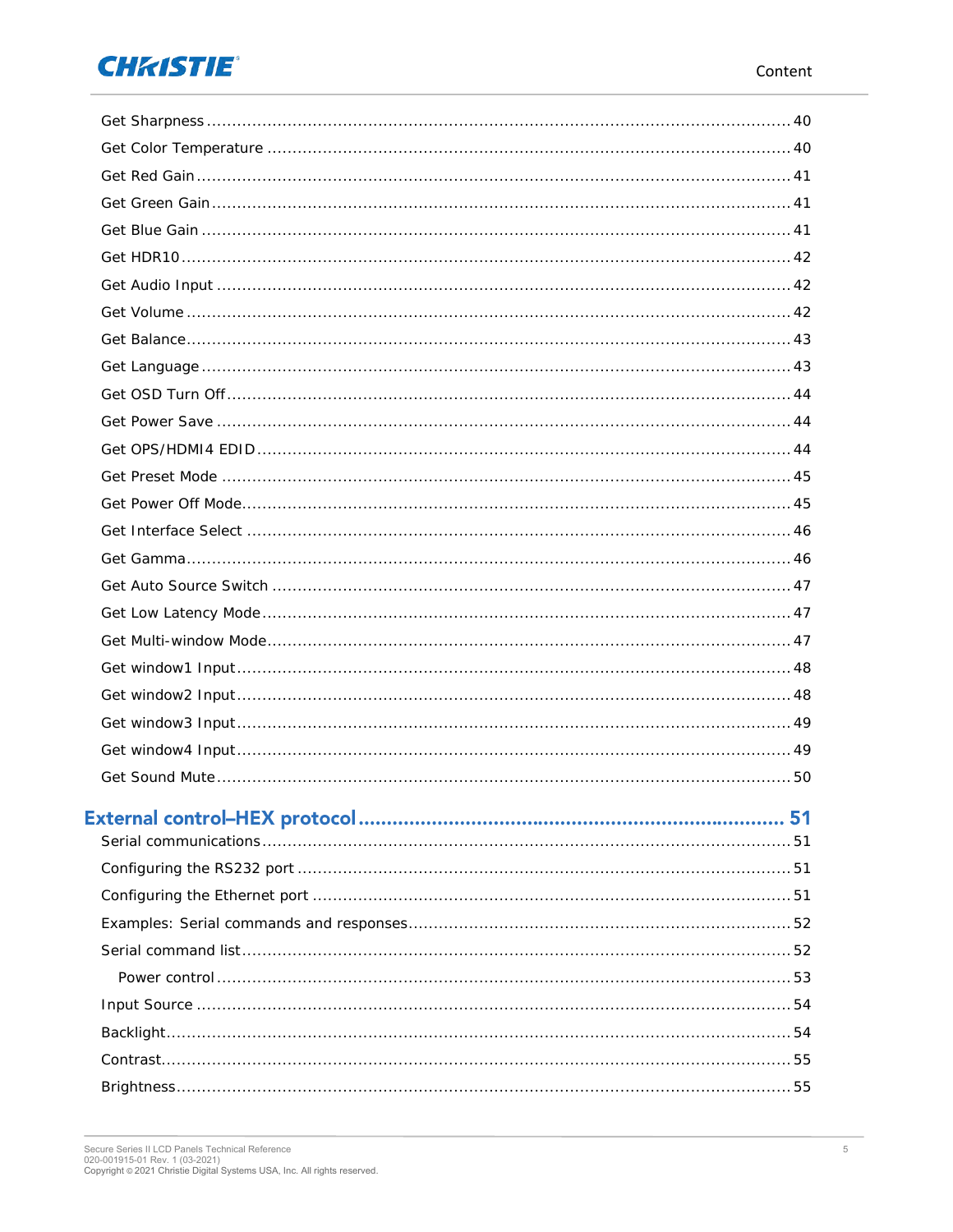### **CHRISTIE®**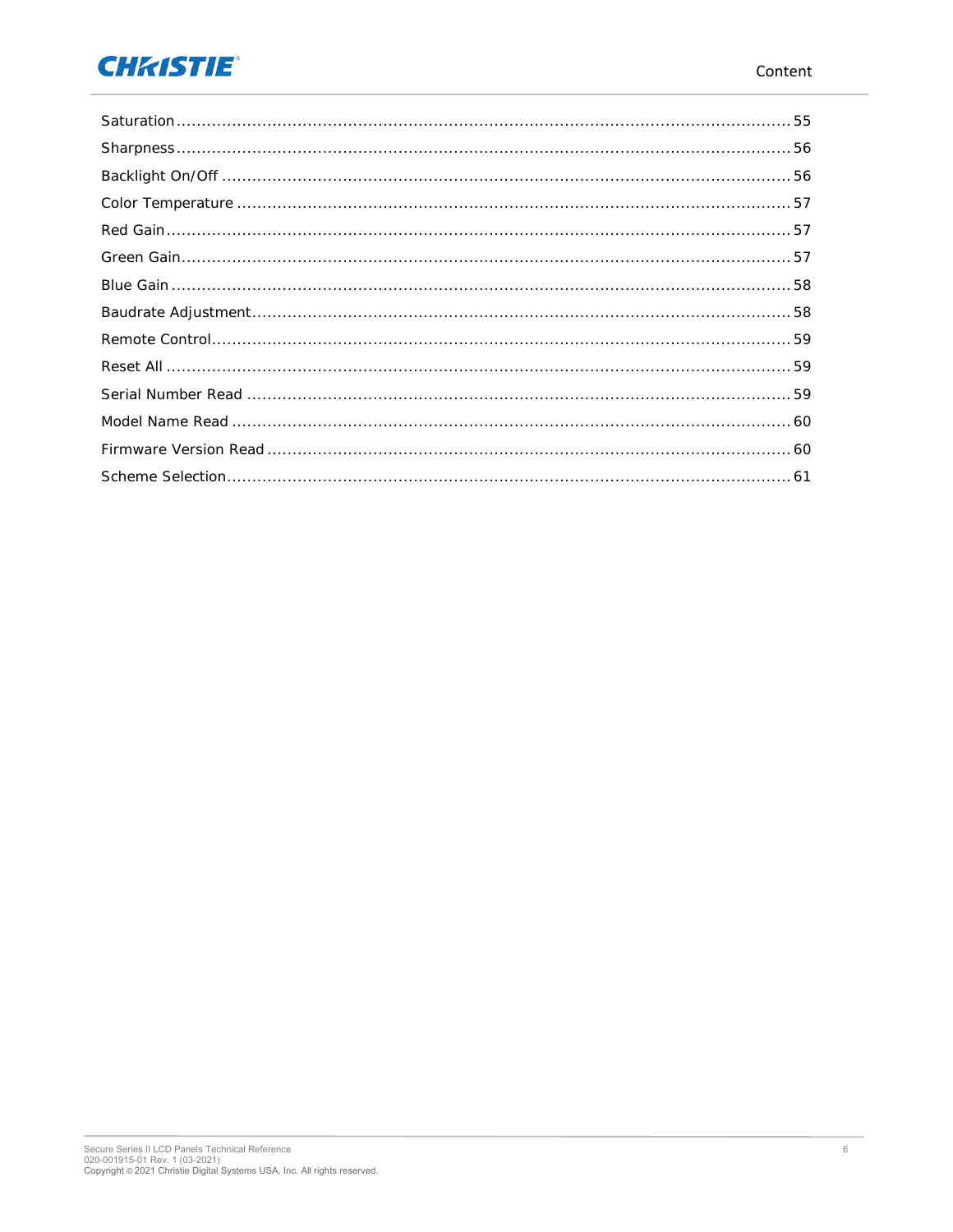

# **External control-ASCII protocol**

In addition to using the display keypad or remote control unit, you can control the display using a serial (RS232) link or Ethernet connection to send commands and receive responses to those commands.

### <span id="page-6-0"></span>**Serial communications**

The display uses a simple text-based control protocol to take requests from control devices and to provide responses to such devices. This section describes how to send control messages over a serial link between the display and an automation/control system or a PC running a terminal emulation program.

#### <span id="page-6-1"></span>**RS232 communication parameters**

| Parameter         | Value  |
|-------------------|--------|
| Default baud rate | 115200 |
| Parity            | None   |
| Data bits         | 8      |
| Stop bits         |        |
| Flow control      | None   |

The RS232 IN port has several communication parameters.

The panel support 115200, 38400, 19200, 9600 baud rate. To change the baud rate, on the panel go to Factory menu and change the baud rate.

#### <span id="page-6-2"></span>**Setting up the Ethernet**

Learn how to configure the Ethernet port.

- 1. Connect the control computer to the RJ45 connector on the display panel.
- 2. If using TCP/IP, UDP socket program, complete the following to configure the Ethernet port on the system:
	- a. Set the IP address(check at LAN setting OSD).
	- b. Set the port number (TCP/IP: 5000, UDP: 5001).

### <span id="page-6-3"></span>**Command and response format**

<span id="page-6-4"></span>Commands sent from an automation/control system or PC to the display must have the following format.

### Direct command format (display from the control system)

Format : [HEAD][SET ID][COMMAND][END]

Example (Power on) : K: ALLPON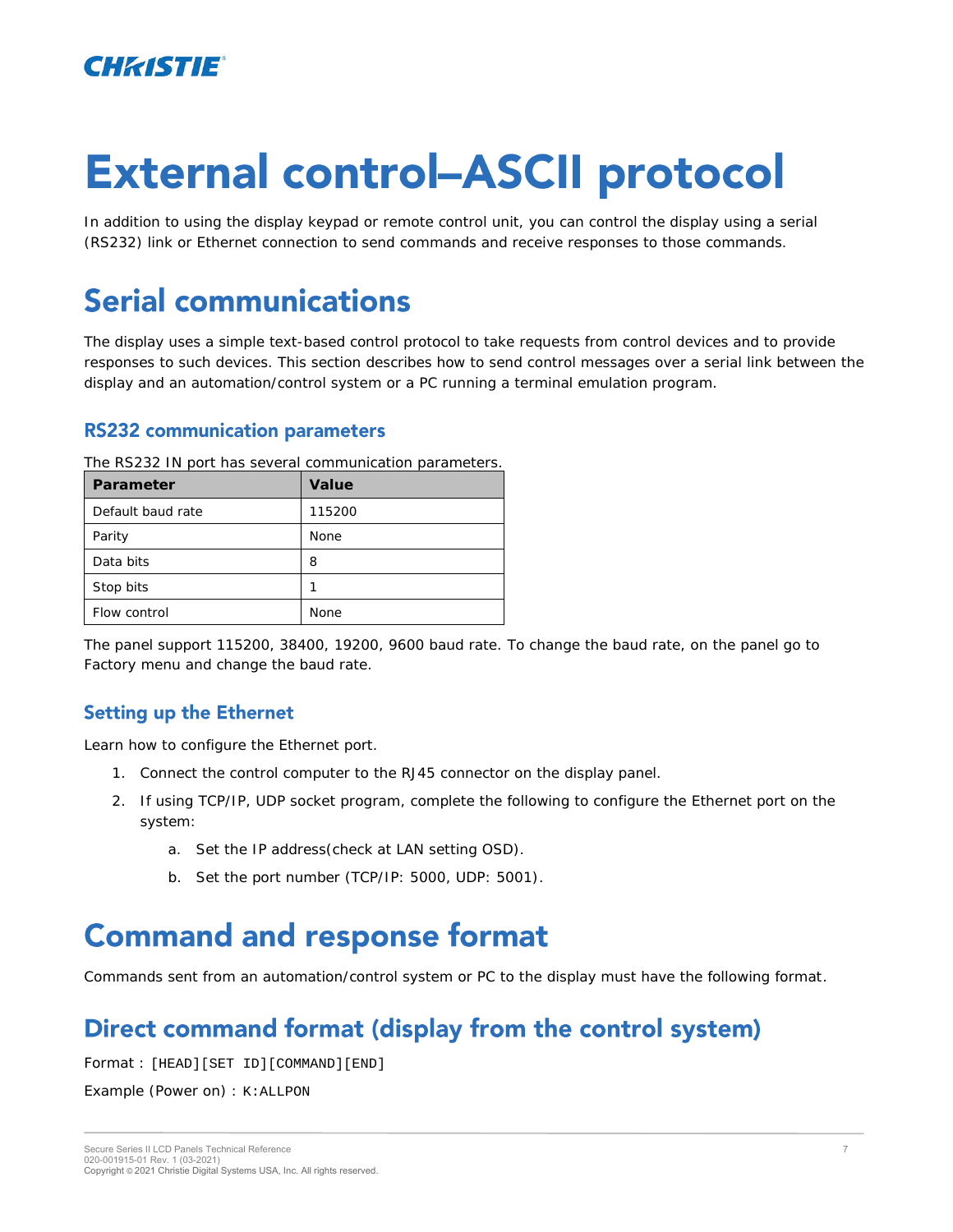

- [HEAD] indicates the start of the command data (always  $K:$  ).
- [SET ID] is the display ID (always ALL).
- [COMMAND] is the command data (3 Bytes).
- [END] indicates the end of the command data (always a period (.)).

### <span id="page-7-0"></span>Value adjust format (display from the control system)

#### Format : [HEAD][SET ID][COMMAND][VALUE][END]

Example (Volume level 50%) : K: ALLVOL050

- $[HEAD]$  indicates the start of the command data (always  $K:$  ).
- [SET ID] is the display ID (always ALL).
- [COMMAND] is the command data (3 Bytes).
- [VALUE] is the parameter setting for the command (000 to 100).
- [END] indicates the end of the command data (always a period(.)).

### <span id="page-7-1"></span>Status check command format (display from the control system)

Format : [HEAD][SET ID][COMMAND][END]

Example (Volume level) : K: ALLVOL?

- [HEAD] indicates the start of the command data (always K:).
- [SET ID] is the display ID (always ALL).
- [COMMAND] is the command data (3 Bytes).
- [END] indicates the end of the command data (always question mark (?)).

### <span id="page-7-2"></span>Status check response format (control system from the display)

Format : [SET ID][:][COMMAND][=][REPLY]

Example (Volume level 50%) : ALL:VOL=050

- [SET ID] is the display ID (always ALL).
- [: ] is always colon (: ).
- [COMMAND] is the command data (3 Bytes).
- $\bullet$  [=] is always equal sign  $(=)$ .
- [Reply] is the reply data (3 Bytes).

### <span id="page-7-3"></span>**OK acknowledgement**

The Product transmits ACK (acknowledgement) based on this format when receiving normal data. At this time, if the data is data read mode, it indicates present status data. If the data is data write mode, it returns the data of the PC computer.

Format : [ALL][:][Command][=][A]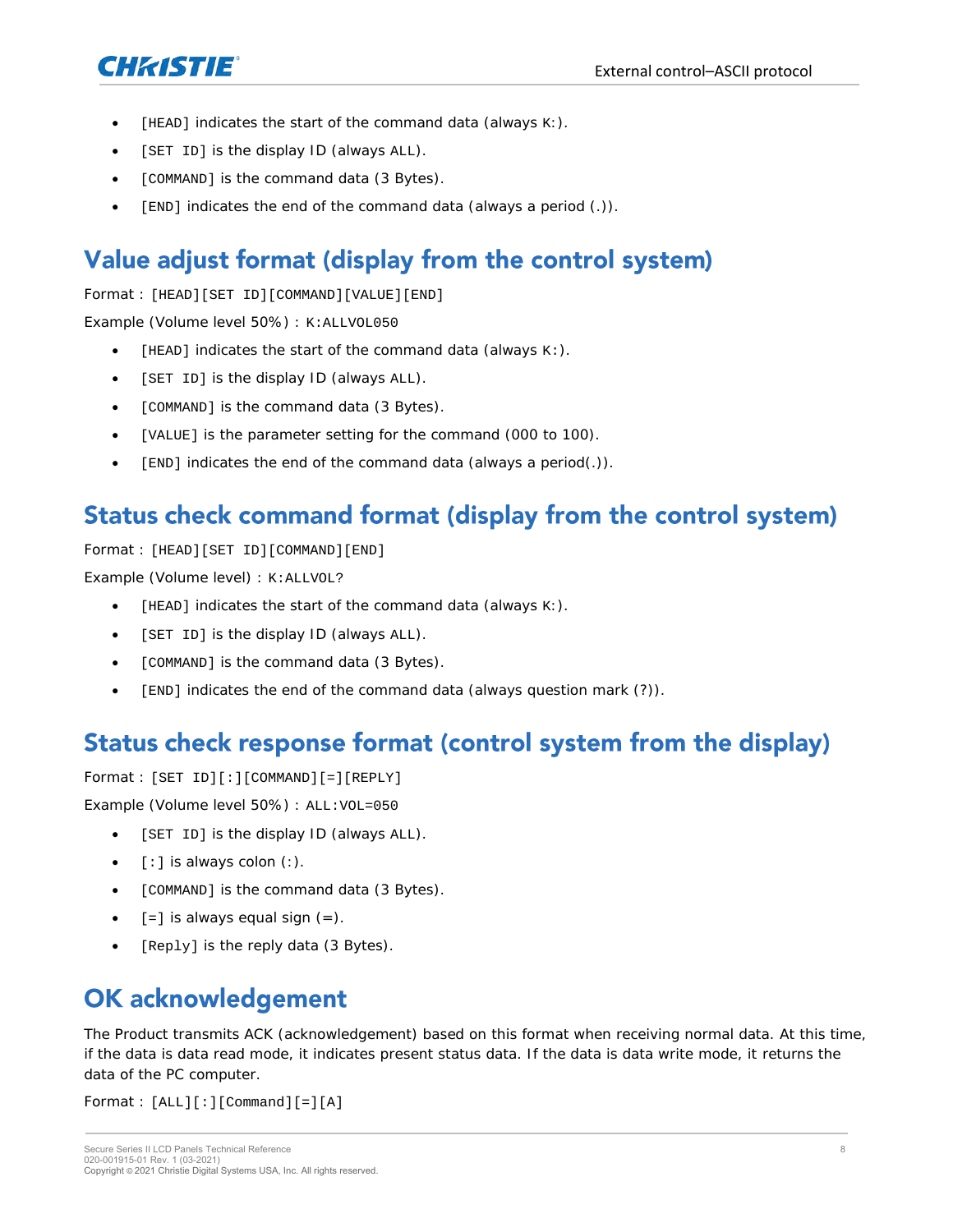

<span id="page-8-0"></span>Example : ALL:PON=A

### **Error acknowledgement**

If an error occurs, it returns NG. Format : [ALL][:][Command][=][N] Example : ALL:PON=N

### <span id="page-8-1"></span>**Serial command list**

| Main item      | Control item                        | Command         | Value | Reply |
|----------------|-------------------------------------|-----------------|-------|-------|
| Direct Control | Power Key Off                       | POF             |       |       |
| Direct Control | Power Key On                        | PON             |       |       |
| Direct Control | Source change to DP1                | SH <sub>0</sub> |       |       |
| Direct Control | Source change to DP2                | SH <sub>1</sub> |       |       |
| Direct Control | Source change to HDMI1              | SH <sub>2</sub> |       |       |
| Direct Control | Source change to HDMI2              | SH <sub>3</sub> |       |       |
| Direct Control | Source change to HDMI3              | SH4             |       |       |
| Direct Control | Source change to HDMI4              | SH <sub>5</sub> |       |       |
| Direct Control | Source change to OPS/HDMI           | SH7             |       |       |
| Direct Control | Source change to OPS/DP             | SH <sub>8</sub> |       |       |
| Direct Control | Picture Mode Standard               | <b>PMO</b>      |       |       |
| Direct Control | Picture Mode Dynamic                | PM1             |       |       |
| Direct Control | Picture Mode User                   | PM <sub>2</sub> |       |       |
| Direct Control | Backlight on                        | <b>BLN</b>      |       |       |
| Direct Control | Backlight off                       | <b>BLF</b>      |       |       |
| Direct Control | Brightness 1step Up                 | <b>BLU</b>      |       |       |
| Direct Control | Brightness 1step Down               | <b>BLD</b>      |       |       |
| Direct Control | Contrast 1step Up                   | CTU             |       |       |
| Direct Control | Contrast 1step Down                 | <b>CTD</b>      |       |       |
| Direct Control | Black Level 1step Up                | <b>BRU</b>      |       |       |
| Direct Control | Black Level 1step Down              | <b>BRD</b>      |       |       |
| Direct Control | Color 1step Up                      | STU             |       |       |
| Direct Control | Color 1step Down                    | <b>STD</b>      |       |       |
| Direct Control | Sharpness 1step Up                  | <b>SPU</b>      |       |       |
| Direct Control | Sharpness 1step Down                | <b>SPD</b>      |       |       |
| Direct Control | Color temperature set to<br>Studio1 | <b>CTO</b>      |       |       |
| Direct Control | Color Temperature set to<br>Studio2 | CT1             |       |       |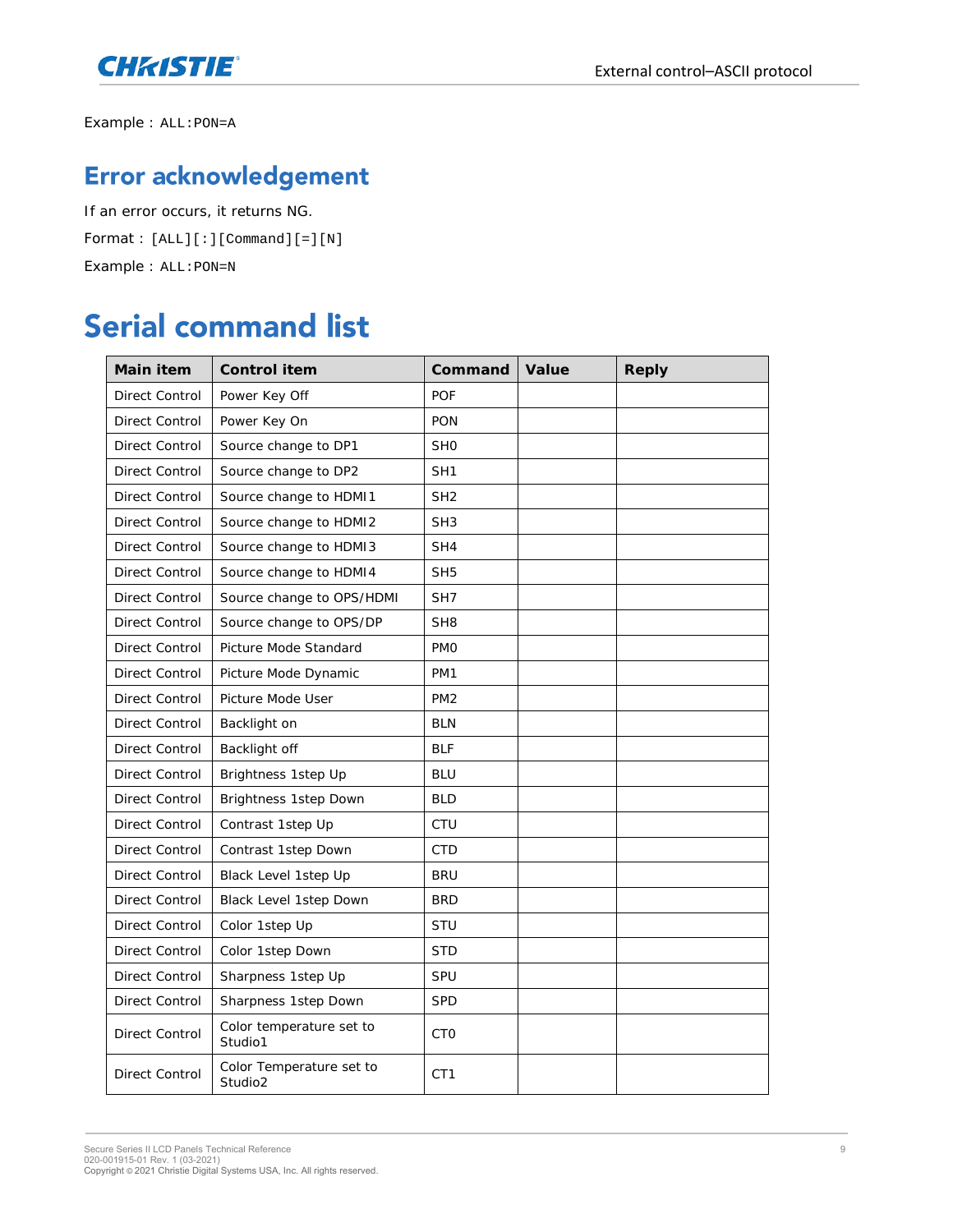

| Main item             | Control item                       | Command         | Value | Reply |
|-----------------------|------------------------------------|-----------------|-------|-------|
| <b>Direct Control</b> | Color Temperature set to<br>Warm   | CT <sub>2</sub> |       |       |
| Direct Control        | Color temperature set to<br>Normal | CT <sub>3</sub> |       |       |
| Direct Control        | Color Temperature set to Cool      | CT4             |       |       |
| Direct Control        | Color Temperature set to User      | CT5             |       |       |
| Direct Control        | Red Gain 1step Up                  | RGU             |       |       |
| Direct Control        | Red Gain 1step Down                | <b>RGD</b>      |       |       |
| Direct Control        | Green Gain 1step Up                | GGU             |       |       |
| Direct Control        | Green Gain 1step Down              | GGD             |       |       |
| Direct Control        | Blue Gain 1step Up                 | <b>BGU</b>      |       |       |
| Direct Control        | Blue Gain 1step Down               | <b>BGD</b>      |       |       |
| Direct Control        | HDR10 Off                          | <b>HDF</b>      |       |       |
| <b>Direct Control</b> | HDR10 On                           | <b>HDO</b>      |       |       |
| Direct Control        | Picture Reset                      | <b>PIR</b>      |       |       |
| Direct Control        | Sound DP1                          | AI <sub>0</sub> |       |       |
| Direct Control        | Sound DP2                          | AI1             |       |       |
| Direct Control        | Sound HDMI1                        | AI2             |       |       |
| Direct Control        | Sound HDMI2                        | AI3             |       |       |
| Direct Control        | Sound HDMI3                        | AI4             |       |       |
| Direct Control        | Sound HDMI4                        | AI <sub>5</sub> |       |       |
| Direct Control        | Sound OPS/HDMI                     | AI7             |       |       |
| Direct Control        | Sound OPS/DP                       | AI8             |       |       |
| Direct Control        | Volume Up                          | VLU             |       |       |
| Direct Control        | Volume Down                        | VLD             |       |       |
| Direct Control        | Balance 1step Down                 | <b>BCD</b>      |       |       |
| Direct Control        | Balance 1step Up                   | <b>BCU</b>      |       |       |
| Direct Control        | OSD Language German                | LGE             |       |       |
| Direct Control        | OSD Language English               | <b>LES</b>      |       |       |
| Direct Control        | OSD Language Spanish               | <b>LSP</b>      |       |       |
| Direct Control        | OSD Language French                | LFR             |       |       |
| Direct Control        | OSD Language Italiano              | <b>LIT</b>      |       |       |
| Direct Control        | OSD Language Korean                | <b>LKR</b>      |       |       |
| Direct Control        | OSD Language Russian               | LRU             |       |       |
| Direct Control        | OSD Time Off                       | <b>OTO</b>      |       |       |
| Direct Control        | OSD Time 5Sec                      | OT1             |       |       |
| Direct Control        | OSD Time 10Sec                     | OT <sub>2</sub> |       |       |
| Direct Control        | OSD Time 20Sec                     | OT <sub>3</sub> |       |       |
| Direct Control        | Power Save Off                     | <b>PSF</b>      |       |       |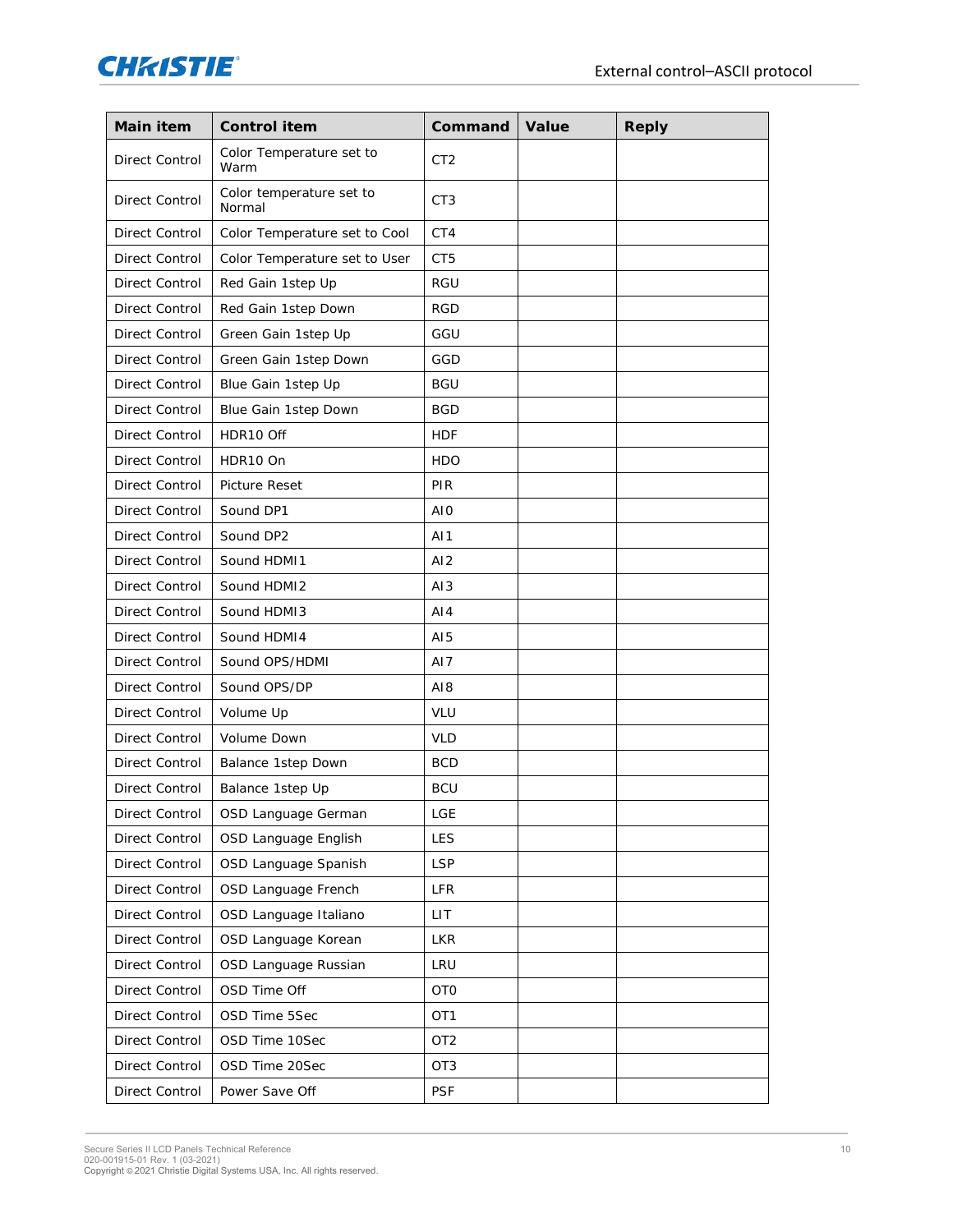

| Main item      | Control item              | Command         | Value | Reply |
|----------------|---------------------------|-----------------|-------|-------|
| Direct Control | Power Save On             | <b>PSN</b>      |       |       |
| Direct Control | Interface Select Off      | UA <sub>0</sub> |       |       |
| Direct Control | <b>RS-232</b>             | UA1             |       |       |
| Direct Control | <b>OPS/RS-232</b>         | UA <sub>2</sub> |       |       |
| Direct Control | OPS/HDMI4 EDID - UHD      | <b>EDU</b>      |       |       |
| Direct Control | OPS/HDMI4 EDID - FHD      | <b>EDF</b>      |       |       |
| Direct Control | Gamma 2.2                 | <b>GST</b>      |       |       |
| Direct Control | Gamma DICOM               | GDC             |       |       |
| Direct Control | Auto Souce Switch Off     | AIF             |       |       |
| Direct Control | Auto Souce Switch On      | <b>AIO</b>      |       |       |
| Direct Control | Low Latency Mode Off      | LLF             |       |       |
| Direct Control | Low Latency Mode On       | <b>LLO</b>      |       |       |
| Direct Control | Factory Reset             | <b>FTR</b>      |       |       |
| Direct Control | Preset select10           | <b>RNO</b>      |       |       |
| Direct Control | Preset select1            | RN1             |       |       |
| Direct Control | Preset select2            | RN <sub>2</sub> |       |       |
| Direct Control | Preset select3            | RN <sub>3</sub> |       |       |
| Direct Control | Preset select4            | RN4             |       |       |
| Direct Control | Preset select5            | RN <sub>5</sub> |       |       |
| Direct Control | Preset select6            | RN <sub>6</sub> |       |       |
| Direct Control | Preset select7            | RN7             |       |       |
| Direct Control | Preset select8            | RN <sub>8</sub> |       |       |
| Direct Control | Preset select9            | RN9             |       |       |
| Direct Control | Multi-Window Mode Single  | <b>WMO</b>      |       |       |
| Direct Control | Multi-Window Mode Dual1   | WM1             |       |       |
| Direct Control | Multi-Window Mode Dual2   | WM <sub>2</sub> |       |       |
| Direct Control | Multi-Window Mode Dual3   | WM3             |       |       |
| Direct Control | Multi-Window Mode Dual4   | WM4             |       |       |
| Direct Control | Multi-Window Mode Triple1 | WM5             |       |       |
| Direct Control | Multi-Window Mode Triple2 | WM6             |       |       |
| Direct Control | Multi-Window Mode Triple3 | WM7             |       |       |
| Direct Control | Multi-Window Mode Triple4 | WM8             |       |       |
| Direct Control | Multi-Window Mode Quad    | WM9             |       |       |
| Direct Control | Window1 Input DP1         | W10             |       |       |
| Direct Control | Window1 Input DP2         | W11             |       |       |
| Direct Control | Window1 Input HDMI1       | W12             |       |       |
| Direct Control | Window1 Input HDMI2       | W13             |       |       |
| Direct Control | Window1 Input HDMI3       | W14             |       |       |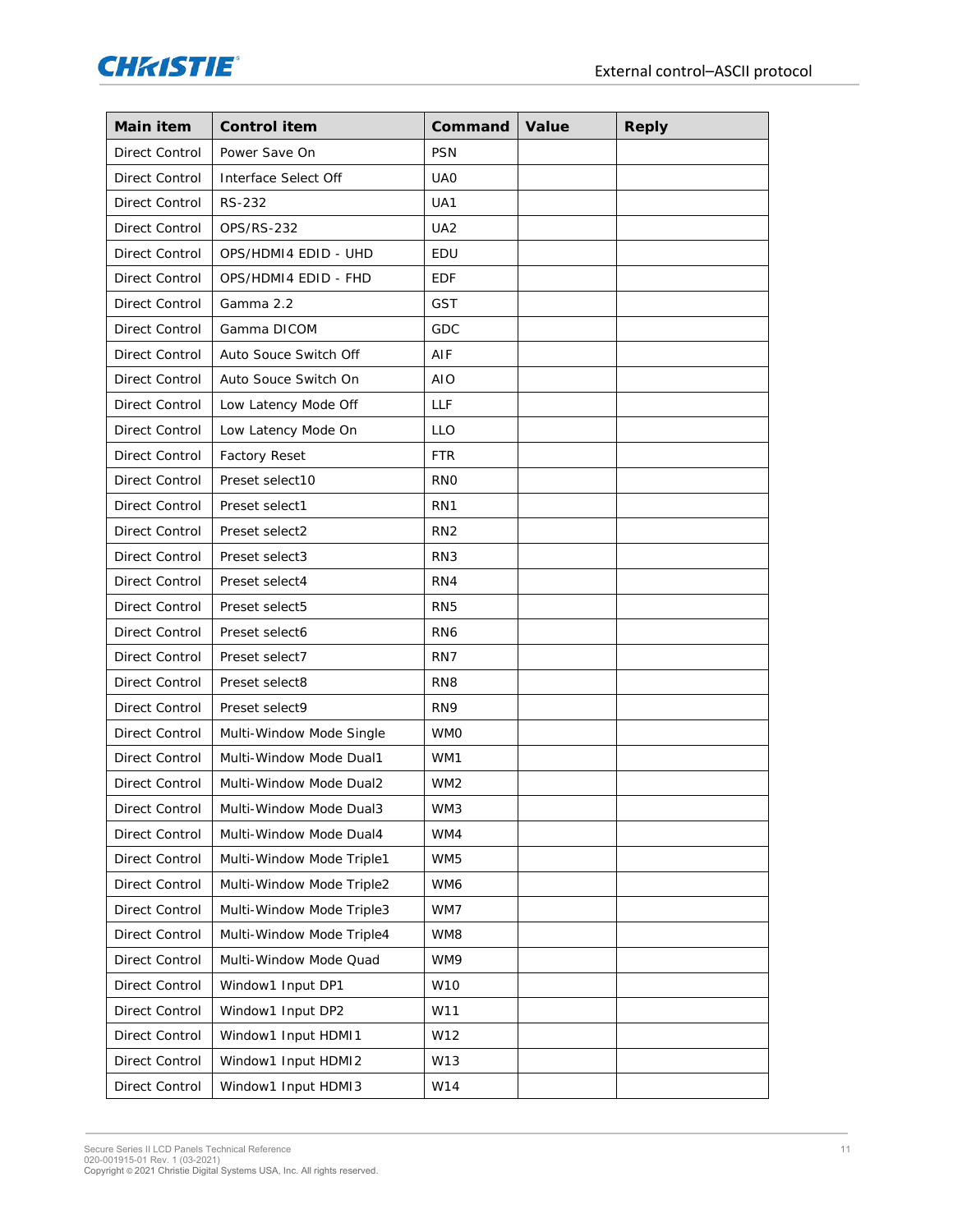

| Main item      | Control item              | Command    | Value | Reply |
|----------------|---------------------------|------------|-------|-------|
| Direct Control | Window1 Input HDMI4       | W15        |       |       |
| Direct Control | Window1 Input OPS/HDMI    | W17        |       |       |
| Direct Control | Window1 Input OPS/DP      | W18        |       |       |
| Direct Control | Window2 Input DP1         | W20        |       |       |
| Direct Control | Window2 Input DP2         | W21        |       |       |
| Direct Control | Window2 Input HDMI1       | W22        |       |       |
| Direct Control | Window2 Input HDMI2       | W23        |       |       |
| Direct Control | Window2 Input HDMI3       | W24        |       |       |
| Direct Control | Window2 Input HDMI4       | W25        |       |       |
| Direct Control | Window2 Input OPS/HDMI    | W27        |       |       |
| Direct Control | Window2 Input OPS/DP      | W28        |       |       |
| Direct Control | Window3 Input DP1         | W30        |       |       |
| Direct Control | Window3 Input DP2         | W31        |       |       |
| Direct Control | Window3 Input HDMI1       | W32        |       |       |
| Direct Control | Window3 Input HDMI2       | W33        |       |       |
| Direct Control | Window3 Input HDMI3       | W34        |       |       |
| Direct Control | Window3 Input HDMI4       | W35        |       |       |
| Direct Control | Window3 Input OPS/HDMI    | W37        |       |       |
| Direct Control | Window3 Input OPS/DP      | W38        |       |       |
| Direct Control | Window4 Input DP1         | W40        |       |       |
| Direct Control | Window4 Input DP2         | W41        |       |       |
| Direct Control | Window4 Input HDMI1       | W42        |       |       |
| Direct Control | Window4 Input HDMI2       | W43        |       |       |
| Direct Control | Window4 Input HDMI3       | W44        |       |       |
| Direct Control | Window4 Input HDMI4       | W45        |       |       |
| Direct Control | Window4 Input OPS/HDMI    | W47        |       |       |
| Direct Control | Window4 Input OPS/DP      | W48        |       |       |
| Direct Control | Preset Reset              | <b>PRT</b> |       |       |
| Direct Control | Remote control Source key | <b>RSO</b> |       |       |
| Direct Control | Remote control Up key     | <b>RUP</b> |       |       |
| Direct Control | Remote control Down key   | <b>RDN</b> |       |       |
| Direct Control | Remote control Right key  | <b>RRT</b> |       |       |
| Direct Control | Remote control Left key   | <b>RLT</b> |       |       |
| Direct Control | Remote control Select key | <b>REN</b> |       |       |
| Direct Control | Remote control Menu key   | <b>RMN</b> |       |       |
| Direct Control | Remote control Info key   | <b>RIF</b> |       |       |
| Direct Control | Mute On                   | <b>MON</b> |       |       |
| Direct Control | Mute Off                  | <b>MOF</b> |       |       |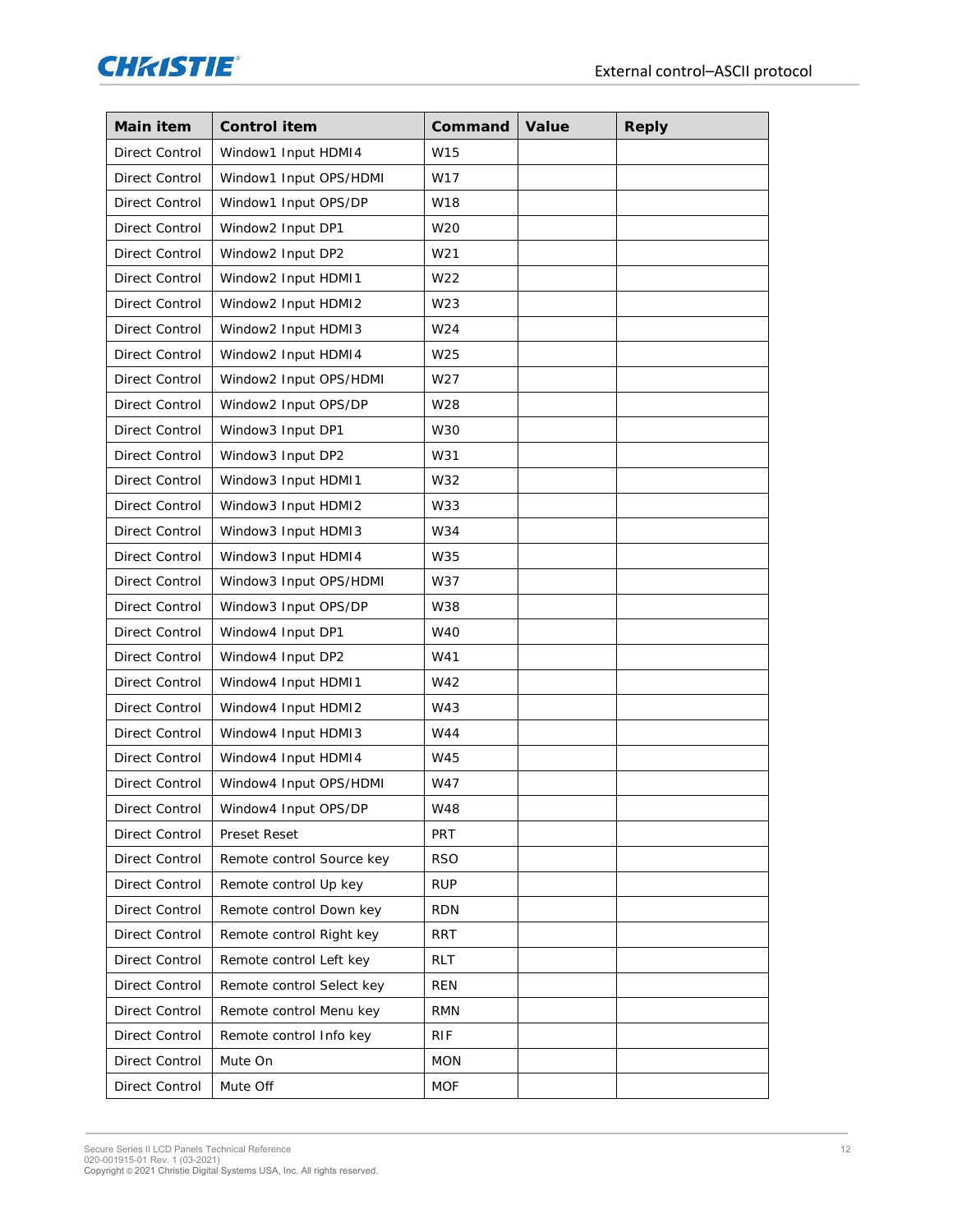

| Main item    | Control item                     | Command    | Value      | Reply                                                                                                       |
|--------------|----------------------------------|------------|------------|-------------------------------------------------------------------------------------------------------------|
| Value Adjust | Brightness setting               | <b>BLT</b> | 000 to 100 |                                                                                                             |
| Value Adjust | Contrast setting                 | CON        | 000 to 100 |                                                                                                             |
| Value Adjust | <b>Black Level setting</b>       | <b>BRT</b> | 000 to 100 |                                                                                                             |
| Value Adjust | Color setting                    | <b>SAT</b> | 000 to 100 |                                                                                                             |
| Value Adjust | Sharpness Value setting          | <b>SHA</b> | 000 to 100 |                                                                                                             |
| Value Adjust | Red Gain Setting                 | <b>RGN</b> | 000 to 100 |                                                                                                             |
| Value Adjust | Green Gain Setting               | <b>GGN</b> | 000 to 100 |                                                                                                             |
| Value Adjust | <b>Blue Gain Setting</b>         | <b>BGN</b> | 000 to 100 |                                                                                                             |
| Value Adjust | Volume                           | <b>VOL</b> | 000 to 100 |                                                                                                             |
| Value Adjust | Balance                          | <b>BCT</b> | 000 to 100 |                                                                                                             |
| Value Adjust | Preset mode                      | <b>PRS</b> | 000 to 020 |                                                                                                             |
| Value Adjust | Power off mode standby           | <b>PWM</b> | 000 to 002 |                                                                                                             |
| Value Adjust | Power off mode sleep             | <b>PWM</b> | 000 to 002 |                                                                                                             |
| Value Adjust | Power off mode deep sleep        | <b>PWM</b> | 000 to 002 |                                                                                                             |
| Status check | Power status                     | <b>PWR</b> |            | $000 = on$<br>001=off(power save)<br>$002 = off(RS232,$<br>remote control)                                  |
| Status check | Selected Window Status           | <b>WIN</b> |            | $001 =$ Window1<br>$002 =$ Window2<br>$003 =$ Window3<br>$004 =$ Window4                                    |
| Status check | Picture Mode                     | <b>PMT</b> |            | 000=Standard<br>001 = Dynamic<br>$002 = User$                                                               |
| Status check | <b>Brightness Setting</b>        | <b>BLT</b> |            | 000 to 100                                                                                                  |
| Status check | Contrast Value Setting           | CON        |            | 000 to 100                                                                                                  |
| Status check | <b>Black Level Value Setting</b> | <b>BRT</b> |            | 000 to 100                                                                                                  |
| Status check | Color Setting                    | <b>SAT</b> |            | 000 to 100                                                                                                  |
| Status check | Sharpness Value Setting          | <b>SHA</b> |            | 000 to 100                                                                                                  |
| Status check | Color temperature                | <b>CTT</b> |            | $000 =$ Studio1<br>$001 =$ Studio2<br>$002 = \text{Warm}$<br>$003 = Normal$<br>$004 = Cool$<br>$005 = User$ |
| Status check | Red Gain Setting                 | <b>RGN</b> |            | 000 to 100                                                                                                  |
| Status check | Green Gain Setting               | GGN        |            | 000 to 100                                                                                                  |
| Status check | <b>Blue Gain Setting</b>         | <b>BGN</b> |            | 000 to 100                                                                                                  |
| Status check | HDR10                            | <b>HDS</b> |            | $000 =$ Off, $001 =$ On                                                                                     |
| Status check | Audio Input Status               | AUT        |            | $000 = DP1$<br>$001 = DP2$                                                                                  |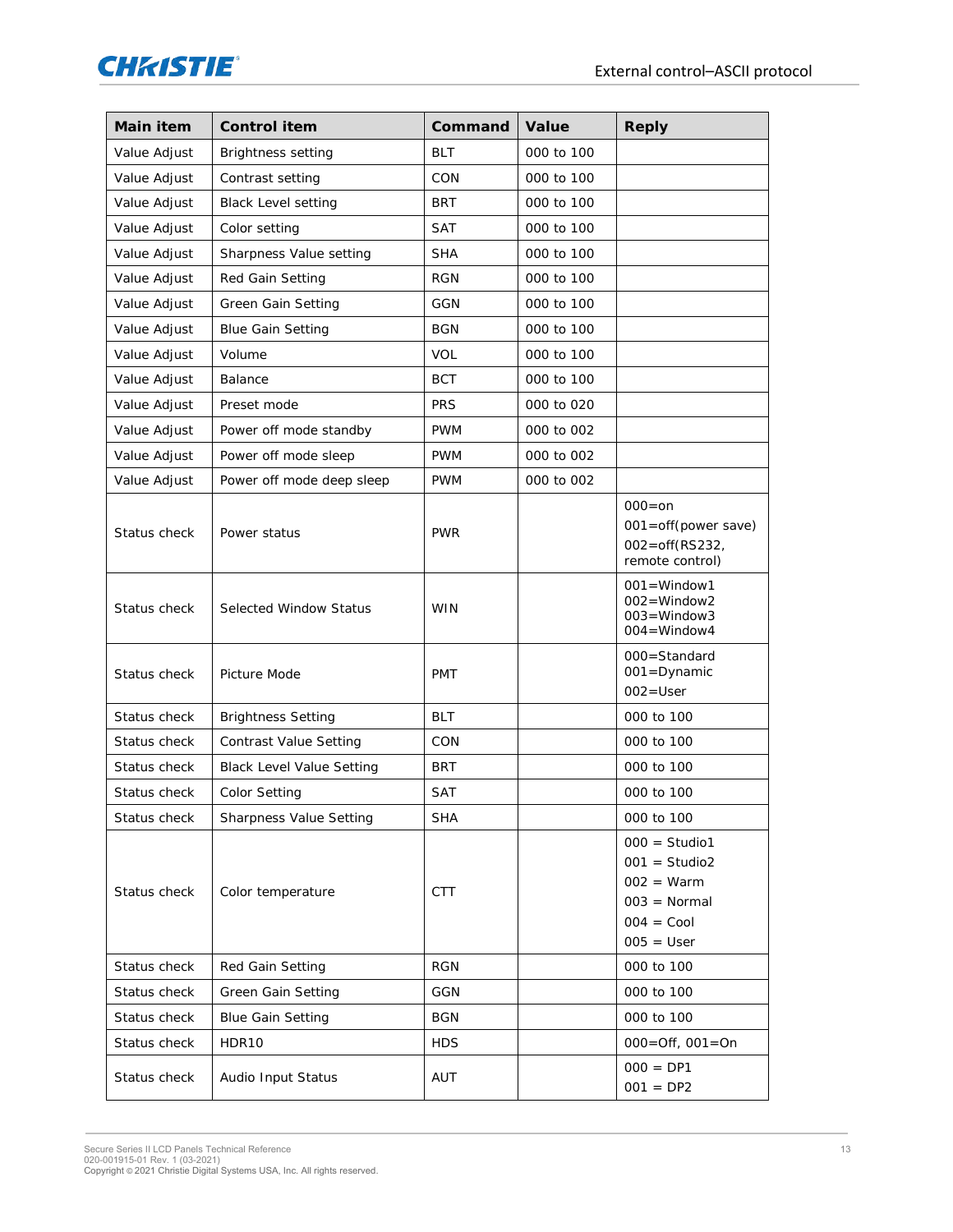

| Main item    | Control item              | Command    | Value | Reply                                                                                                                                                    |
|--------------|---------------------------|------------|-------|----------------------------------------------------------------------------------------------------------------------------------------------------------|
|              |                           |            |       | $002 = HDM11$<br>$003 = HDM12$<br>$004 = HDM13$<br>$005 = HDM14$<br>007OPS-HDMI<br>008OPS-DP                                                             |
| Status check | Volume                    | <b>VOL</b> |       | 000 to 100                                                                                                                                               |
| Status check | Balance                   | <b>BCT</b> |       | 000 to 100                                                                                                                                               |
| Status check | OSD Language              | LAT        |       | $000 =$ English<br>$001 = German$<br>$002 =$ Spanish<br>$003 =$ French<br>$004 = Italian$<br>$005$ = Russian<br>$006 = Korean$                           |
| Status check | OSD Turn Off              | OTT        |       | $000 = \text{Off}$<br>$001 = 5$ seconds<br>$002 = 10$ seconds<br>$003 = 20$ seconds                                                                      |
| Status check | Power Save                | PST        |       | $000 =$ Off, $001 =$ On                                                                                                                                  |
| Status check | Power Off Mode            | <b>PWM</b> |       | $000 =$ Standby<br>$001 = \text{Sleep}$<br>$002 = Deep Sleep$                                                                                            |
| Status check | Movie Mode Status         | <b>MMT</b> |       | $000 = \text{Off}$<br>$001 = Low$<br>$002 = Middle$<br>$003 = High$                                                                                      |
| Status check | <b>UART Status</b>        | <b>UAT</b> |       | $000 = \text{Off}$<br>$001 = RS232$<br>$002 =$ OPS RS232                                                                                                 |
| Status check | OPS/HDMI4 EDID Status     | <b>EDI</b> |       | $000 = UHD$<br>$001 = FHD$                                                                                                                               |
| Status check | Gamma Status              | <b>GMT</b> |       | $000 = \text{Off}$<br>$001 = On$                                                                                                                         |
| Status check | Auto Source Switch Status | <b>AIS</b> |       | $000 = \text{Off}$<br>$001 = On$                                                                                                                         |
| Status check | Low Latency Mode          | <b>LLS</b> |       | $000 = \text{Off}$<br>$001 = On$                                                                                                                         |
| Status check | Preset Mode status        | <b>PRS</b> |       | $000 =$ Multi mode off<br>$001 = \text{Present1}$<br>$002$ = Preset2<br>$003$ = Preset3<br>$004 = \text{Present4}$<br>$005$ = Preset5<br>$006$ = Preset6 |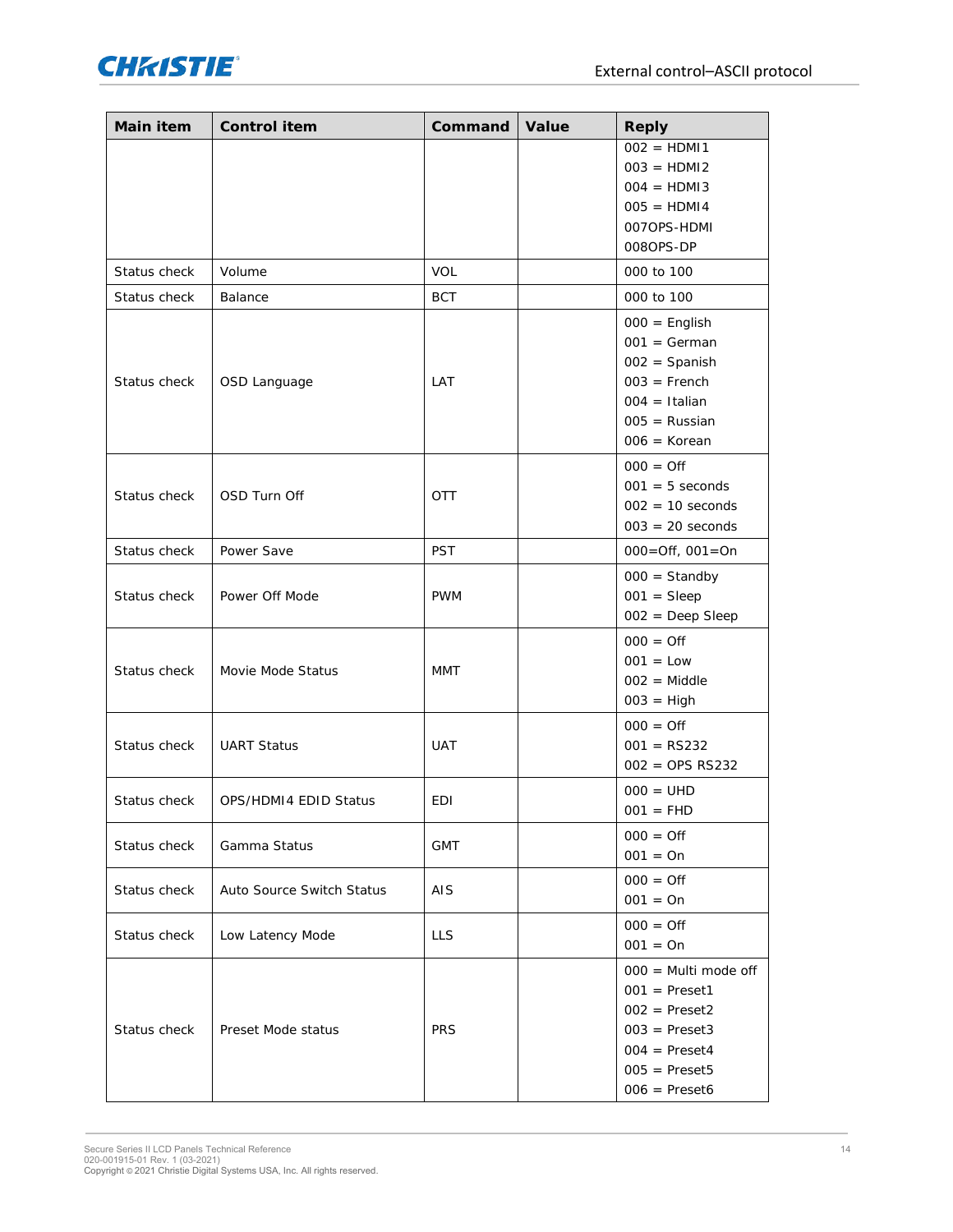

| $007 = \text{Present7}$                                                    |  |
|----------------------------------------------------------------------------|--|
| $008 = \text{Present8}$                                                    |  |
| $009 = \text{Present9}$                                                    |  |
| $010 = \text{Present10}$                                                   |  |
| $011 = \text{Present11}$                                                   |  |
| $012$ = Preset12                                                           |  |
| $013$ = Preset13                                                           |  |
| $014$ = Preset14                                                           |  |
| $015$ = Preset15                                                           |  |
| $016$ = Preset16                                                           |  |
| $017$ = Preset17                                                           |  |
| $018$ = Preset18                                                           |  |
| $019$ = Preset19                                                           |  |
| $020 = \text{Present20}$                                                   |  |
| $000 =$ Single                                                             |  |
| $001 = Dual1$                                                              |  |
| $002 = Dual2$                                                              |  |
| $003 = Dual3$                                                              |  |
| $004 = Dual4$<br><b>WMT</b><br>Status check<br>Multi-Window Mode Status    |  |
| $005 = Triple1$                                                            |  |
| $006 = Triple2$                                                            |  |
| $007 = Triple3$                                                            |  |
| $008 = Triple4$                                                            |  |
| $009 = Quad$                                                               |  |
| $000 = DP1$                                                                |  |
| $001 = DP2$                                                                |  |
| $002 = HDM11$                                                              |  |
| $003 = HDM12$                                                              |  |
| Status check<br>Window1 Source Status<br>W <sub>1</sub> S<br>$004 = HDM13$ |  |
| $005 = HDM14$                                                              |  |
| $007 = OPS-HDMI$                                                           |  |
| $008 = OPS-DP$                                                             |  |
| $000 = DP1$                                                                |  |
| $001 = DP2$                                                                |  |
| $002 = HDM11$                                                              |  |
| $003 = HDM12$                                                              |  |
| Window2 Source Status<br>W <sub>2</sub> S<br>Status check<br>$004 = HDM13$ |  |
| $005 = HDM14$                                                              |  |
| $007 = OPS-HDMI$                                                           |  |
| $008 = OPS-DP$                                                             |  |
| $000 = DP1$                                                                |  |
| $001 = DP2$                                                                |  |
| $002 = HDM11$                                                              |  |
| $003 = HDM12$                                                              |  |
| Status check<br>Window3 Source Status<br>W3S<br>$004 = HDM13$              |  |
| $005 = HDM14$                                                              |  |
| $007 = OPS-HDMI$                                                           |  |
| $008 = OPS-DP$                                                             |  |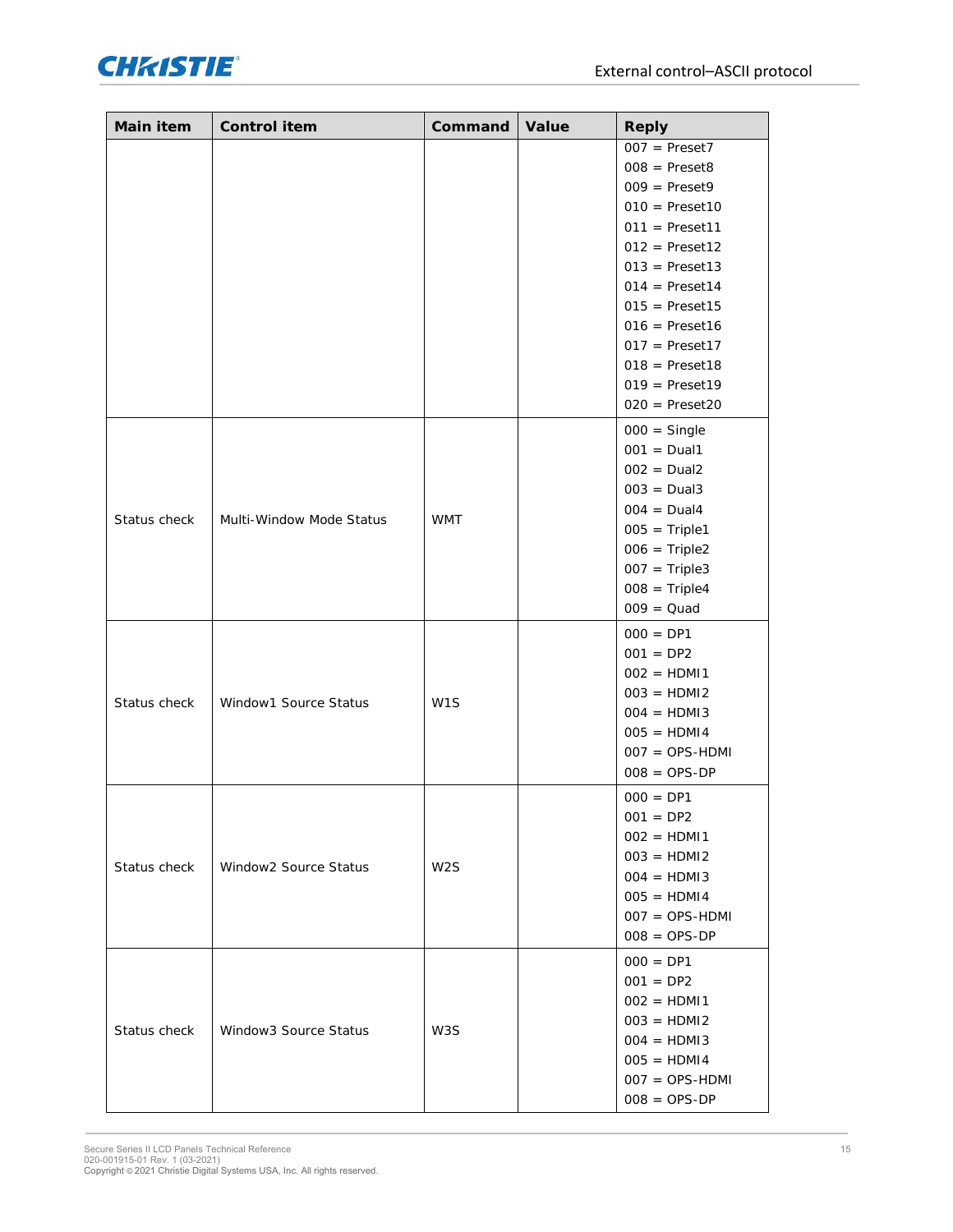

| Main item    | Control item          | Command    | Value | Reply                                                                                                                                |
|--------------|-----------------------|------------|-------|--------------------------------------------------------------------------------------------------------------------------------------|
| Status check | Window4 Source Status | W4S        |       | $000 = DP1$<br>$001 = DP2$<br>$002 = HDM11$<br>$003 = HDM12$<br>$004 = HDM13$<br>$005 = HDM14$<br>$007 = OPS-HDMI$<br>$008 = OPS-DP$ |
| Status check | Current source        | <b>SRC</b> |       | $000 = DP1$<br>$001 = DP2$<br>$002 = HDM11$<br>$003 = HDM12$<br>$004 = HDM13$<br>$005 = HDM14$<br>$007 = OPS-HDMI$<br>$008 = OPS-DP$ |
| Status check | Mute Status           | <b>MUT</b> |       | $000 = \text{Off}$<br>$001 = On$                                                                                                     |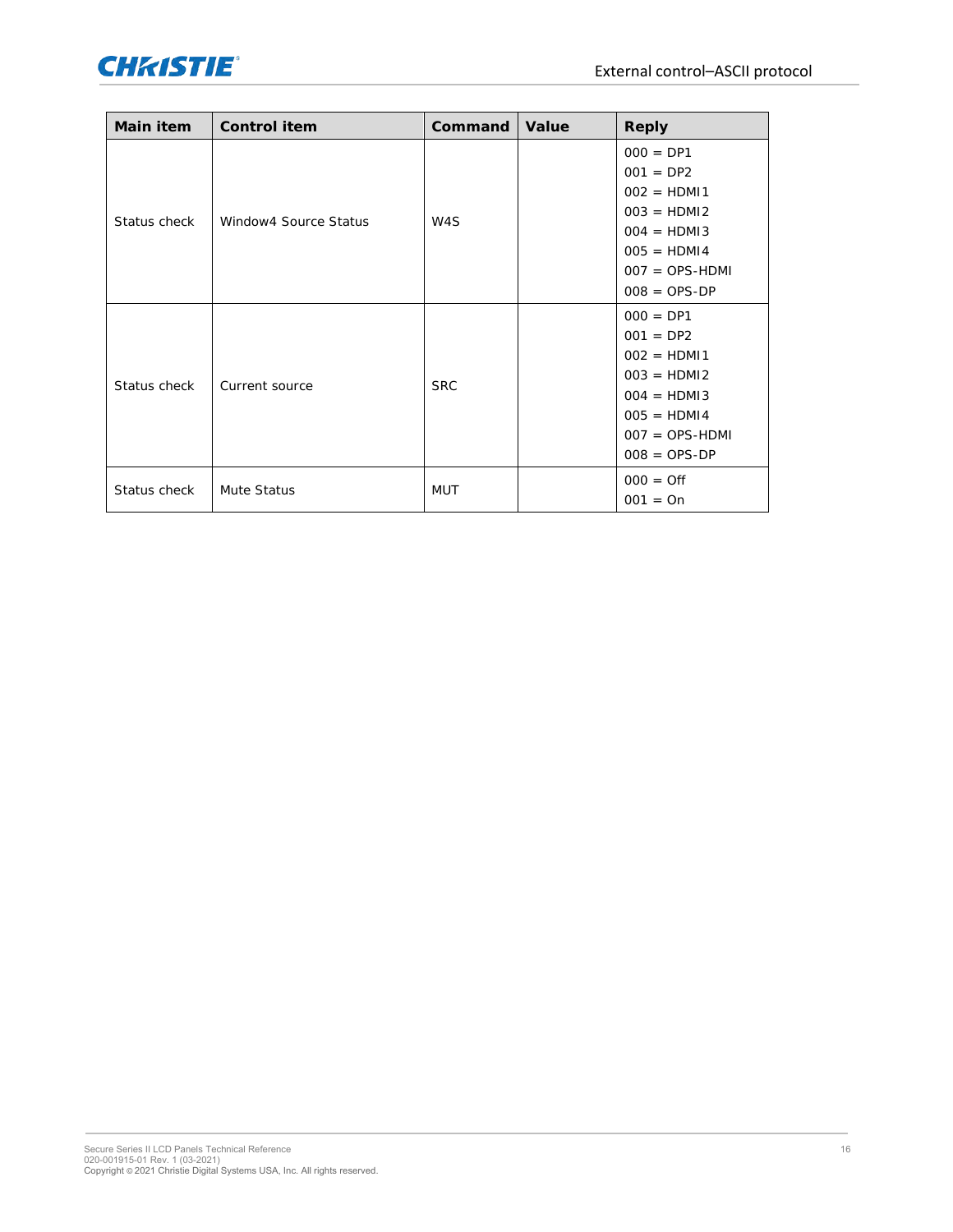

# **Direct command control**

<span id="page-16-0"></span>The following commands provide direct command control.

# **Set Power Control**

Sets the power control.

#### **Commands**

| Command (ASCII) | Description          | Values |
|-----------------|----------------------|--------|
| K: ALLPOF.      | Turns off the power. |        |
| K: ALLPON.      | Turns on the power.  | –      |

#### **Examples**

| Set the power contorl to off: |  |
|-------------------------------|--|
| K:ALLPOF.                     |  |
| Result:                       |  |
| $ALL:POF = A$                 |  |

## <span id="page-16-1"></span>**Source Change**

Changes the source.

#### **Commands**

| Command (ASCII)             | Description                  | Values |
|-----------------------------|------------------------------|--------|
| $K:AI$ I SHO.               | Sets the source to DP1.      |        |
| $K: AII$ SH1.               | Sets the source to DP2.      |        |
| $K$ : All SH <sub>2</sub> . | Sets the source to HDM11.    |        |
| $K:AI$ I SH3.               | Sets the source to HDMI2.    |        |
| $K: AI$ I SH4.              | Sets the source to HDM13.    |        |
| $K$ : All SH5.              | Sets the source to HDM14.    |        |
| K: AII SH7.                 | Sets the source to OPS HDML. |        |
| $K: A \sqcup SH8$ .         | Sets the source to OPS DP.   |        |

#### **Examples**

| Set the <i>sourcel</i> to DP1: |  |
|--------------------------------|--|
| $K:ALLSH1$ .                   |  |
| Result:                        |  |
| $ALL:SH1=A$                    |  |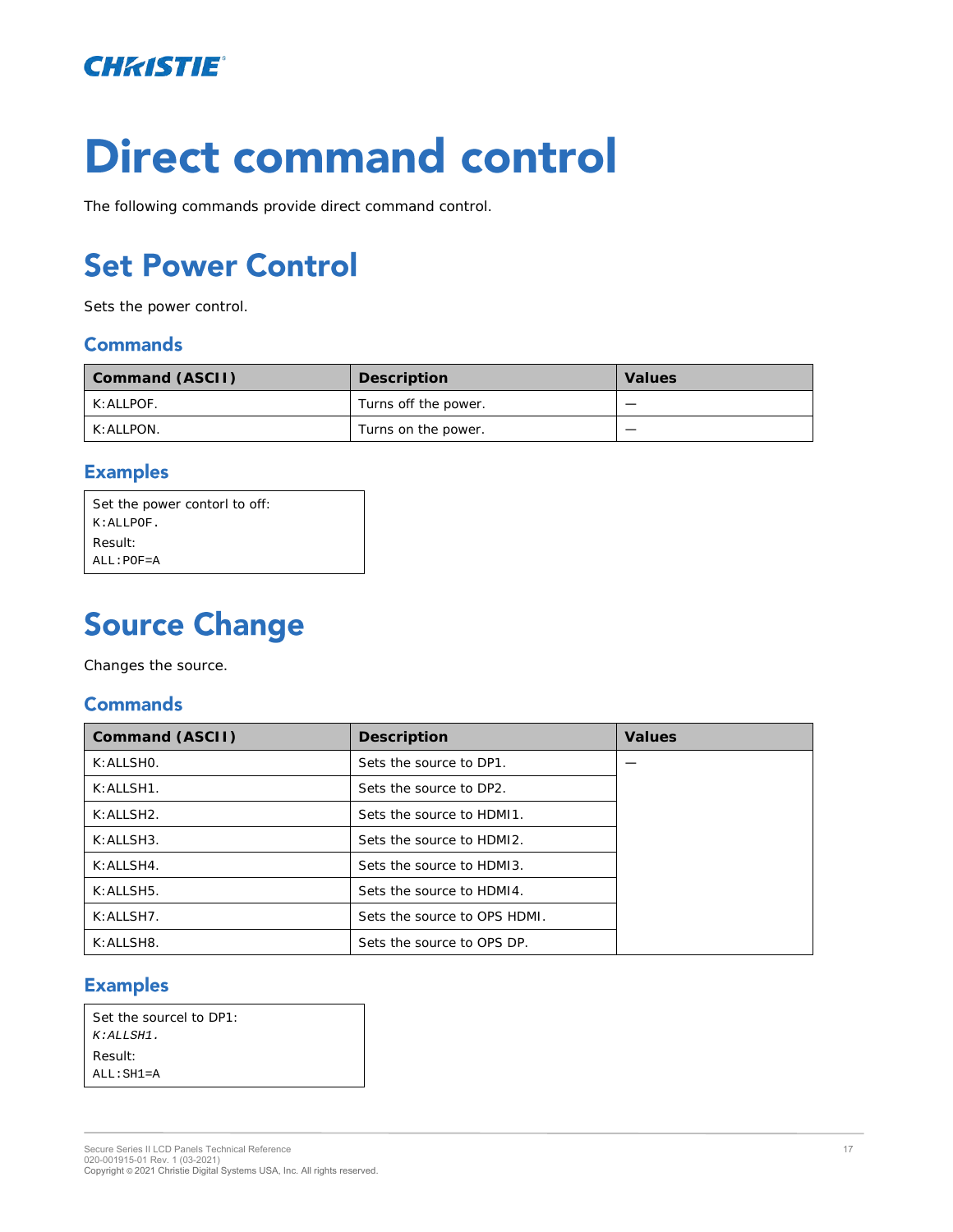

### <span id="page-17-0"></span>**Set Picture Mode**

Sets the picture mode.

#### **Commands**

| Command (ASCII) | Description                        | Values |
|-----------------|------------------------------------|--------|
| K: ALLPMO.      | Sets the picture mode to standard. |        |
| K: ALLPM1.      | Sets the picture mode to dynamic.  |        |
| K:ALLPM2.       | Sets the picture mode to user.     |        |

#### **Examples**

| Set the picture mode to standard: |  |
|-----------------------------------|--|
| $K \cdot AI$ I PMO                |  |
| Result:                           |  |
| $AI$ : PMO=A                      |  |

### <span id="page-17-1"></span>**Set Backlight On/Off**

Enables or disables the backlight.

#### **Commands**

| Command (ASCII) | Description              | Values |
|-----------------|--------------------------|--------|
| K: ALLBLN.      | Turns on the backlight.  |        |
| K: ALLBLF.      | Turns off the backlight. |        |

#### **Examples**

| Enable the backlight: |
|-----------------------|
| K:ALI.BI.N.           |
| Result:               |
| ALL : BLN=A           |

### <span id="page-17-2"></span>**Increase/Decrease Brightness**

Increase or decrease the backlight by one step. Set Picture mode to user.

| Command (ASCII) | Description                           | Values |
|-----------------|---------------------------------------|--------|
| K: ALLBLU.      | Increases the brightness by one step. | —      |
| K: ALLBLD.      | Decreases the brightness by one step. |        |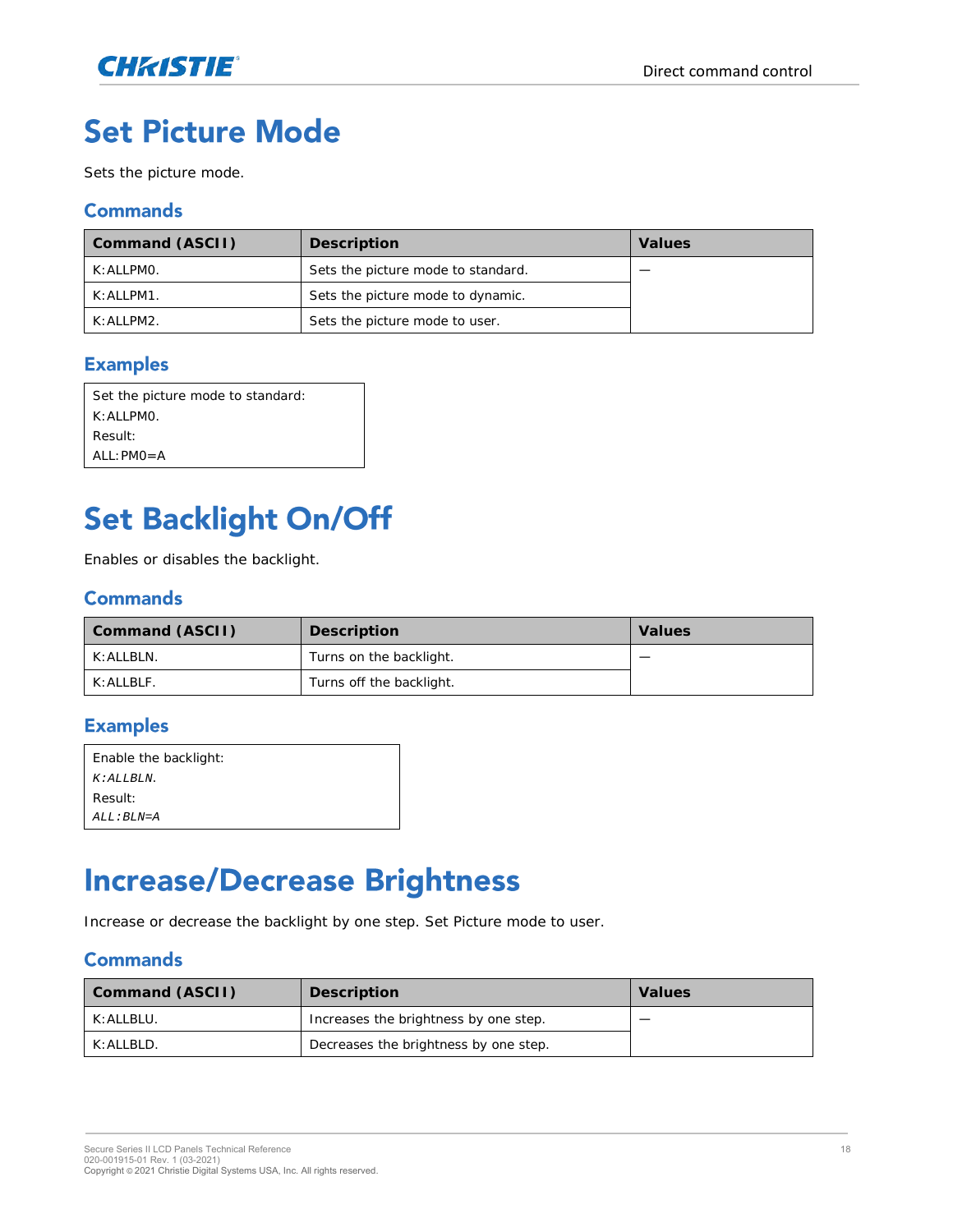

| Increase the brightness by one step: |
|--------------------------------------|
| K: ALLBLU.                           |
| Result:                              |
| $ALL: BLU = A$                       |

### <span id="page-18-0"></span>**Increase/Decrease Contrast**

Inceases or decreases the contrast by one step. Set Picture mode to user.

#### **Commands**

| Command (ASCII) | Description                         | Values |
|-----------------|-------------------------------------|--------|
| K: ALLCON.      | Increases the contrast by one step. |        |
| K: ALLCON.      | Decreases the contrast by one step. |        |

#### **Examples**

| Increase the contrast one step: |
|---------------------------------|
| $K:ALLCON$ .                    |
| Result:                         |
| ALL : CON=A                     |

### <span id="page-18-1"></span>**Increase/Decrease Black level**

Increases or decreases the black level by one step. Set Picture mode to user.

#### **Commands**

| Command (ASCII) | Description                            | Values |
|-----------------|----------------------------------------|--------|
| K: ALLBLU.      | Increases the black level by one step. |        |
| K: ALLBLD.      | Decreases the black level by one step. |        |

#### **Examples**

| Increase the black level by one step: |
|---------------------------------------|
| $K$ : ALLBRU.                         |
| Result:                               |
| ALL: BRU=A                            |

### <span id="page-18-2"></span>**Increase/Decrease Saturation**

Increases or decreases the saturation by one step. Set Picture mode to user.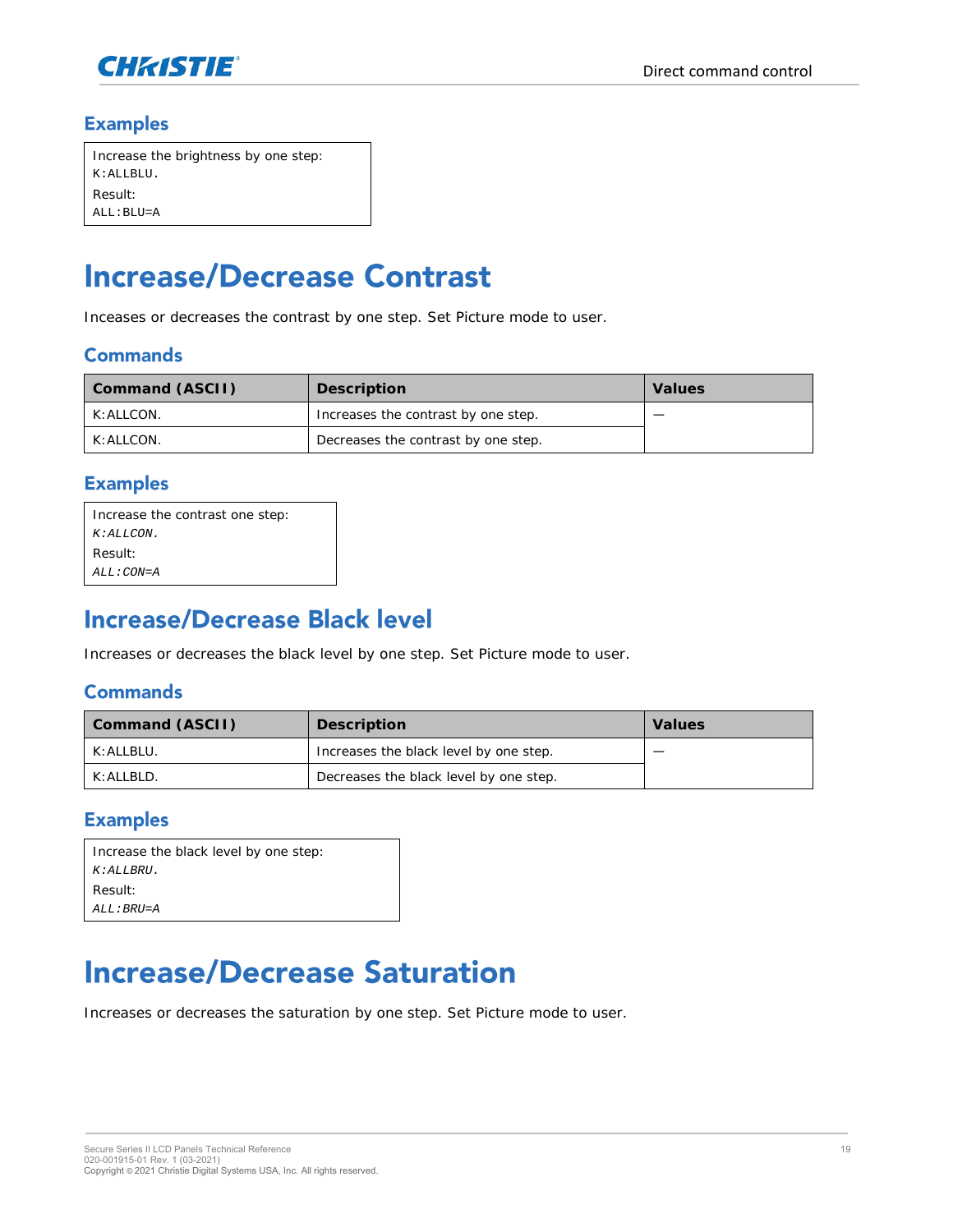

| Command (ASCII) | Description                           | Values |
|-----------------|---------------------------------------|--------|
| K: ALLSTU.      | Increases the saturation by one step. |        |
| K: ALLSTD.      | Decreases the saturation by one step. |        |

#### **Examples**

| Increase the saturation by one step: |  |
|--------------------------------------|--|
| K: ALLSTU.                           |  |
| Result:                              |  |
| ALL: STU=A                           |  |

### <span id="page-19-0"></span>**Increase/Decrease Sharpness**

Increases or decreases the sharpness by 10 steps. Set Picture mode to user.

#### **Commands**

| Command (ASCII) | Description                           | Values |
|-----------------|---------------------------------------|--------|
| K: ALLSPU.      | Increases the sharpness by ten steps. |        |
| K: ALLSPD.      | Decreases the sharpness by ten steps. |        |

#### **Examples**

| Increase by sharpness by ten steps: |
|-------------------------------------|
| $K:ALLSPU$ .                        |
| Result:                             |
| ALL:SPU=A                           |

### <span id="page-19-1"></span>**Set Color temperature**

Set the color temperature.

#### **Commands**

| Command (ASCII) | Description                            | Values |
|-----------------|----------------------------------------|--------|
| K: ALLCTO.      | Sets the color temperature to studio1. |        |
| K: ALLCT1.      | Sets the color temperature to studio2. |        |
| K: ALLCT2.      | Sets the color temperature to warm.    |        |
| K: ALLCT3.      | Sets the color temperature to normal.  |        |
| K: ALLCT4.      | Sets the color temperature to cool.    |        |
| K: ALLCT5.      | Sets the color temperature to user.    |        |

#### **Examples**

Set the picture mode to standard: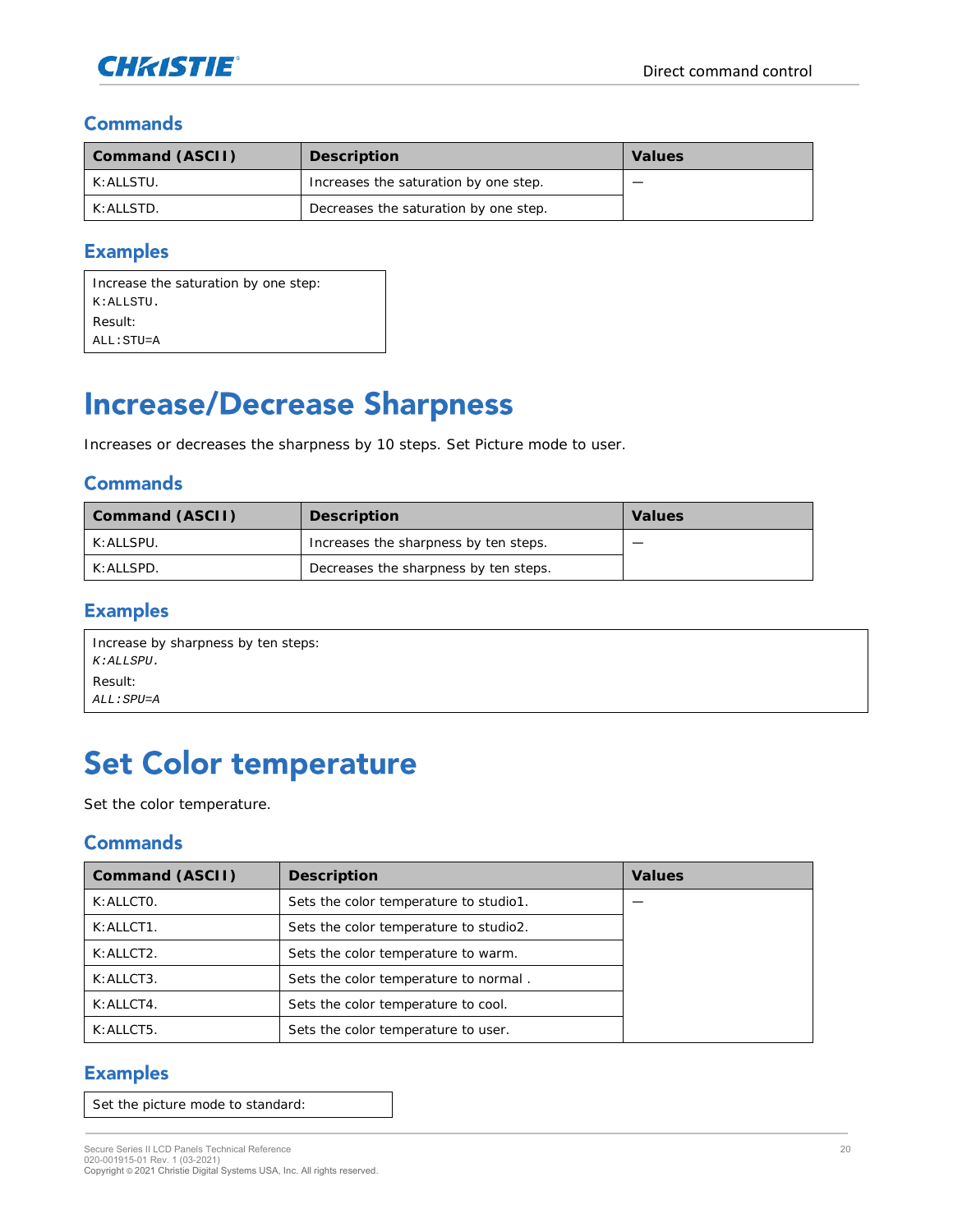

| $K:ALLCTO$ .   |  |
|----------------|--|
| Result:        |  |
| $ALL: CTO = A$ |  |

### <span id="page-20-0"></span>**Increase/Decrease Red gain**

Increases or decreases the red gain by one step. Set Color temperature to user.

#### **Commands**

| Command (ASCII) | Description                         | Values |
|-----------------|-------------------------------------|--------|
| K: ALLRGU.      | Increases the red gain by one step. |        |
| K: ALLRGD.      | Decreases the red gain by one step. |        |

#### **Examples**

| Increase the red gain one step: |  |
|---------------------------------|--|
| $K:ALLRGU$ .                    |  |
| Result:                         |  |
| ALL : RGU=A                     |  |

### <span id="page-20-1"></span>**Increase/Decrease green gain**

Increases or decreases the green gain by one step. Set Color temperature to user.

#### **Commands**

| Command (ASCII) | Description                           | Values |
|-----------------|---------------------------------------|--------|
| K: ALLGGU.      | Increases the green gain by one step. |        |
| K: ALLGGD.      | Decreases the green gain by one step. |        |

#### **Examples**

| Increase by green gain by one step: |  |
|-------------------------------------|--|
| $K: ALLGGU$ .                       |  |
| Result:                             |  |
| ALL : GGU=A                         |  |

### <span id="page-20-2"></span>**Increase/Decrease blue gain**

Increases or decreases the blue gain by one step. Set Color temperature to user.

| Command (ASCII) | Description                              | Values |
|-----------------|------------------------------------------|--------|
| K: ALLBGU.      | Increases the blue gain by one step.     |        |
| K: ALLBGD.      | Decreases the blue gain one by one step. |        |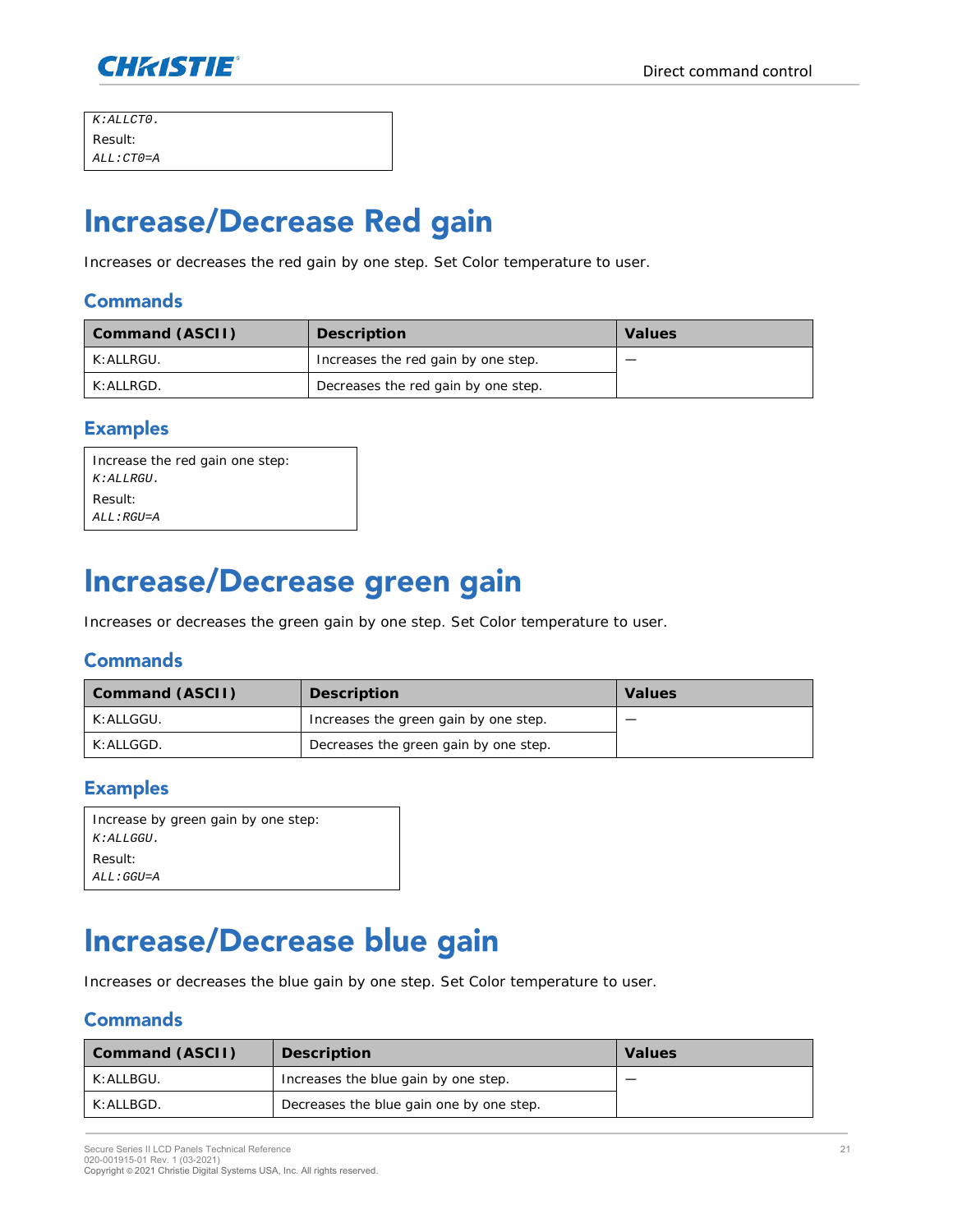

| Increase blue gain one step: |  |
|------------------------------|--|
| $K$ : ALLBGU.                |  |
| Result:                      |  |
| ALL : BGU=A                  |  |

## <span id="page-21-0"></span>Set HDR10 on/off

Sets the HDR10 on or off.

#### **Commands**

| Command (ASCII)     | Description            | Values |
|---------------------|------------------------|--------|
| K: ALLHDO.          | Sets the HDR10 to on.  |        |
| $K: A \sqcup H$ DF. | Sets the HDR10 to off. |        |

#### **Examples**

| Set the HDR10 to on: |  |
|----------------------|--|
| K: ALLHDO.           |  |
| Result:              |  |
| ALLHDO: = A          |  |
|                      |  |

### <span id="page-21-1"></span>**Run Picture reset**

Runs the picture reset.

#### **Commands**

| Command (ASCII) | Description             | Values |
|-----------------|-------------------------|--------|
| K:ALLPIR.       | Runs the picture reset. |        |

#### **Examples**

| Run the picture reset: |  |
|------------------------|--|
| $K:ALLPIR$ .           |  |
| Result:                |  |
| $ALL:PIR=A$            |  |

### <span id="page-21-2"></span>**Set sound input**

Sets the sound input.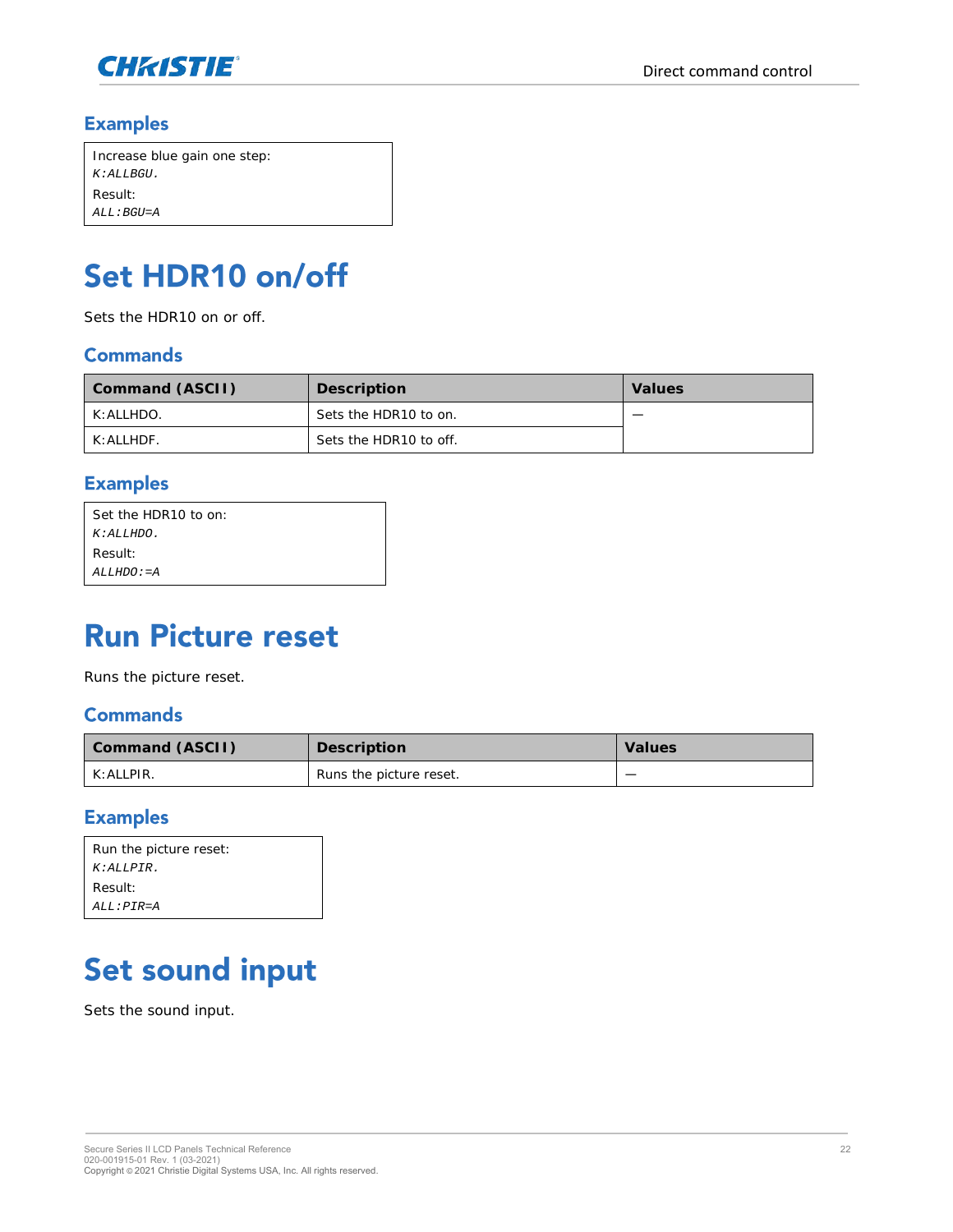

| Command (ASCII) | Description                       | Values |
|-----------------|-----------------------------------|--------|
| K: ALLAIO.      | Sets the sound input to DP1.      |        |
| K:ALLAI1.       | Sets the sound input to DP2.      |        |
| K: ALLAI2.      | Sets the sound input to HDMI1.    |        |
| K:ALLAI3.       | Sets the sound input to HDMI2.    |        |
| K:ALLA14.       | Sets the sound input to HDM13.    |        |
| $K$ : All Al5.  | Sets the sound input to HDMI4.    |        |
| K:ALLAI7.       | Sets the sound input to OPS HDMI. |        |
| K: ALLAI8.      | Sets the sound input to OPS DP.   |        |

#### **Examples**

| Set the sound input to DP1: |
|-----------------------------|
| $K$ : ALLATO.               |
| Result:                     |
| $ALL:ATO=A$                 |

### <span id="page-22-0"></span>**Increase/Decrease Volume**

Increases or decreases the volume by one step.

#### **Commands**

| Command (ASCII) | Description                       | Values |
|-----------------|-----------------------------------|--------|
| K: ALI VI U.    | Increases the volume by one step. |        |
| K: A H V H D.   | Decreases the volume by one step. |        |

#### **Examples**

| Increase the volume one step: |
|-------------------------------|
| $K$ : ALLVLU.                 |
| Result:                       |
| ALL:VLU=A                     |

### <span id="page-22-1"></span>**Increase/Decrease Balance**

Increases or decreases the balance by one step.

| Command (ASCII) | Description                         | Values |
|-----------------|-------------------------------------|--------|
| K: ALLBCU.      | Increases the balanace by one step. |        |
| K: A H BCD.     | Decreases the balanace by one step. |        |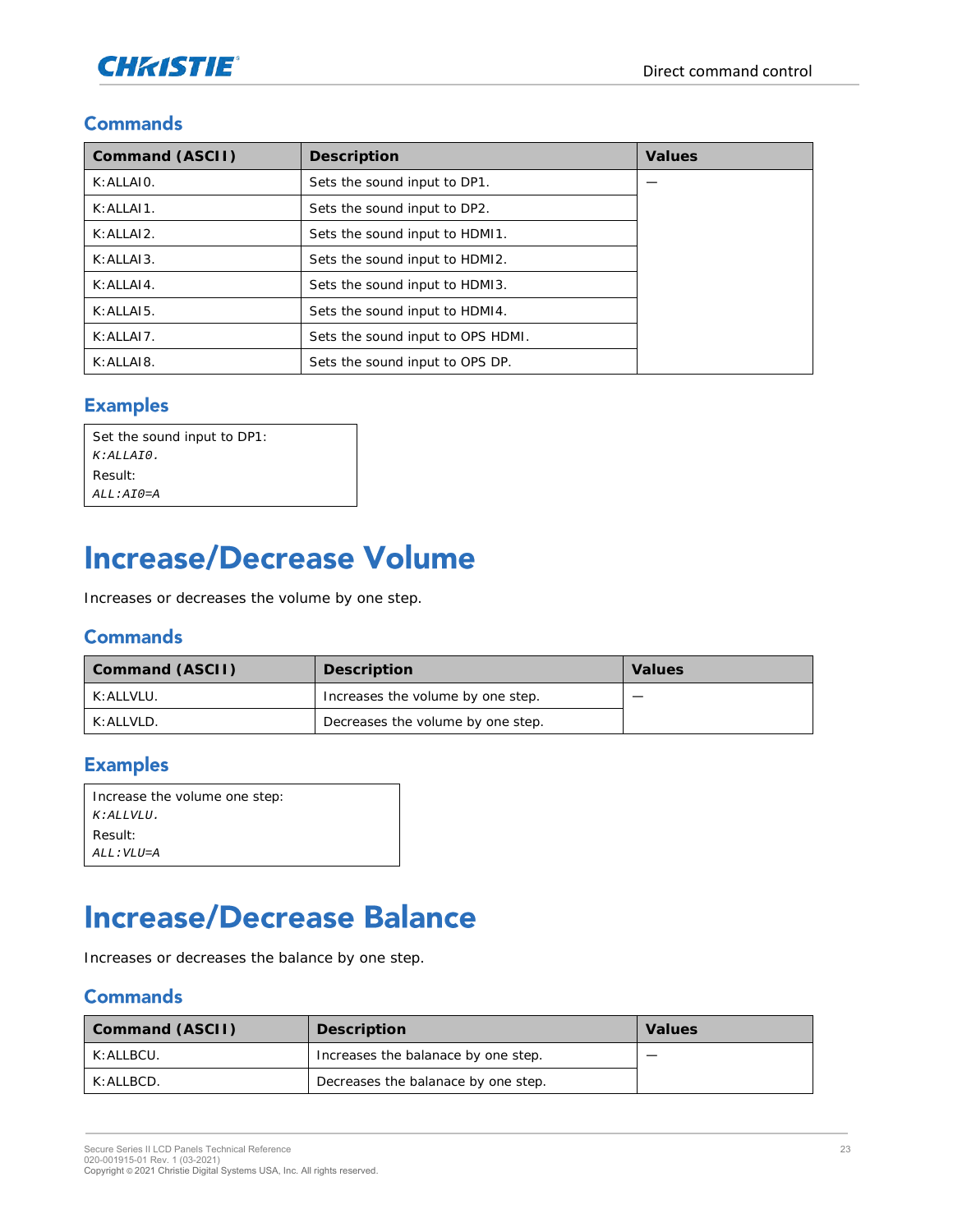

| Increase the balanace by one step: |
|------------------------------------|
| $K$ : ALLBCU.                      |
| Result:                            |
| $ALL: BCU = A$                     |

# <span id="page-23-0"></span>**Set Language**

Sets the language.

#### **Commands**

| Command (ASCII)         | Description                    | Values |
|-------------------------|--------------------------------|--------|
| K: ALLLES.              | Sets the language to English.  |        |
| K: ALLLGE.              | Sets the language to German.   |        |
| $K: A \sqcup S P$ .     | Sets the language to Spanish.  |        |
| $K: A H \cup FR$        | Sets the language to French.   |        |
| $K: A \cup \cup \top$ . | Sets the language to Italiano. |        |
| $K$ : AI I I KR.        | Sets the language to Korean.   |        |
| K: ALLLRU.              | Sets the language to Russian.  |        |

#### **Examples**

| Set the language to English: |
|------------------------------|
| $K$ : ALLLES.                |
| Result:                      |
| ALL : LES=A                  |

### <span id="page-23-1"></span>**Set OSD Time**

Sets the on-screen display (OSD) turn off time.

| Command (ASCII) | Description                                             | Values |
|-----------------|---------------------------------------------------------|--------|
| K: ALLOTO.      | Sets the on-screen display turn off to off.             |        |
| K: ALLOT1.      | Sets the on-screen display turn off time to 5 seconds.  |        |
| K: ALLOT2.      | Sets the on-screen display turn off time to 10 seconds. |        |
| K: A H O T 3.   | Sets the on-screen display turn off time to 20 seconds. |        |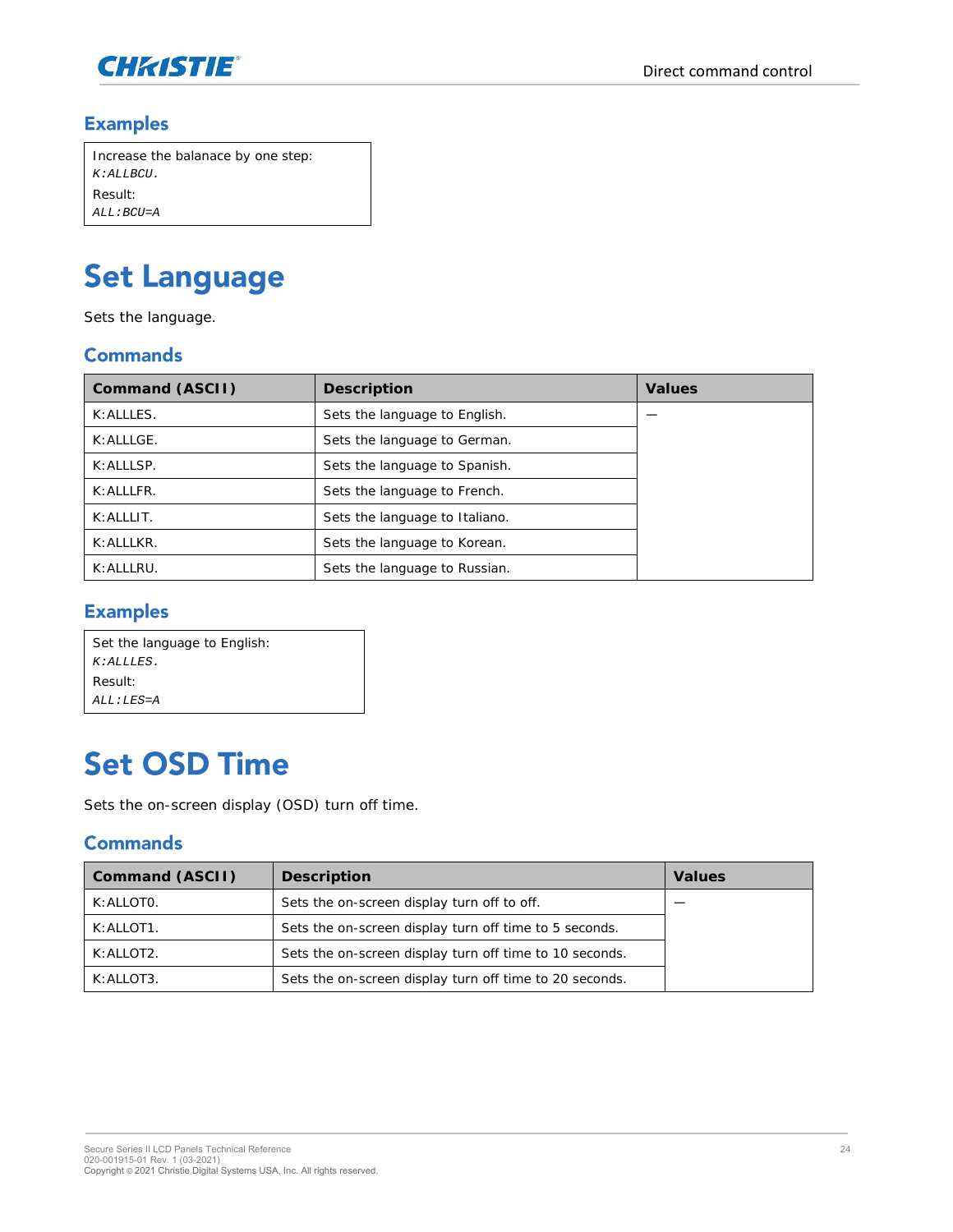

| Set the on-screen display turn off to off: |  |
|--------------------------------------------|--|
| K:ALLOTO.                                  |  |
| Result:                                    |  |
| ALL:OTO=A                                  |  |

### <span id="page-24-0"></span>**Set Power Save**

Enables or disables the power save.

#### **Commands**

| Command (ASCII) | Description                 | Values |
|-----------------|-----------------------------|--------|
| K: ALLPSF.      | Sets the power save to off. |        |
| K: ALLPSO.      | Sets the power save to on.  |        |

#### **Examples**

| Set the power save to off: |
|----------------------------|
| K:ALLPSF.                  |
| Result:                    |
| $AI \cdot PSE = A$         |

### <span id="page-24-1"></span>**Set Interface Select**

Sets the interface select.

#### **Commands**

| Command (ASCII)    | Description                            | Values |
|--------------------|----------------------------------------|--------|
| K: ALI UAO.        | Sets the interface select to off.      |        |
| $K$ : AI I UA1.    | Sets the interface select to RS232.    |        |
| $K: A \cup U A 2.$ | Set the interface select to OPS RS232. |        |

#### **Examples**

| Set the interface select to off: |  |
|----------------------------------|--|
| $K:ALIJAO$ .                     |  |
| Result:                          |  |
| $ALL:IIAO = A$                   |  |

## <span id="page-24-2"></span>**Set OPS/HDMI4 EDID**

Sets the OPS/HDMI4 EDID.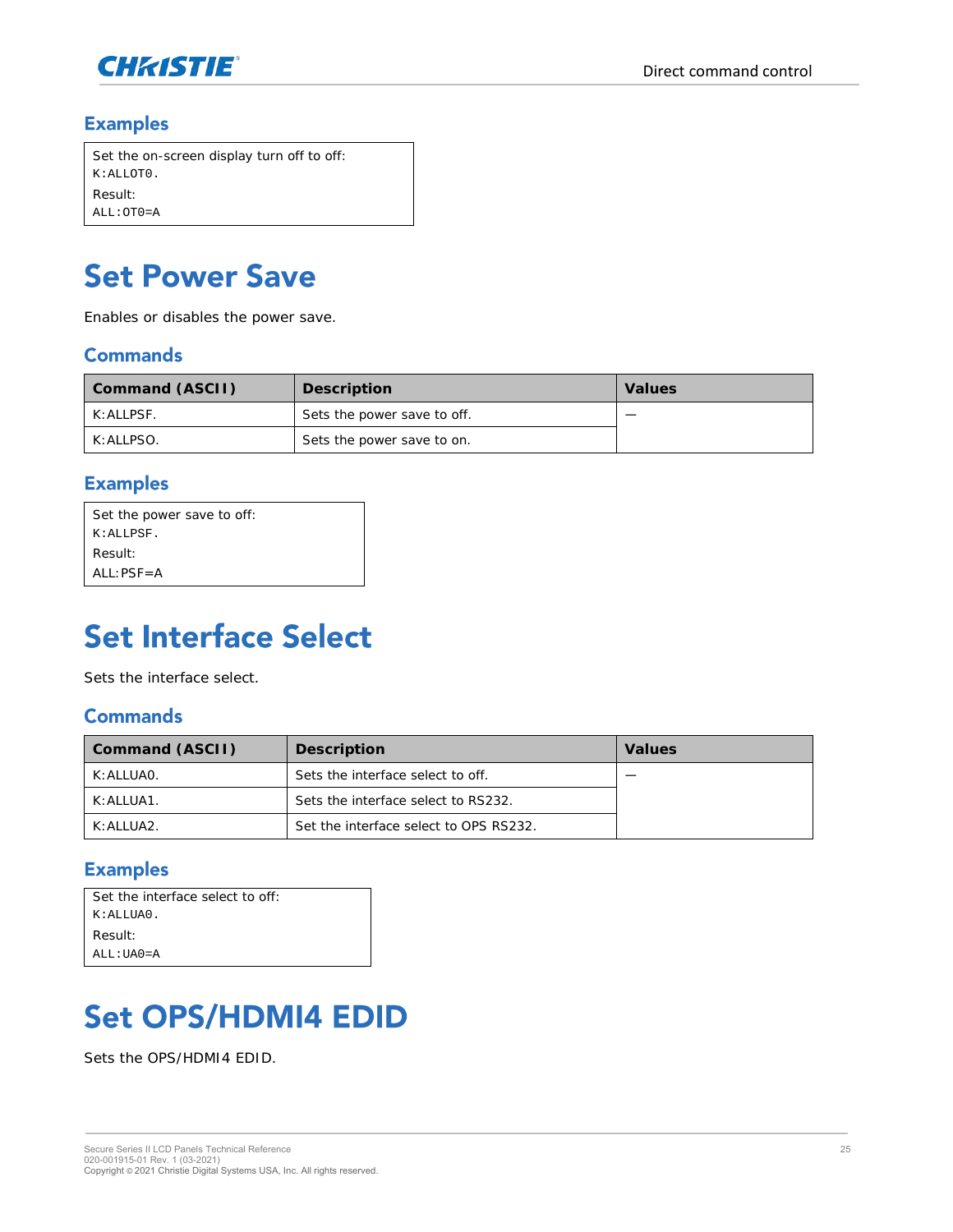

| Command (ASCII)     | Description                     | Values |
|---------------------|---------------------------------|--------|
| K: ALI FDU.         | Sets the OPS/HDMI4 FDID to UHD. | _      |
| $K: A \sqcup F$ DF. | Sets the OPS/HDMI4 EDID to FHD. |        |

#### **Examples**

| Set the interface select to off. |
|----------------------------------|
| $K:ALI.EDII$ .                   |
| Result:                          |
| $ALL : EDU = A$                  |

### <span id="page-25-0"></span>**Set Gamma**

Sets the gamma.

#### **Commands**

| Command (ASCII)    | Description              | Values |
|--------------------|--------------------------|--------|
| $K: A \sqcup GST.$ | Sets the gamma to 2.2.   | _      |
| $K: A \sqcup GDC.$ | Sets the gamma to DICOM. |        |

#### **Examples**

| Set the gamma to 2.2: |
|-----------------------|
| $K:ALLGST$ .          |
| Result:               |
| $ALLGST: = A$         |

### <span id="page-25-1"></span>**Set Auto Source Switch**

Enables or disables the auto source switch.

#### **Commands**

| Command (ASCII) | Description                         | Values |
|-----------------|-------------------------------------|--------|
| $K$ : All AIF.  | Sets the auto source switch to off. |        |
| K: A H A O.     | Sets the auto source switch to on.  |        |

#### **Examples**

| Set the auto source switch to off: |  |
|------------------------------------|--|
| $K$ : ALLAIF.                      |  |
| Result:                            |  |
| $ALI \cdot A I F : = A$            |  |
|                                    |  |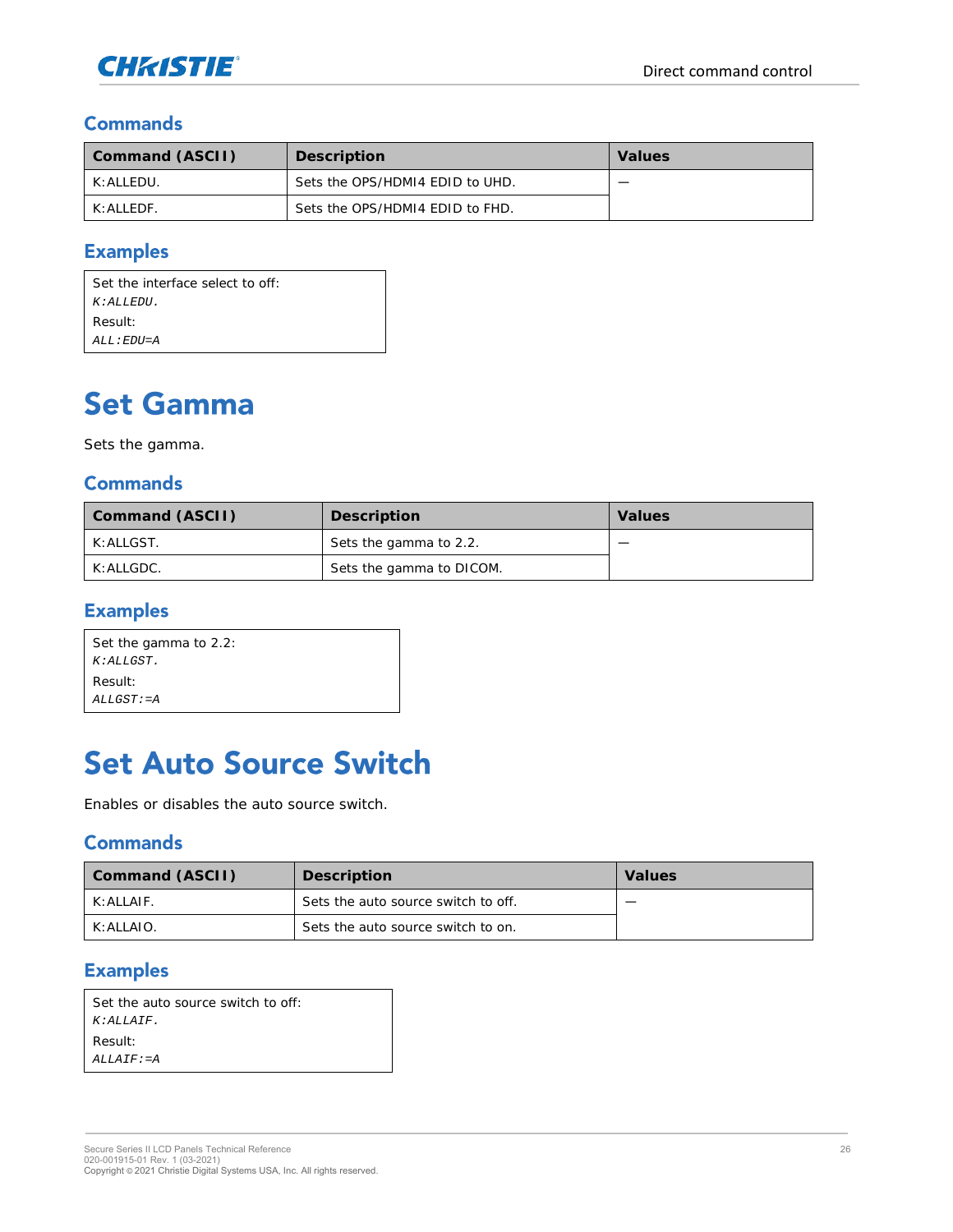

## <span id="page-26-0"></span>**Set Low Latency Mode**

Enables or disables the Low Latency mode.

#### **Commands**

| Command (ASCII) | Description                       | Values |
|-----------------|-----------------------------------|--------|
| K: ALLLLF.      | Sets the Low Latency mode to off. |        |
| K: ALLLLO.      | Set the Low Latency mode to on.   |        |

#### **Examples**

| Set the Low Latency mode to off: |
|----------------------------------|
| $K$ : ALLLLF.                    |
| Result:                          |
| $ALLLLF: = A$                    |

## <span id="page-26-1"></span>**Run Factory Reset**

Runs the factory reset.

#### **Commands**

| Command (ASCII) | Description            | <b>Values</b> |
|-----------------|------------------------|---------------|
| K: ALLFTR.      | Run the factory reset. | _             |

#### **Examples**

| Result:        | Run the factory reset:<br>$K$ : ALLFTR. |
|----------------|-----------------------------------------|
| $ALL: FTR = A$ |                                         |

### <span id="page-26-2"></span>**Set Preset Mode**

Sets the preset mode.

| Command (ASCII) | Description                 | <b>Values</b> |
|-----------------|-----------------------------|---------------|
| K: ALLRNO.      | Sets the preset mode to 10. |               |
| K: ALLRN1.      | Sets the preset mode to 1.  |               |
| K: ALLRN2.      | Sets the preset mode to 2.  |               |
| K: ALLRN3.      | Sets the preset mode to 3.  |               |
| K: ALLRN4.      | Sets the preset mode to 4.  |               |
| K: ALLRN5.      | Sets the preset mode to 5.  |               |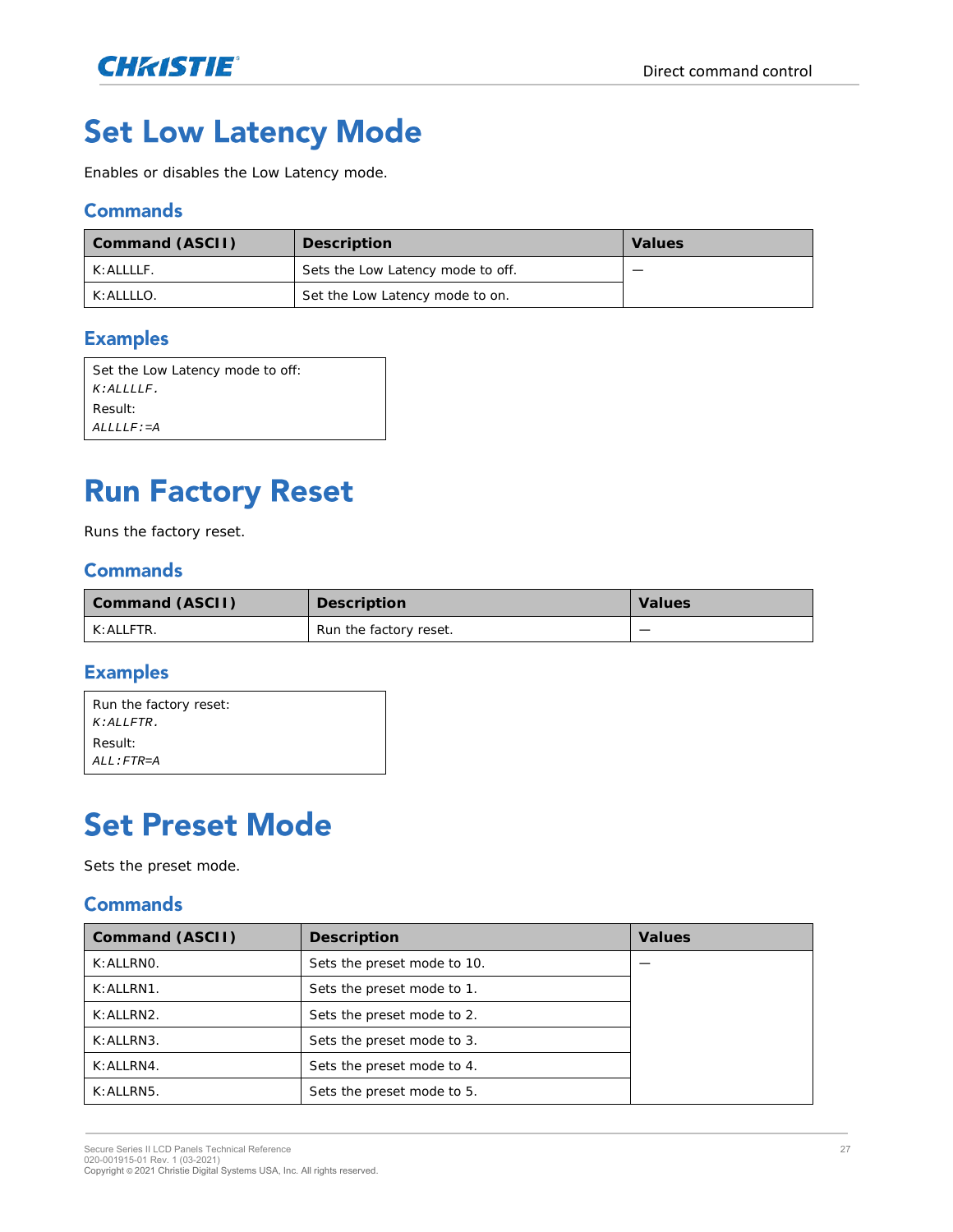

| K: ALLRN6. | Sets the preset mode to 6. |  |
|------------|----------------------------|--|
| K: ALLRN7. | Sets the preset mode to 7. |  |
| K: ALLRN8. | Sets the preset mode to 8. |  |
| K: ALLRN9. | Sets the preset mode to 9. |  |

Set the preset mode to 1: *K:ALLRN1.* Result: *ALL:RN1=A*

### <span id="page-27-0"></span>**Set Multi-window Mode**

Sets the Multi-window mode. Select Preset mode before sending this command.

#### **Commands**

| Command (ASCII) | Description                            | Values |
|-----------------|----------------------------------------|--------|
| K: ALLWMO.      | Sets the Multi-window mode to single.  |        |
| K: ALLWM1.      | Sets the Multi-window mode to dual1.   |        |
| K: ALLWM2.      | Sets the Multi-window mode to dual2.   |        |
| K: ALLWM3.      | Sets the Multi-window mode to dual3.   |        |
| K: ALLWM4.      | Sets the Multi-window mode to dual4.   |        |
| K: ALLWM5.      | Sets the Multi-window mode to triple1. |        |
| K: ALLWM6.      | Sets the Multi-window mode to triple2. |        |
| K: ALLWM7.      | Sets the Multi-window mode to triple3. |        |
| K: ALLWM8.      | Sets the Multi-window mode to triple4. |        |
| K: ALLWM9.      | Sets the Multi-window mode to quad.    |        |

#### **Examples**

| Set the multi-window mode to single: |  |
|--------------------------------------|--|
| $K:ALLWMO$ .                         |  |
| Result:                              |  |
| ALL:WM0=A                            |  |

### <span id="page-27-1"></span>Set Input of window1

Sets the input of window1. Select Preset mode before sending this command.

| Command (ASCII) | Description                    | Values |
|-----------------|--------------------------------|--------|
| K: ALLW10.      | Sets the window1 input to DP1. |        |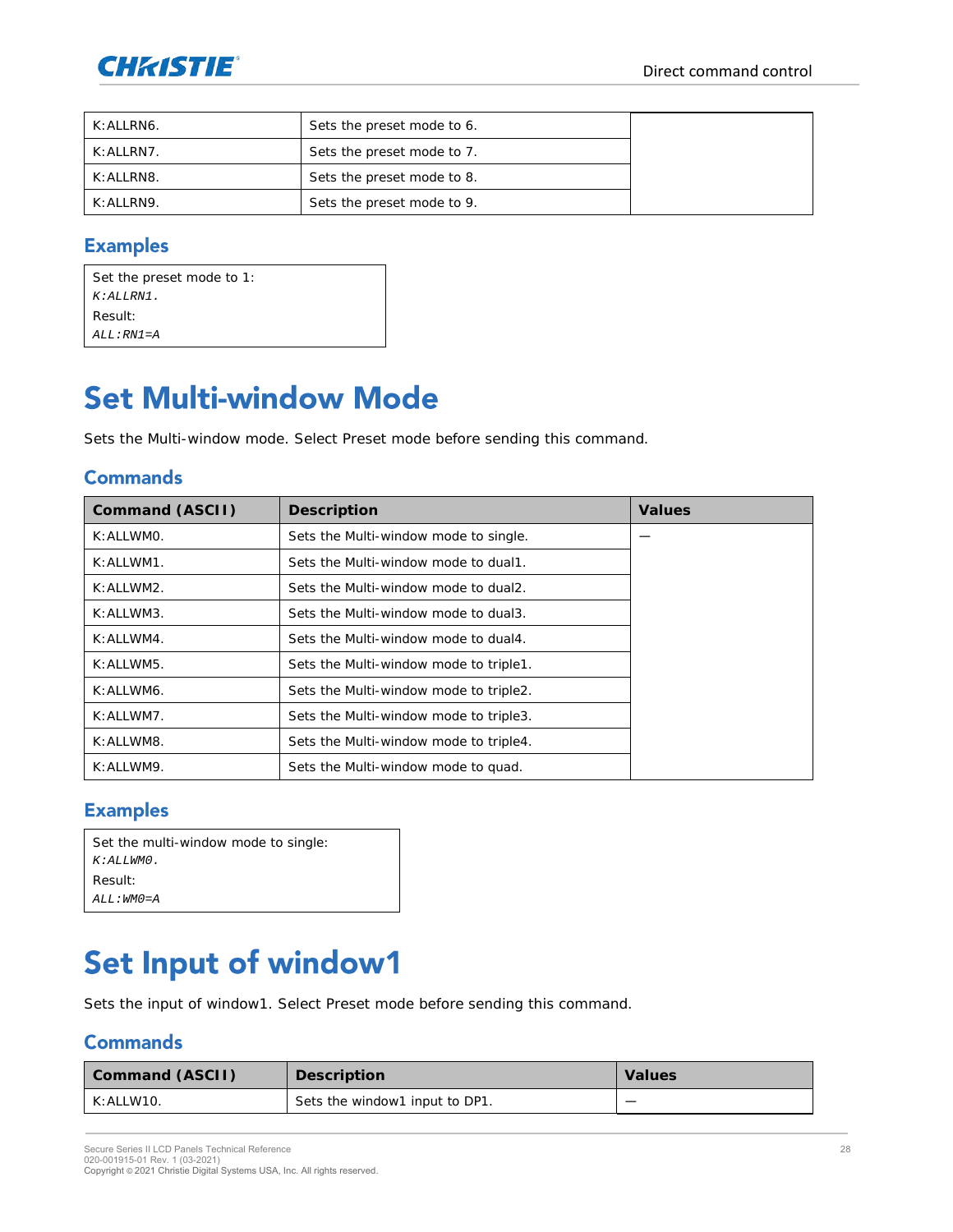

| K:ALLW11.    | Sets the window1 input to DP2.      |  |
|--------------|-------------------------------------|--|
| K: ALLW12.   | Sets the window1 input to HDM11.    |  |
| K:ALLW13.    | Sets the window1 input to HDM12.    |  |
| K: AI I W14. | Sets the window1 input to HDM13.    |  |
| K:ALLW15.    | Sets the window1 input to HDM14.    |  |
| K:ALLW17.    | Sets the window1 input to OPS HDMI. |  |
| K: ALLW18.   | Sets the window1 input to OPS DP.   |  |

| Set the window1 input to DP1: |  |
|-------------------------------|--|
| $K:\hbox{\it ALLW10}$ .       |  |
| Result:                       |  |
| $ALL:W10=A$                   |  |

### <span id="page-28-0"></span>**Set Input of window2**

Sets the input of window2. Select Preset mode before sending this command.

#### **Commands**

| Command (ASCII) | Description                         | Values |
|-----------------|-------------------------------------|--------|
| K: A H W 20.    | Sets the window2 input to DP1.      |        |
| K: A H W 21.    | Sets the window2 input to DP2.      |        |
| K: ALLW22.      | Sets the window2 input to HDM11.    |        |
| K:ALLW23.       | Sets the window2 input to HDMI2.    |        |
| $K: AI$   W24.  | Sets the window2 input to HDMI3.    |        |
| $K: AI$ I W25.  | Sets the window2 input to HDMI4.    |        |
| K: ALLW27.      | Sets the window2 input to OPS HDMI. |        |
| $K$ : ALLW28.   | Sets the window2 input to OPS DP.   |        |

#### **Examples**

| Set the window2 input to DP1: |  |
|-------------------------------|--|
| $K:\hbox{\it ALLW20}$ .       |  |
| Result:                       |  |
| $ALL:W20=A$                   |  |

### <span id="page-28-1"></span>**Set Input of window3**

Sets the input of window3. Select Preset mode before sending this command.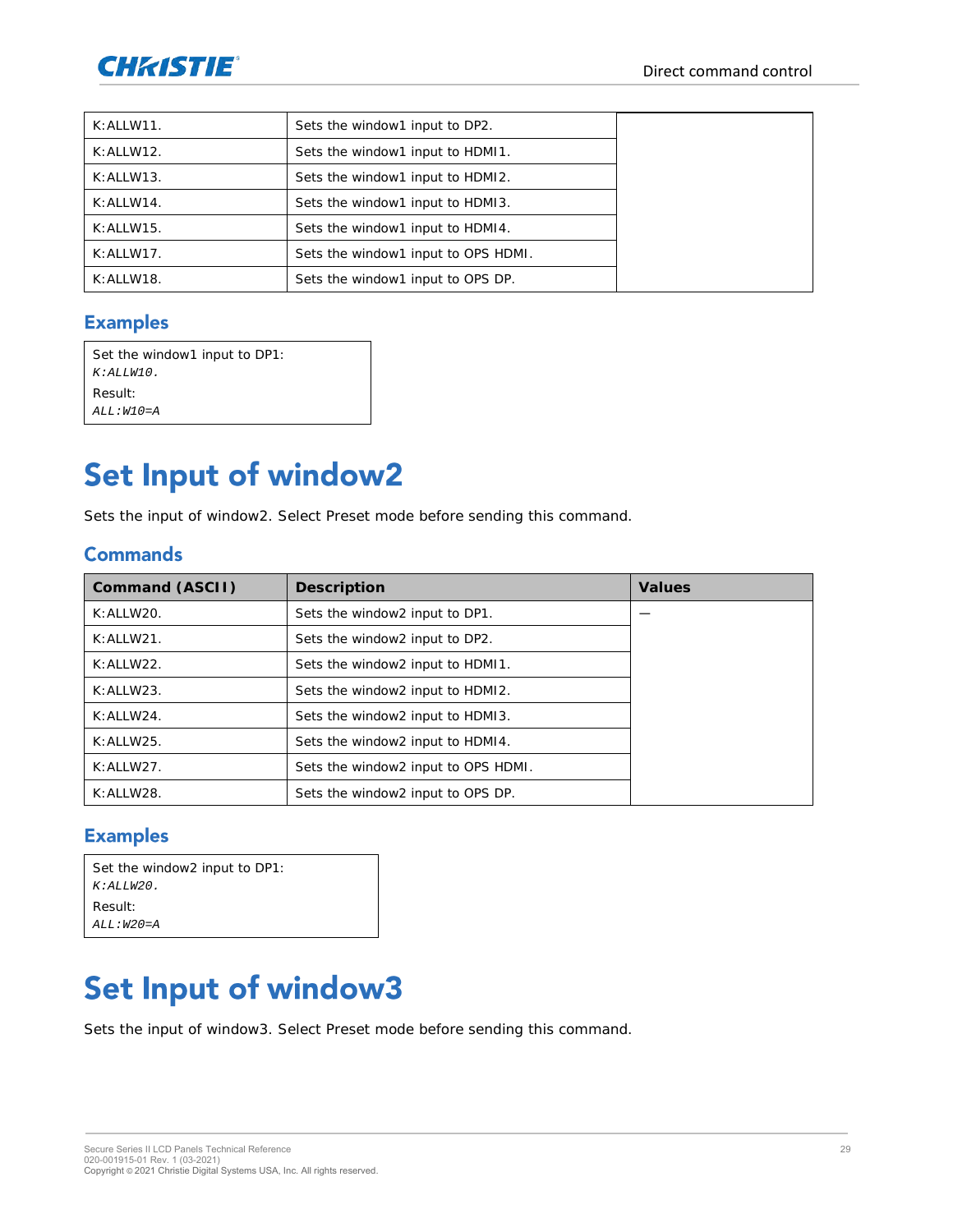

| Command (ASCII) | Description                         | Values |
|-----------------|-------------------------------------|--------|
| K:ALLW30.       | Sets the window3 input to DP1.      |        |
| K:ALLW31.       | Sets the window3 input to DP2.      |        |
| K: ALLW32.      | Sets the window3 input to HDM11.    |        |
| K:ALLW33.       | Sets the window3 input to HDMI2.    |        |
| K: ALLW34.      | Sets the window3 input to HDMI3.    |        |
| K: ALLW35.      | Sets the window3 input to HDMI4.    |        |
| K: ALLW37.      | Sets the window3 input to OPS HDMI. |        |
| K: ALLW38.      | Sets the window3 input to OPS DP.   |        |

#### **Examples**

| Set the window3 input to DP1: |
|-------------------------------|
| $K:ALLW30$ .                  |
| Result:                       |
| $ALL:W30=A$                   |

### <span id="page-29-0"></span>Set Input of window4

Sets the input of window4. Select Preset mode before sending this command.

#### **Commands**

| Command (ASCII) | Description                         | Values |
|-----------------|-------------------------------------|--------|
| K: ALLW40.      | Sets the window4 input to DP1.      |        |
| K: ALLW41.      | Sets the window4 input to DP2.      |        |
| K: ALLW42.      | Sets the window4 input to HDM11.    |        |
| K: ALLW43.      | Sets the window4 input to HDM12.    |        |
| K: ALLW44.      | Sets the window4 input to HDM13.    |        |
| K: ALLW45.      | Sets the window4 input to HDM14.    |        |
| K: ALLW47.      | Sets the window4 input to OPS HDMI. |        |
| K: ALLW48.      | Sets the window4 input to OPS DP.   |        |

#### **Examples**

| Set the window4 input to DP1: |
|-------------------------------|
| K:ALLW40.                     |
| Result:                       |
| $ALL:WAO=A$                   |

### <span id="page-29-1"></span>**Run Preset Reset**

Runs the preset recall.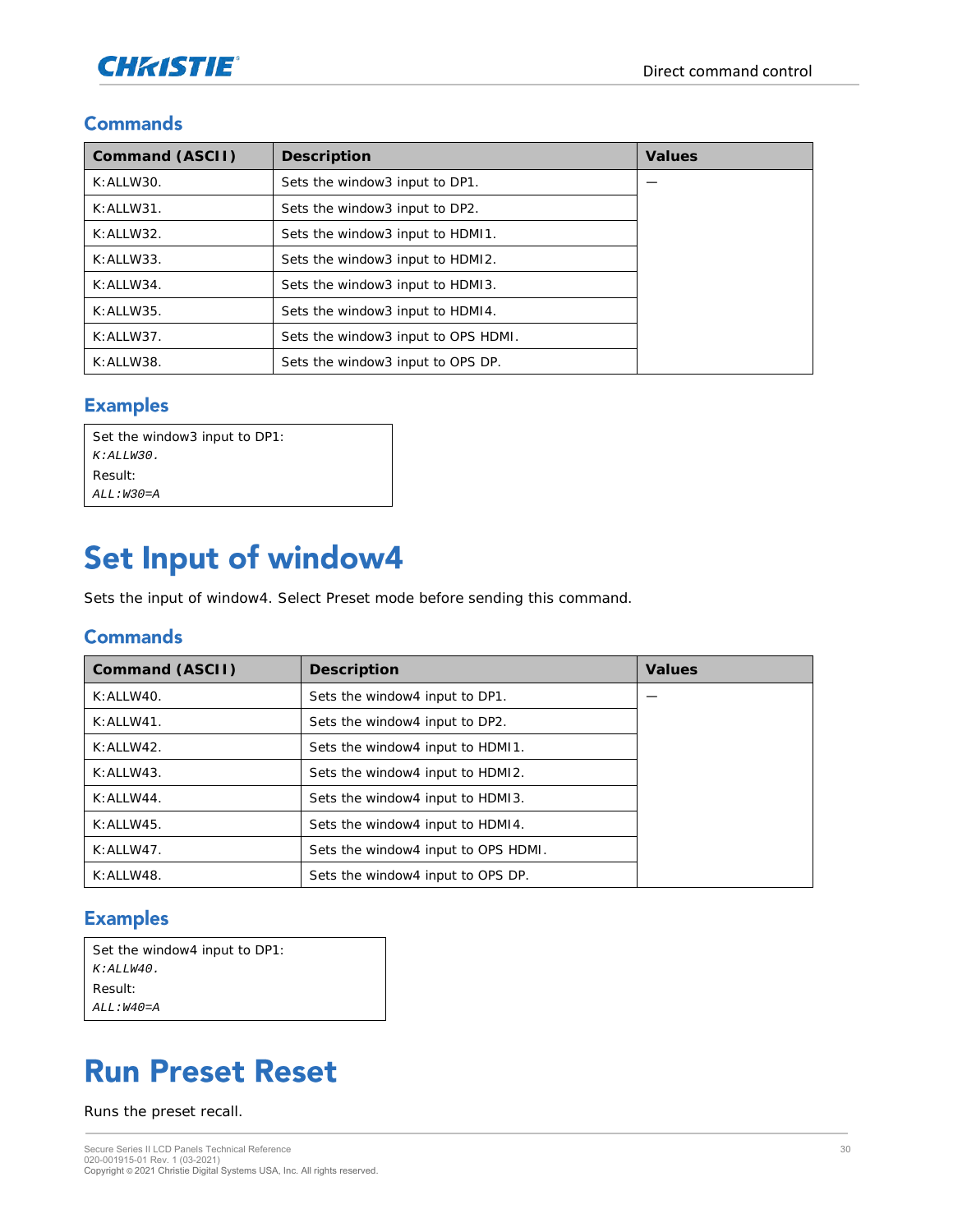

| Command (ASCII) | Description            | Values |
|-----------------|------------------------|--------|
| $K$ : All PRT.  | Runs the preset reset. |        |

#### **Examples**

| Run the preset recall: |  |
|------------------------|--|
| $K$ : ALLPRT.          |  |
| Result:                |  |
| $ALL: PRT = A$         |  |

### <span id="page-30-0"></span>**Remote Control Key**

Sets the remote control key action.

#### **Commands**

| Command (ASCII)  | Description                                   | Values |
|------------------|-----------------------------------------------|--------|
| K: ALLRSO.       | Sets the remote key action to the Source key. |        |
| K: ALLRUP.       | Sets the remote key action to the Up key.     |        |
| K: ALLRDN.       | Sets the remote key action to the Down key.   |        |
| K: ALLRRT.       | Sets the remote key action to the Right key.  |        |
| K: ALRLT4.       | Sets the remote key action to the Left key.   |        |
| K: ALLREN.       | Sets the remote key action to the Select key. |        |
| $K: A H R M N$ . | Sets the remote key action to the Menu key.   |        |
| $K$ : ALLRIF.    | Sets the remote key action to the Info key.   |        |

#### **Examples**

| Set the remote key to the Source key: |
|---------------------------------------|
| $K:ALLRSO$ .                          |
| Result:                               |
| $ALL:RSO=A$                           |

### <span id="page-30-1"></span>**Set Sound Mute**

Enables or disables the mute functionality (for sound).

| Command (ASCII) | Description                      | Values |
|-----------------|----------------------------------|--------|
| K: ALLMON.      | Enables the mute functionality.  |        |
| $K: A H$ MOF.   | Disables the mute functionality. |        |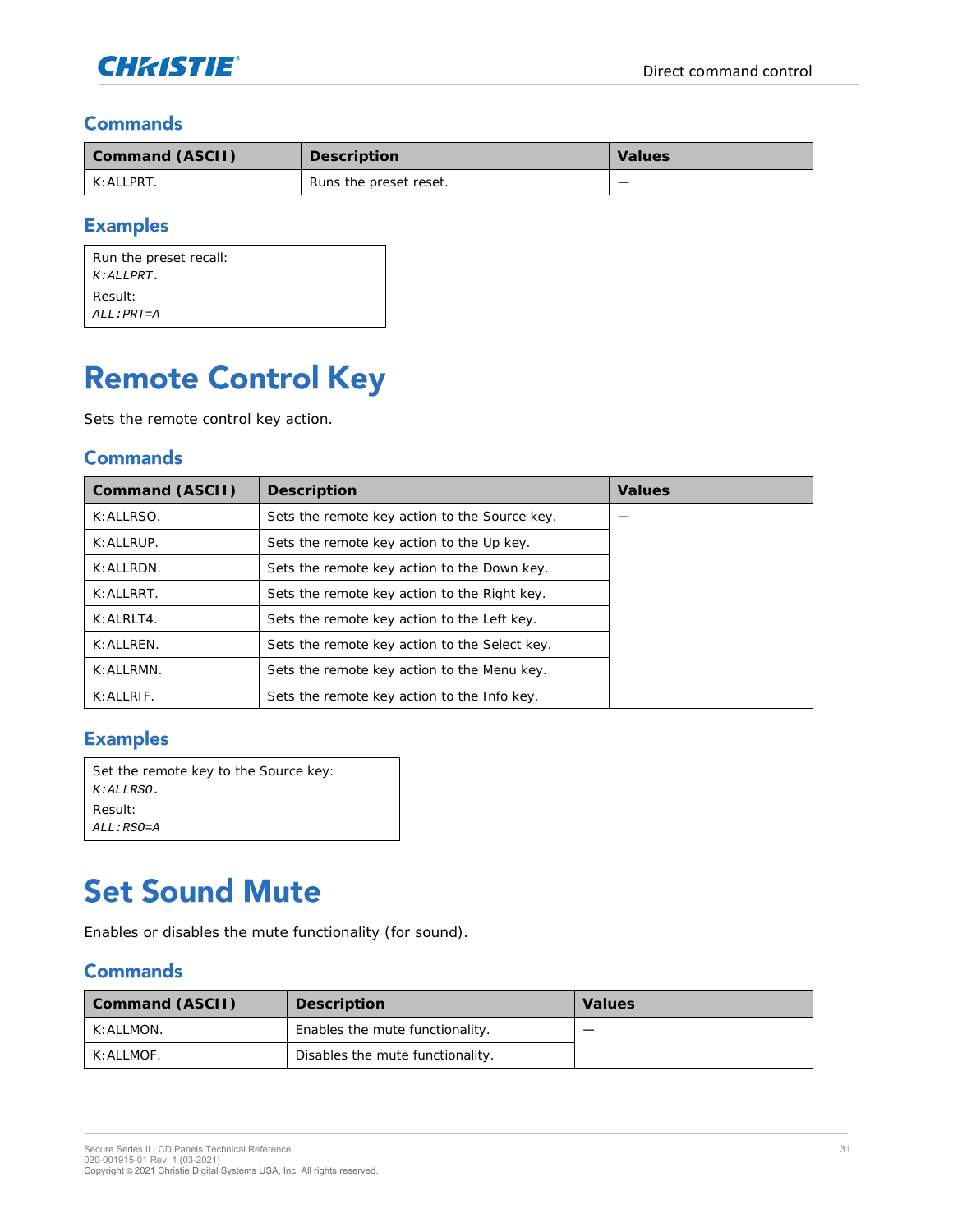

| Fnable mute: |  |
|--------------|--|
| K: ALLMON.   |  |
| Result:      |  |
| ALL: MON=A   |  |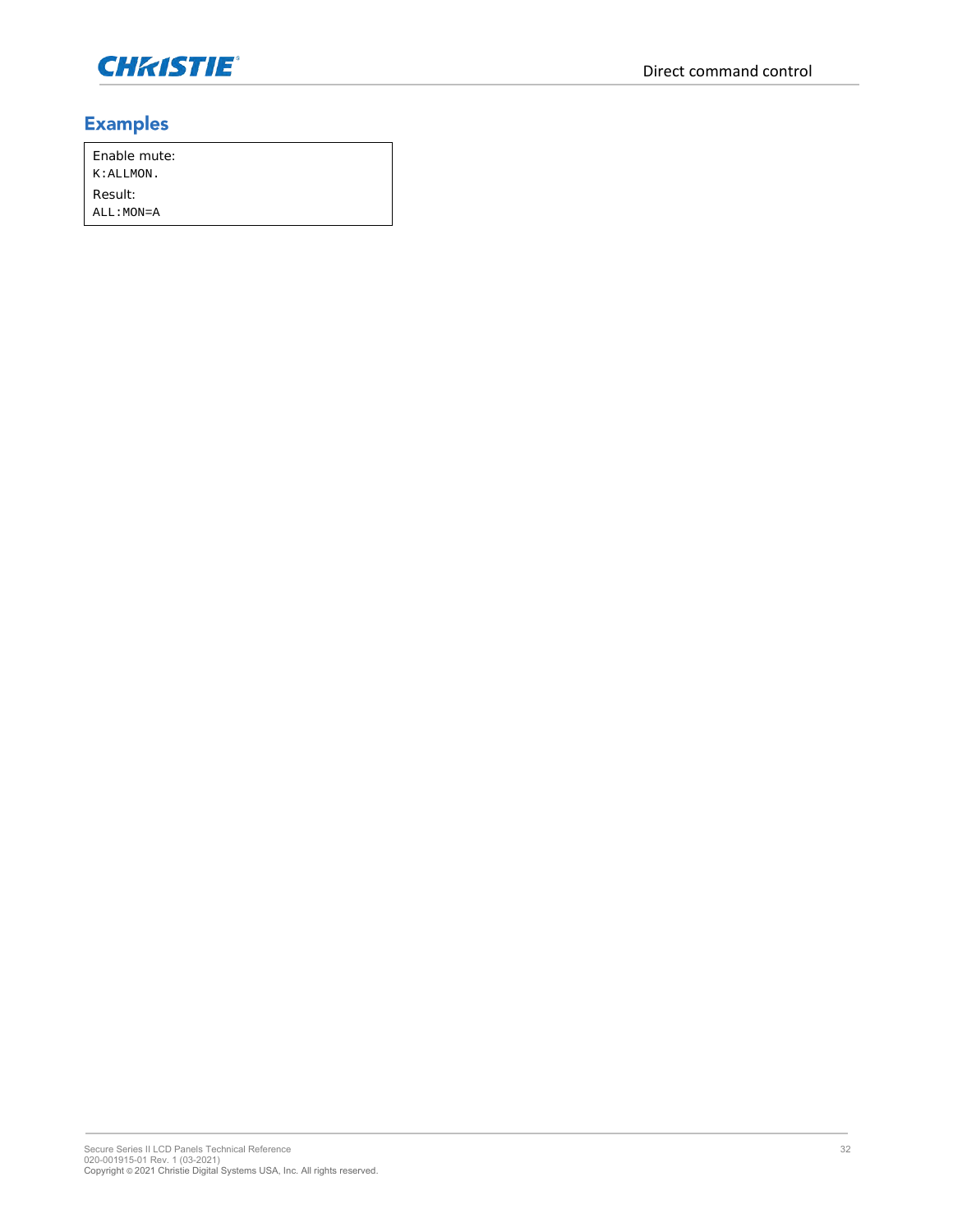

# Value adjust control

<span id="page-32-0"></span>The following commands adjust values.

# **Set Brightness**

Sets the brightness. Set the Picture mode to user.

#### **Commands**

| Command (ASCII)            | Description                                 | Values             |
|----------------------------|---------------------------------------------|--------------------|
| K: ALLBLT <value>.</value> | Sets the brightness to the specified value. | value = $0$ to 100 |

#### **Examples**

| Set brightness to 80: |  |
|-----------------------|--|
| $K: ALLBLT080$ .      |  |
| Result:               |  |
| $ALL: BLT = A$        |  |
|                       |  |

### <span id="page-32-1"></span>**Set Contrast**

Sets the contrast. Set Picture mode to user.

#### **Commands**

| Command (ASCII)                | Description                               | Values           |
|--------------------------------|-------------------------------------------|------------------|
| $K: AI$ I CON <value>.</value> | Sets the contrast to the specified value. | value = 0 to 100 |

#### **Examples**

| Set contrast to 80: |
|---------------------|
| $K:ALLCONO80$ .     |
| Result:             |
| ALL:CON=A           |

### <span id="page-32-2"></span>**Set Black Level**

Sets the black level. Set Picture mode to user.

| Command (ASCII)            | Description                                  | Values           |
|----------------------------|----------------------------------------------|------------------|
| K: ALLBRT <value>.</value> | Sets the black level to the specified value. | value = 0 to 100 |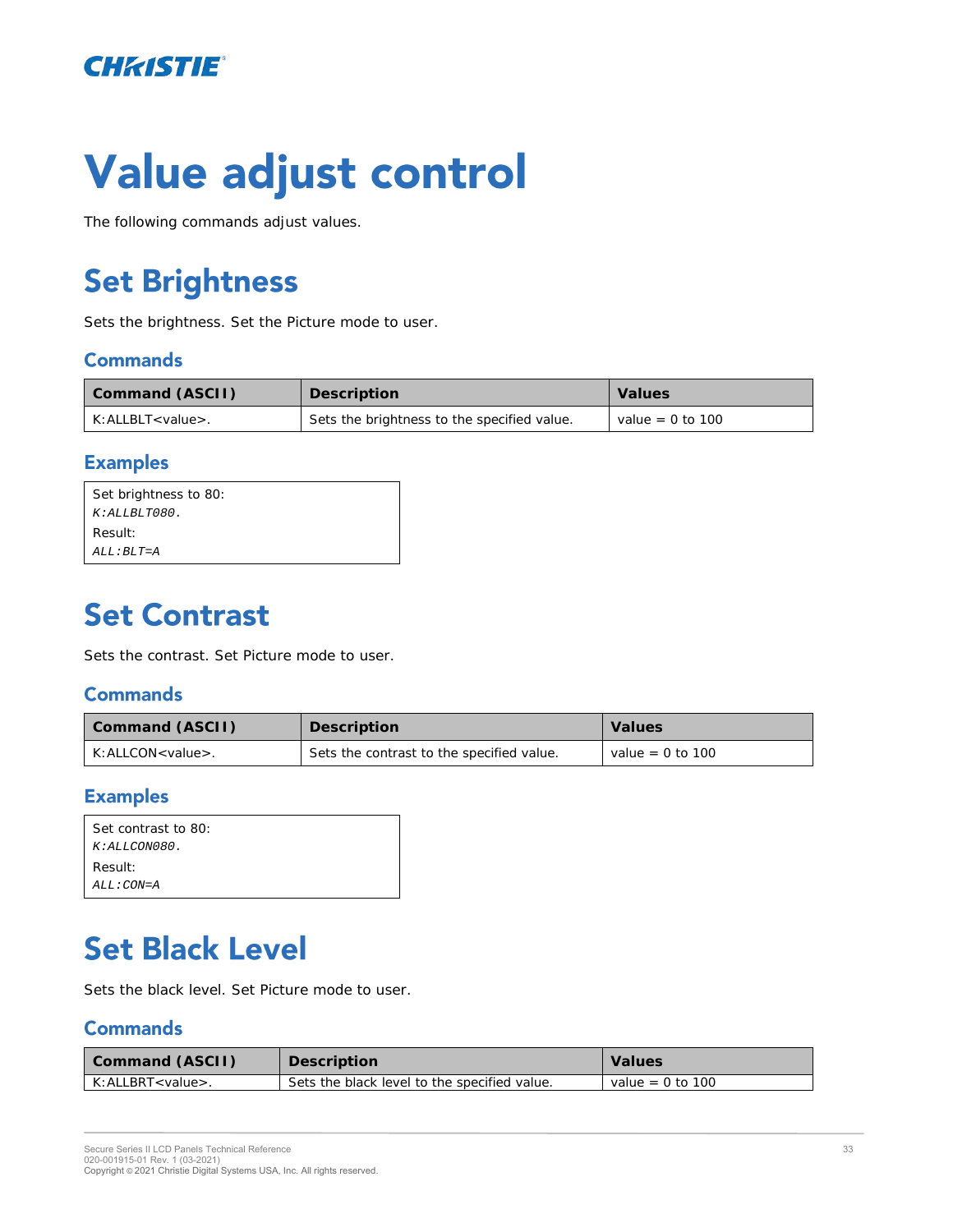

| Set black level to 80: |
|------------------------|
| $K:ALLBRTO80$ .        |
| Result:                |
| $ATJ: RRT = A$         |

### <span id="page-33-0"></span>**Set Saturation**

Sets the saturation. Set Picture mode to user.

#### **Commands**

| Command (ASCII)            | Description                                 | Values           |
|----------------------------|---------------------------------------------|------------------|
| K: ALLSAT <value>.</value> | Sets the saturation to the specified value. | value = 0 to 100 |

#### **Examples**

| Set saturation to 80: |  |
|-----------------------|--|
| $K: ALLSATO80$ .      |  |
| Result:               |  |
| ALL: SAT=A            |  |
|                       |  |

### <span id="page-33-1"></span>**Set Sharpness**

Sets the sharpness. Set Picture mode to user.

#### **Commands**

| Command (ASCII)                  | Description                                | Values             |
|----------------------------------|--------------------------------------------|--------------------|
| $K:$ ALL SHA $\lt$ value $\gt$ . | Sets the sharpness to the specified value. | value = $0$ to 100 |

#### **Examples**

| Set sharpness to 80: |
|----------------------|
| $K:ALLSHAO8O$ .      |
| Result:              |
| ALL: SHA=A           |

### <span id="page-33-2"></span>**Set Red Gain**

Sets red gain. Set Color temperature to user.

| Command (ASCII)            | Description        | Values           |
|----------------------------|--------------------|------------------|
| K: ALLRGN <value>.</value> | Sets the red gain. | value = 0 to 100 |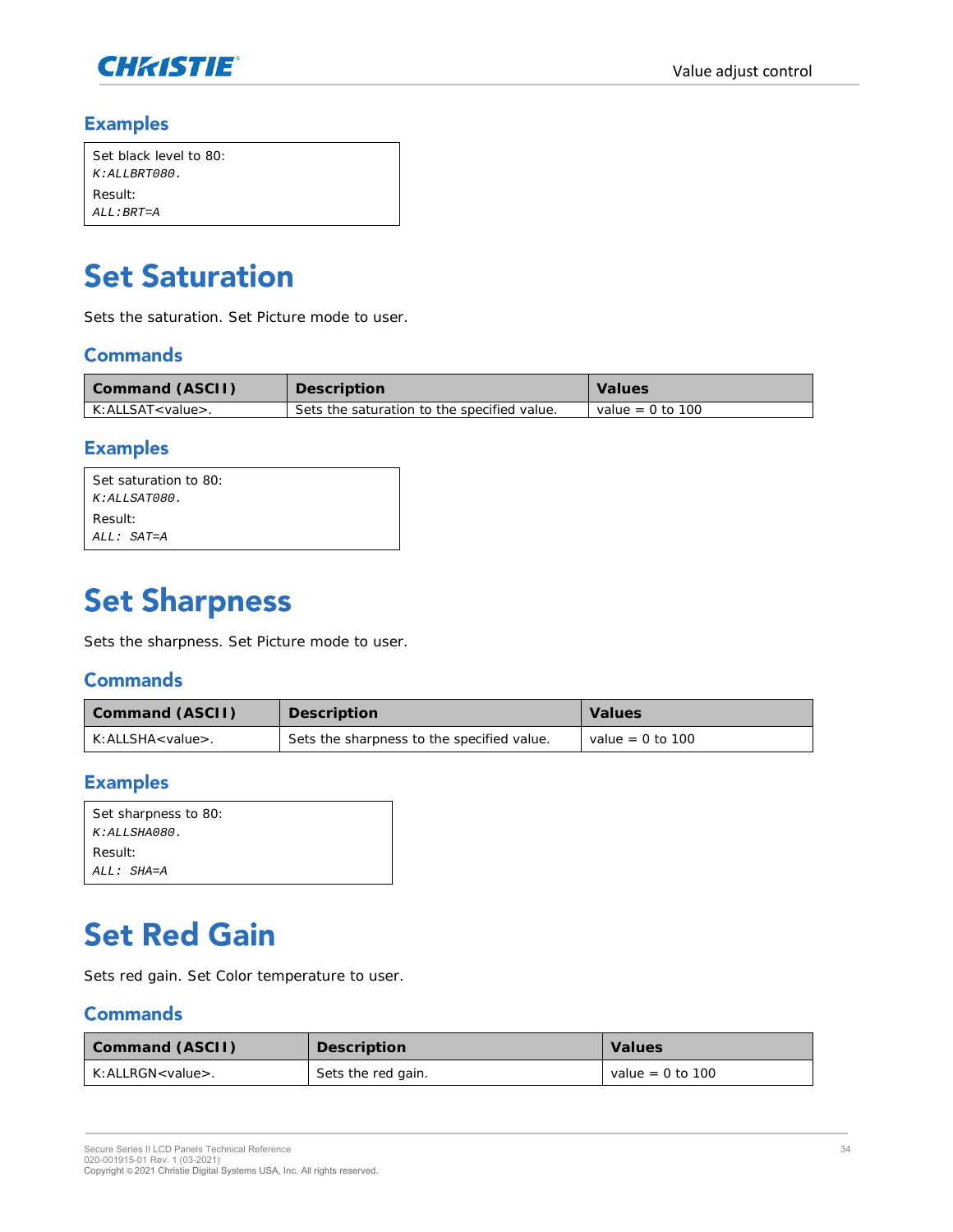

| Set red gain to 80: |
|---------------------|
| $K: ALLRGNO80$ .    |
| Result:             |
| ALL: RGN=A          |

### <span id="page-34-0"></span>**Set Green Gain**

Sets green gain. Set Color temperature to user.

#### **Commands**

| Command (ASCII)            | Description                                   | Values           |
|----------------------------|-----------------------------------------------|------------------|
| K: ALLGGN <value>.</value> | I Sets the green gain to the specified value. | value = 0 to 100 |

#### **Examples**

| Set green gain to 80: |  |
|-----------------------|--|
| $K: ALLGGNO80$ .      |  |
| Result:               |  |
| ALL: GGN=A            |  |
|                       |  |

### <span id="page-34-1"></span>**Set Blue Gain**

Sets the blue gain. Set Color temperature to user.

#### **Commands**

| Command (ASCII)        | Description                                | Values             |
|------------------------|--------------------------------------------|--------------------|
| $K:$ ALLBGN < value >. | Sets the blue gain to the specified value. | value = $0$ to 100 |

#### **Examples**

| Set blue gain to 80: |
|----------------------|
| K:ALLBGN080.         |
| - Result:            |
| ALL: BGN=A           |

## <span id="page-34-2"></span>**Set Volume**

Sets the volume.

| Command (ASCII)            | Description                             | <b>Values</b>      |
|----------------------------|-----------------------------------------|--------------------|
| K: ALLVOL <value>.</value> | Sets the volume to the specified value. | value = $0$ to 100 |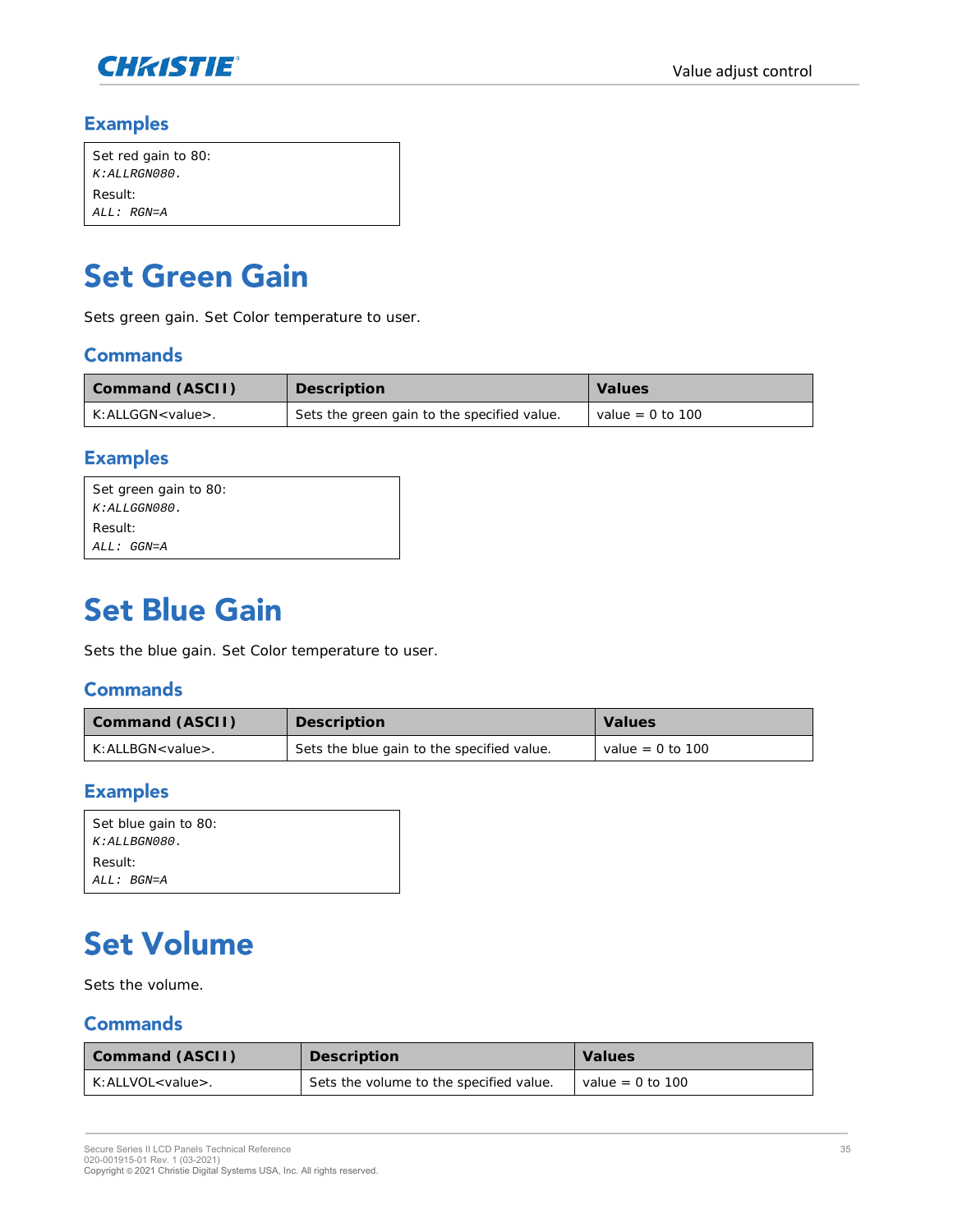

| Set volume to 80: |
|-------------------|
| K: ALLVOL080.     |
| Result:           |
| ALL: VOL=A        |

## <span id="page-35-0"></span>**Set Balance**

Set balance to specific value.

#### **Commands**

| Command (ASCII)            | Description                              | Values             |
|----------------------------|------------------------------------------|--------------------|
| K: ALLBCT <value>.</value> | Sets the balance to the specified value. | value = $0$ to 100 |

#### **Examples**

| Set balance to 80: |  |
|--------------------|--|
| $K: ALLBCTO80$ .   |  |
| Result:            |  |
| ALL: BCT=A         |  |

### <span id="page-35-1"></span>**Set Power Off Mode**

Sets Power Off mode.

#### **Commands**

| Command (ASCII)               | Description              | Values                                                  |
|-------------------------------|--------------------------|---------------------------------------------------------|
| $K:$ All PWM <value>.</value> | Sets the Power Off mode. | $0 =$ Standby<br>$1 = \text{Sleep}$<br>$2 = Deep sleep$ |

#### **Examples**

| Set Power Off mode to Standby: |
|--------------------------------|
| K: AI I PWM000.                |
| Result:                        |
| $AI: PWM = A$                  |

## <span id="page-35-2"></span>**Set Preset Mode**

Select the Preset mode.

| Command (ASCII)            | Description             | Values           |
|----------------------------|-------------------------|------------------|
| K: ALLPRS <value>.</value> | Select the Preset mode. | $0 = \text{Off}$ |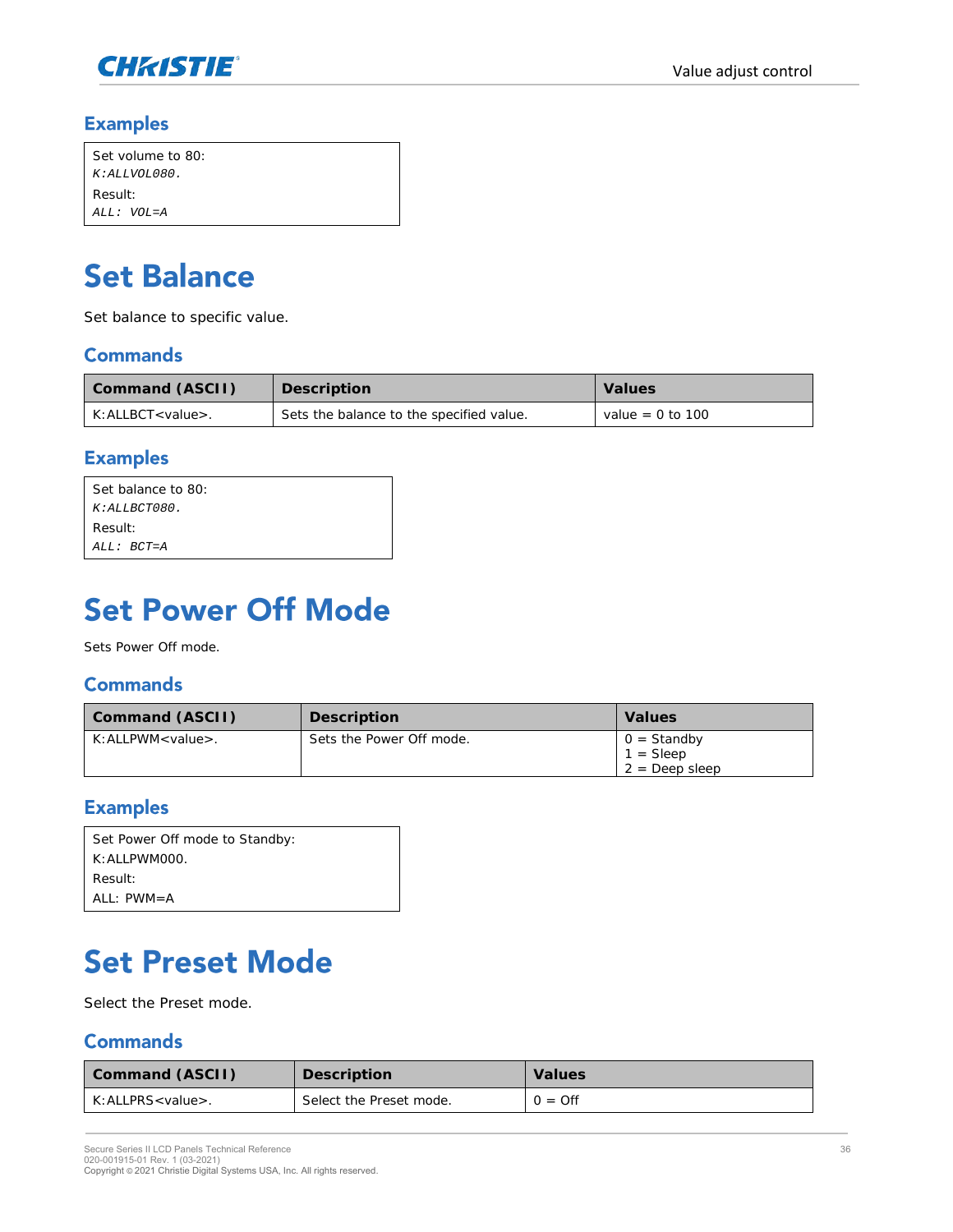

|  | $1 =$ Preset 1   |
|--|------------------|
|  | $2$ = Preset 2   |
|  | $\cdots$         |
|  | $20 =$ Preset 20 |

Set Preset mode to 1: *K:ALLPRS001.* Result: ALL: PRS=A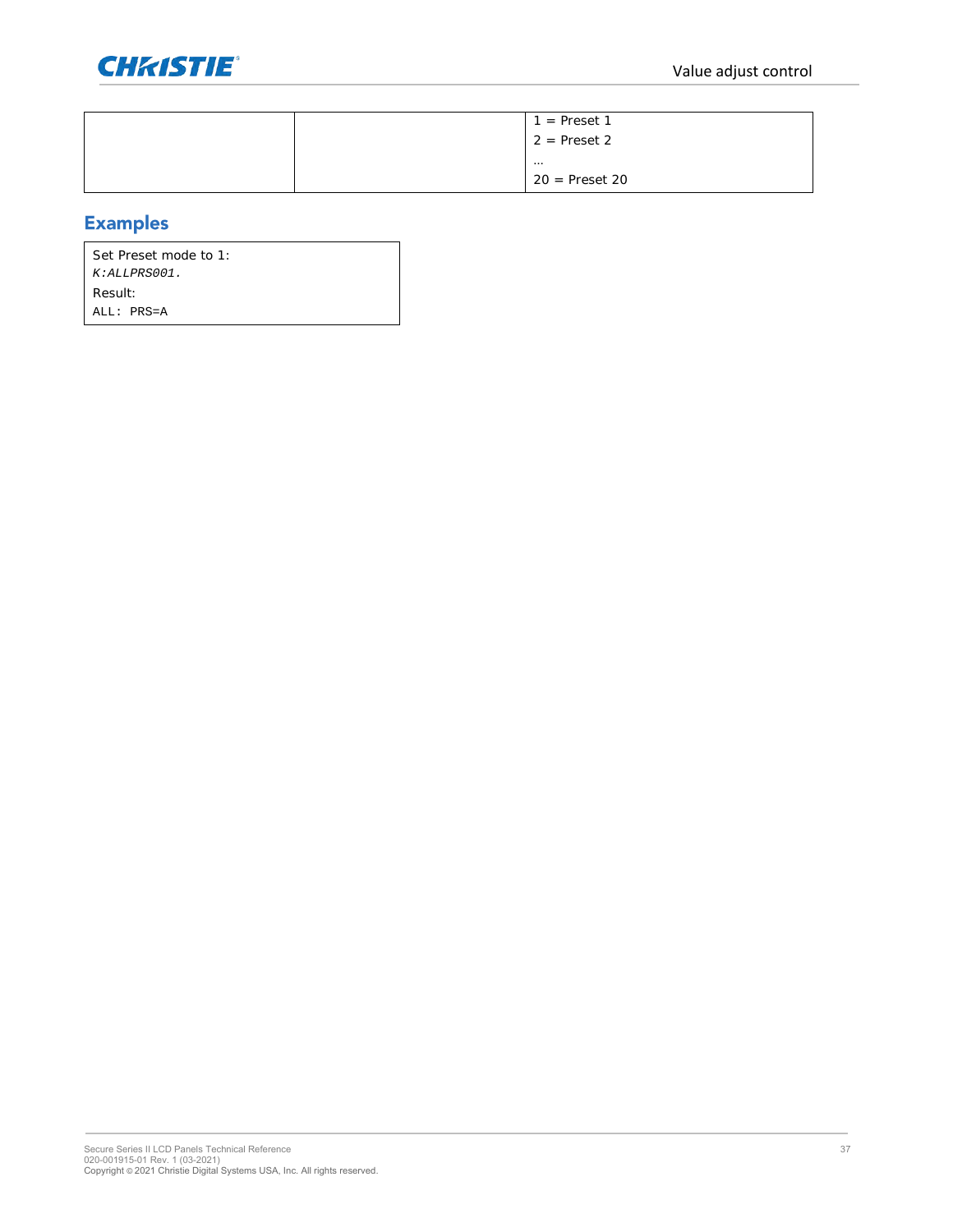

# **Status check control**

<span id="page-37-0"></span>The following commands provide status.

## **Get Power Status**

Returns the power status.

#### **Commands**

| Command (ASCII) | Description                            | Values                                                                                 |
|-----------------|----------------------------------------|----------------------------------------------------------------------------------------|
| K: ALLPWR?      | Returns the value of the power status. | $Q = Qn$<br>$1 = \text{Off}$ (power save off)<br>$2 =$ Off (RS232, remote control off) |

#### **Examples**

| Get power status value: |  |
|-------------------------|--|
| K: ALLPWR?              |  |
| Result:                 |  |
| ALL: PWR=000            |  |
|                         |  |

### <span id="page-37-1"></span>**Get Input Source**

Returns the value of the input source.

#### **Commands**

| Command (ASCII) | Description                        | Values         |
|-----------------|------------------------------------|----------------|
| K: ALLSRC?      | Returns value of the input source. | $0 = DP1$      |
|                 |                                    | $1 = DP2$      |
|                 |                                    | $2 = HDM11$    |
|                 |                                    | $3 = HDM12$    |
|                 |                                    | $4 = HDM13$    |
|                 |                                    | $5 = HDM14$    |
|                 |                                    | $7 =$ OPS HDMI |
|                 |                                    | $8 =$ OPS DP   |

#### **Examples**

| Get the input source value: |
|-----------------------------|
| K: ALLSRC?                  |
| Result:                     |
| $ALL:$ $SRC = 000$          |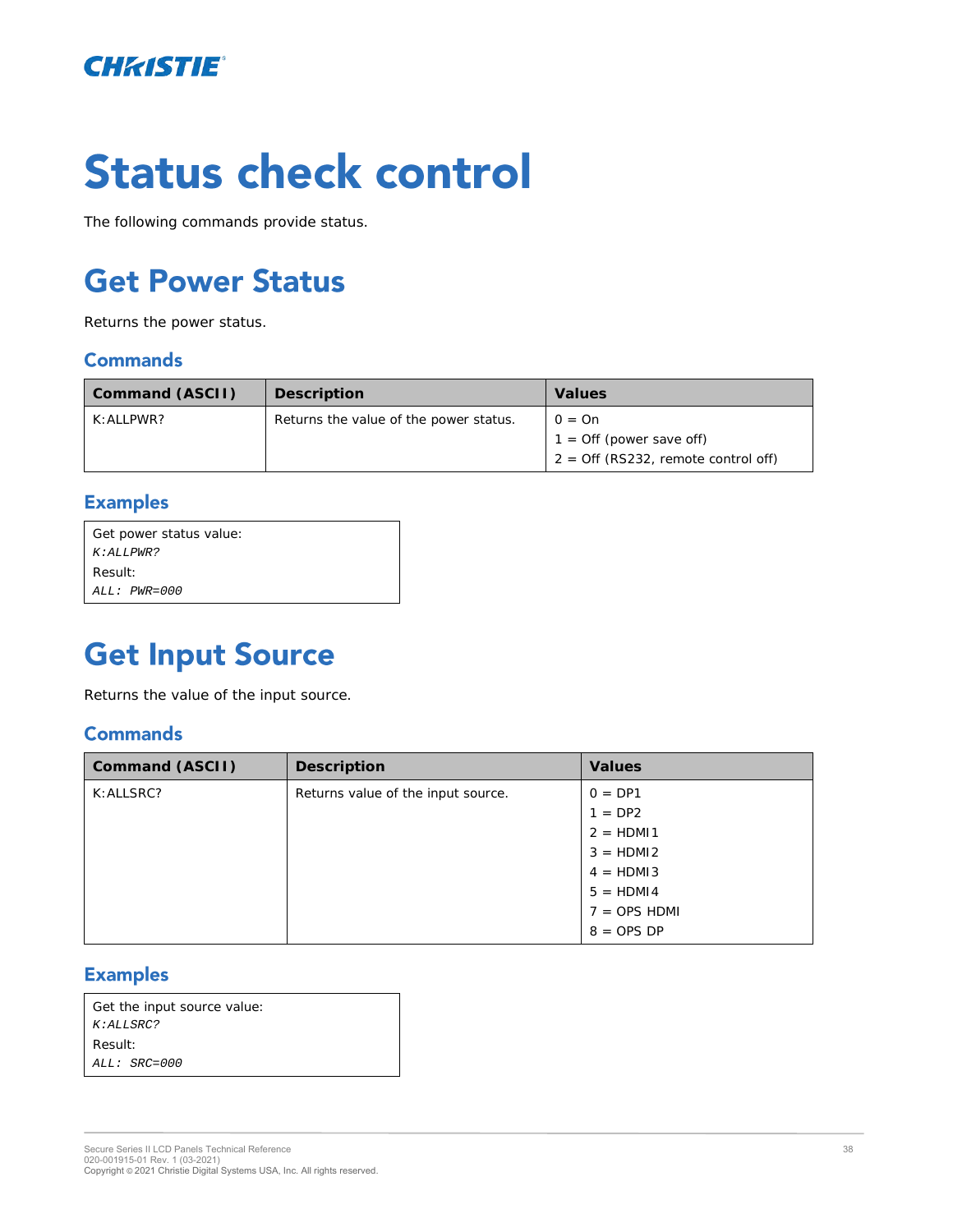

### <span id="page-38-0"></span>**Get Picture Mode**

Returns the value of the Picture mode.

#### **Commands**

| Command<br>(ASCII)  | Description                        | <b>Returned values</b> |
|---------------------|------------------------------------|------------------------|
| $K: A \sqcup PMT$ ? | Returns value of the Picture mode. | $0 =$ Standard         |
|                     |                                    | 1 = Dynamic            |
|                     |                                    | $2 = User$             |

#### **Examples**

| l Get the Picture mode value: |
|-------------------------------|
| K: ALLPMT?                    |
| Result:                       |
| $ALL: PMT = 0.00$             |

### <span id="page-38-1"></span>**Get Brightness**

Returns the brightness value.

#### **Commands**

| Command (ASCII) | Description                   | Returned values |
|-----------------|-------------------------------|-----------------|
| K: ALLBLT?      | Returns the brightness value. | 0 to 100        |

#### **Examples**

| Get the brightness value: |
|---------------------------|
| $K:ALI.BLTT$ ?            |
| Result:                   |
| $ALL: BLT = 080$          |

### <span id="page-38-2"></span>**Get Contrast**

Returns the contrast value.

#### **Commands**

| Command (ASCII) | Description                 | Returned values |
|-----------------|-----------------------------|-----------------|
| K:ALLCON?       | Returns the contrast value. | 0 to 100        |

#### **Examples**

| Get the contrast value: |
|-------------------------|
| K:ALLCON?               |
| Result:                 |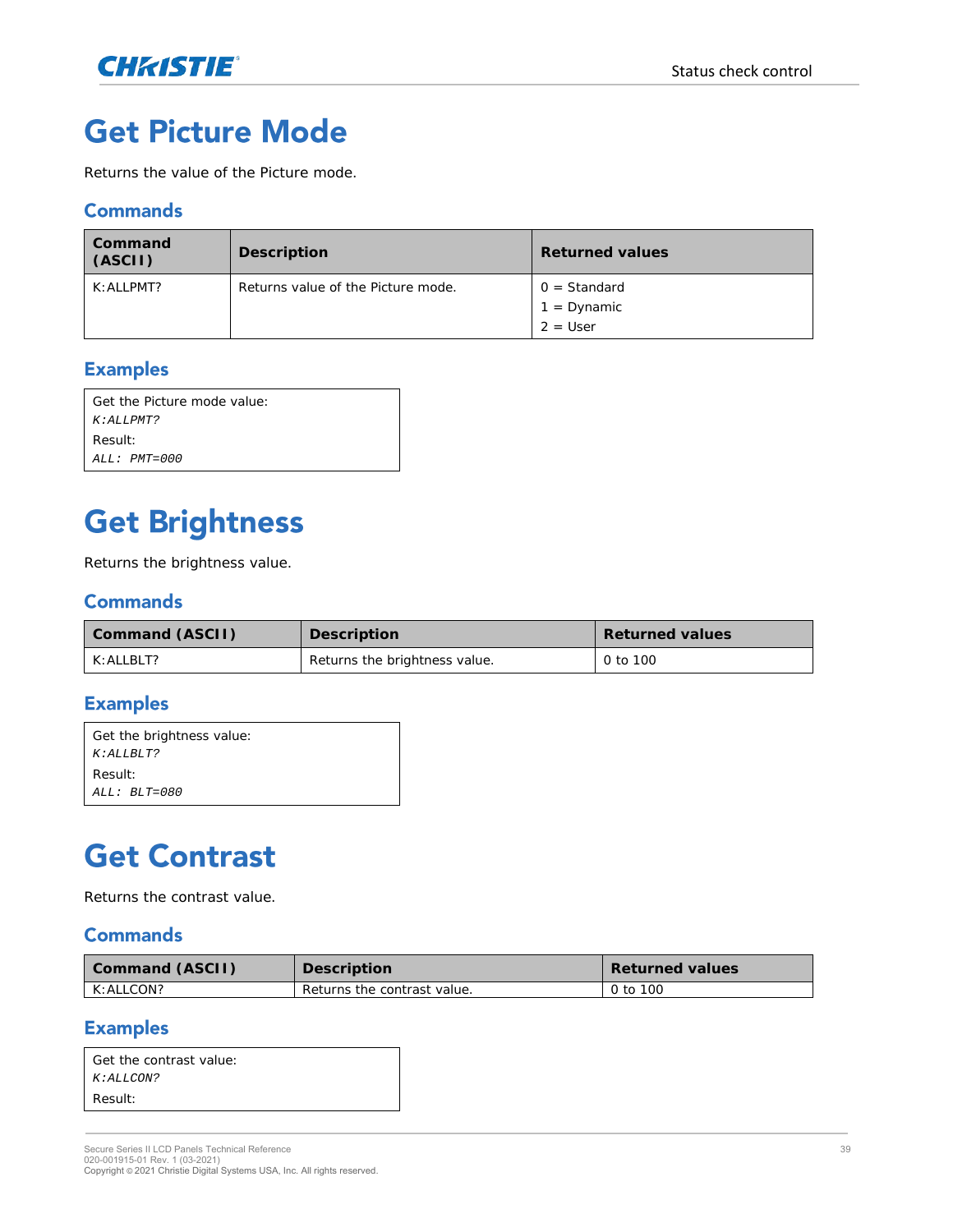

<span id="page-39-0"></span>*ALL: CON=080*

### **Get Saturation**

Returns the saturation value.

#### **Commands**

| Command (ASCII) | Description                   | Returned values |
|-----------------|-------------------------------|-----------------|
| K:ALLSAT?       | Returns the saturation value. | 0 to 100        |

#### **Examples**

| Get the saturation value: |
|---------------------------|
| $K:ALLSAT$ ?              |
| Result:                   |
| ALL: SAT=080              |

## <span id="page-39-1"></span>**Get Sharpness**

Returns the sharpness value.

#### **Commands**

| Command (ASCII) | Description                  | Returned values |
|-----------------|------------------------------|-----------------|
| K: ALLSHA?      | Returns the sharpness value. | 0 to 100        |

#### **Examples**

| Get the sharpness value: |
|--------------------------|
| K: ALLSHA?               |
| Result:                  |
| ALL: SHA=080             |

## <span id="page-39-2"></span>**Get Color Temperature**

Returns the color temperature value.

| Command (ASCII) | Description                          | Returned values                                                                                 |
|-----------------|--------------------------------------|-------------------------------------------------------------------------------------------------|
| K: ALLCTT?      | Returns the color temperature value. | $0 =$ studio1<br>$1 =$ studio2<br>$2 = warm$<br>$3 = normal$<br>$4 = \text{cool}$<br>$5 = user$ |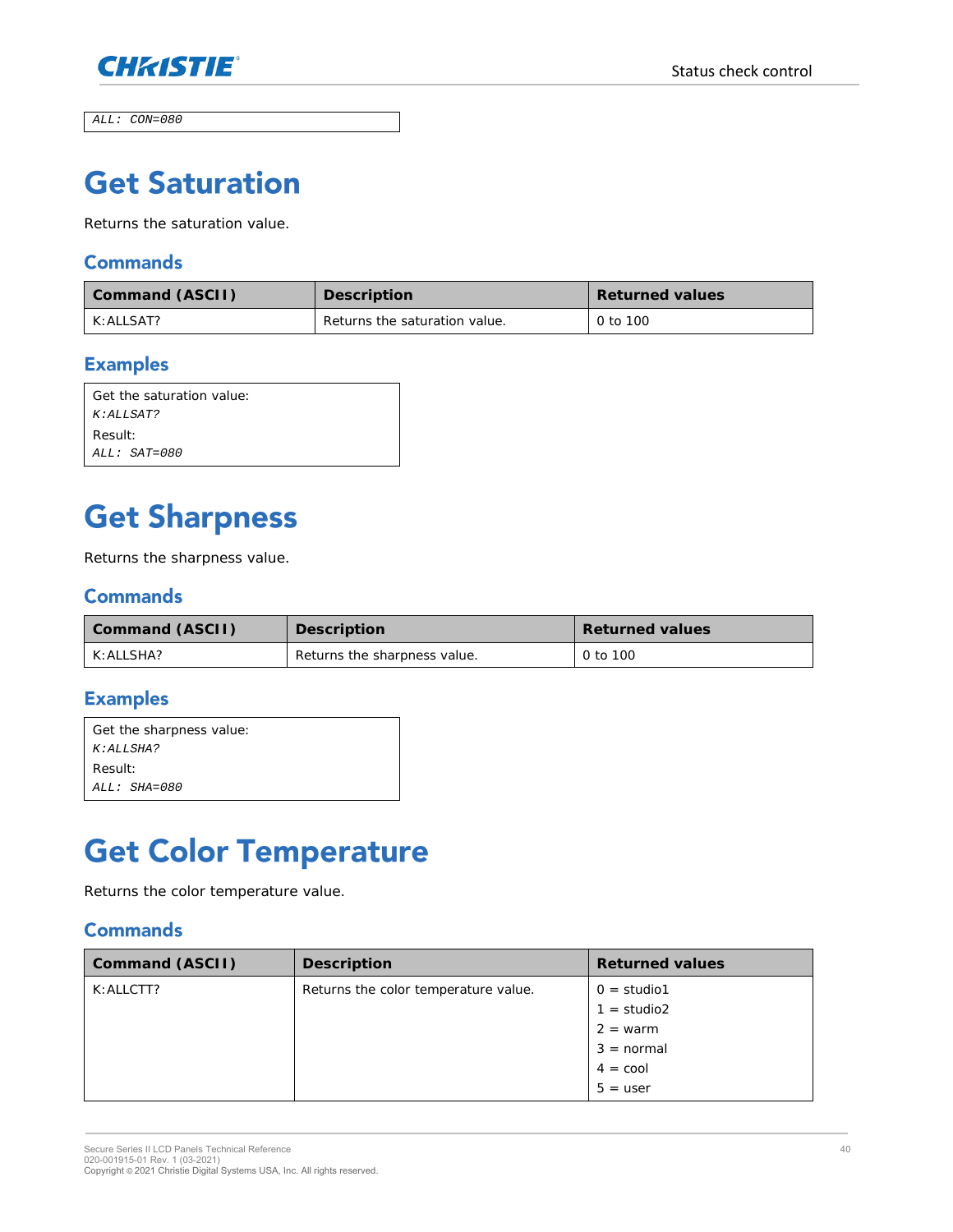

| Get the color temperature value: |
|----------------------------------|
| $K$ : ALLCTT?                    |
| Result:                          |
| ALL: CTT=001                     |

### <span id="page-40-0"></span>**Get Red Gain**

Returns the red gain value.

#### **Commands**

| Command (ASCII) | Description                 | Returned values |
|-----------------|-----------------------------|-----------------|
| K: ALLRGN?      | Returns the red gain value. | 0 to 100        |

#### **Examples**

| Get the red gain value: |
|-------------------------|
| K: ALLRGN?              |
| Result:                 |
| ALL: RGN=080            |

### <span id="page-40-1"></span>**Get Green Gain**

Returns the green gain value.

#### **Commands**

| Command (ASCII) | Description                   | Returned values |
|-----------------|-------------------------------|-----------------|
| K: ALLGGN?      | Returns the green gain value. | 0 to 100        |

#### **Examples**

| Get the green gain value: |
|---------------------------|
| K : ALLGGN?               |
| Result:                   |
| ALL: GGN=080              |

### <span id="page-40-2"></span>**Get Blue Gain**

Returns the blue gain value.

| Command (ASCII)    | Description                  | Returned values |
|--------------------|------------------------------|-----------------|
| $K: A \sqcup BGN?$ | Returns the blue gain value. | 0 to 100        |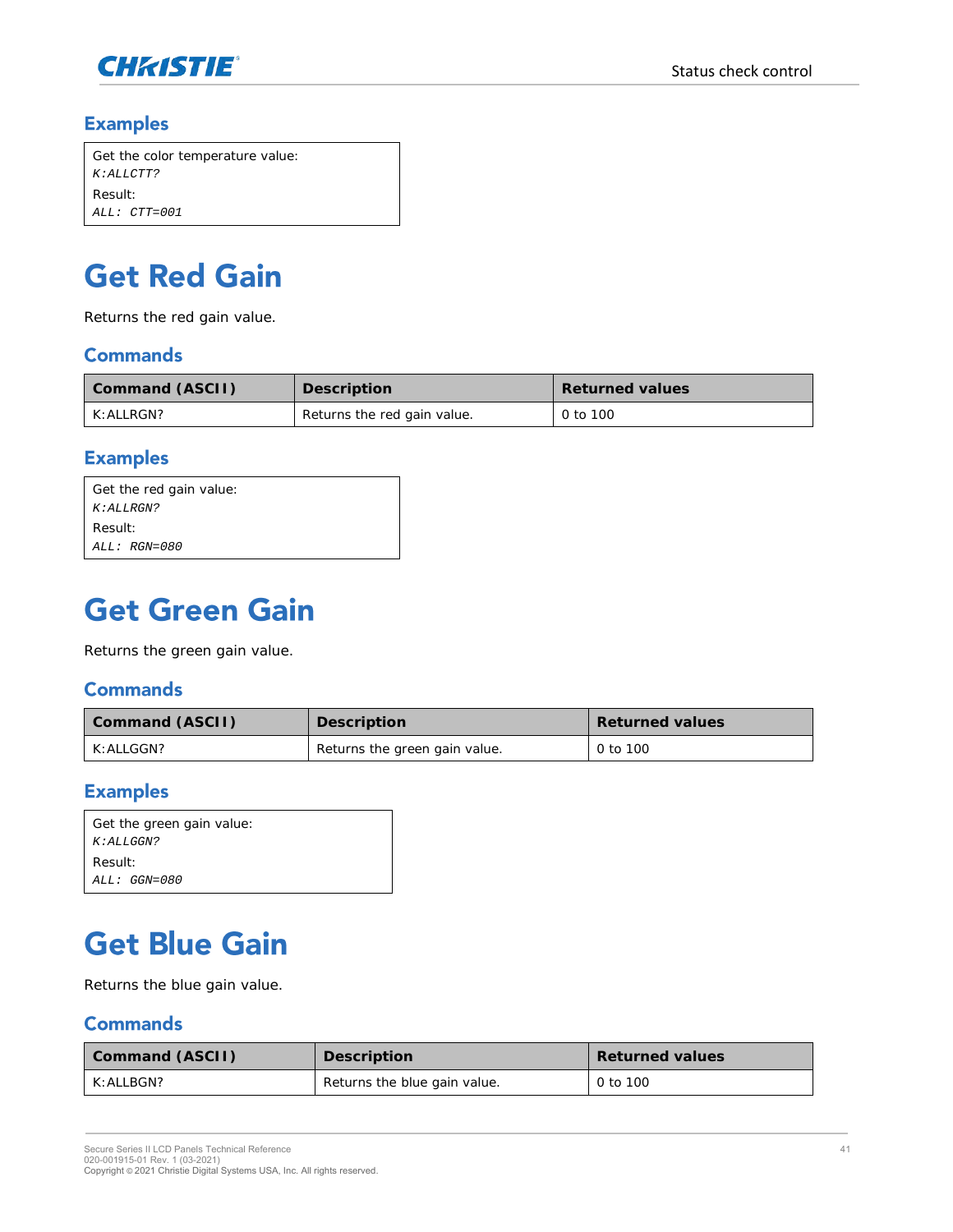

| Get the blue gain value: |  |
|--------------------------|--|
| K: ALLBGN?               |  |
| Result:                  |  |
| $ALL: BGN=080$           |  |

### <span id="page-41-0"></span>**Get HDR10**

Returns the HDR10 value.

#### **Commands**

| Command (ASCII) | Description              | Returned values |
|-----------------|--------------------------|-----------------|
| K: ALLHDS?      | Returns the HDR10 value. | 0 or 1          |

#### **Examples**

| Get the HDR10 value: |  |
|----------------------|--|
| K: ALLHDS?           |  |
| Result:              |  |
| $ALLHDS: = 000$      |  |

### <span id="page-41-1"></span>**Get Audio Input**

Returns audio input value.

#### **Commands**

| Command (ASCII) | Description                    | Values                                                                                                             |
|-----------------|--------------------------------|--------------------------------------------------------------------------------------------------------------------|
| K: ALLAUT?      | Returns the audio input value. | $0 = DP1$<br>$= DP2$<br>$2 = HDM11$<br>$3 = HDM12$<br>$4 = HDM13$<br>$5 = HDM14$<br>$7 =$ OPS HDMI<br>$8 =$ OPS DP |

#### **Examples**

| Get the audio input value: |  |
|----------------------------|--|
| K:ALLAUT?                  |  |
| Result:                    |  |
| $ALL: AUT = 001$           |  |

### <span id="page-41-2"></span>**Get Volume**

Returns the volume value.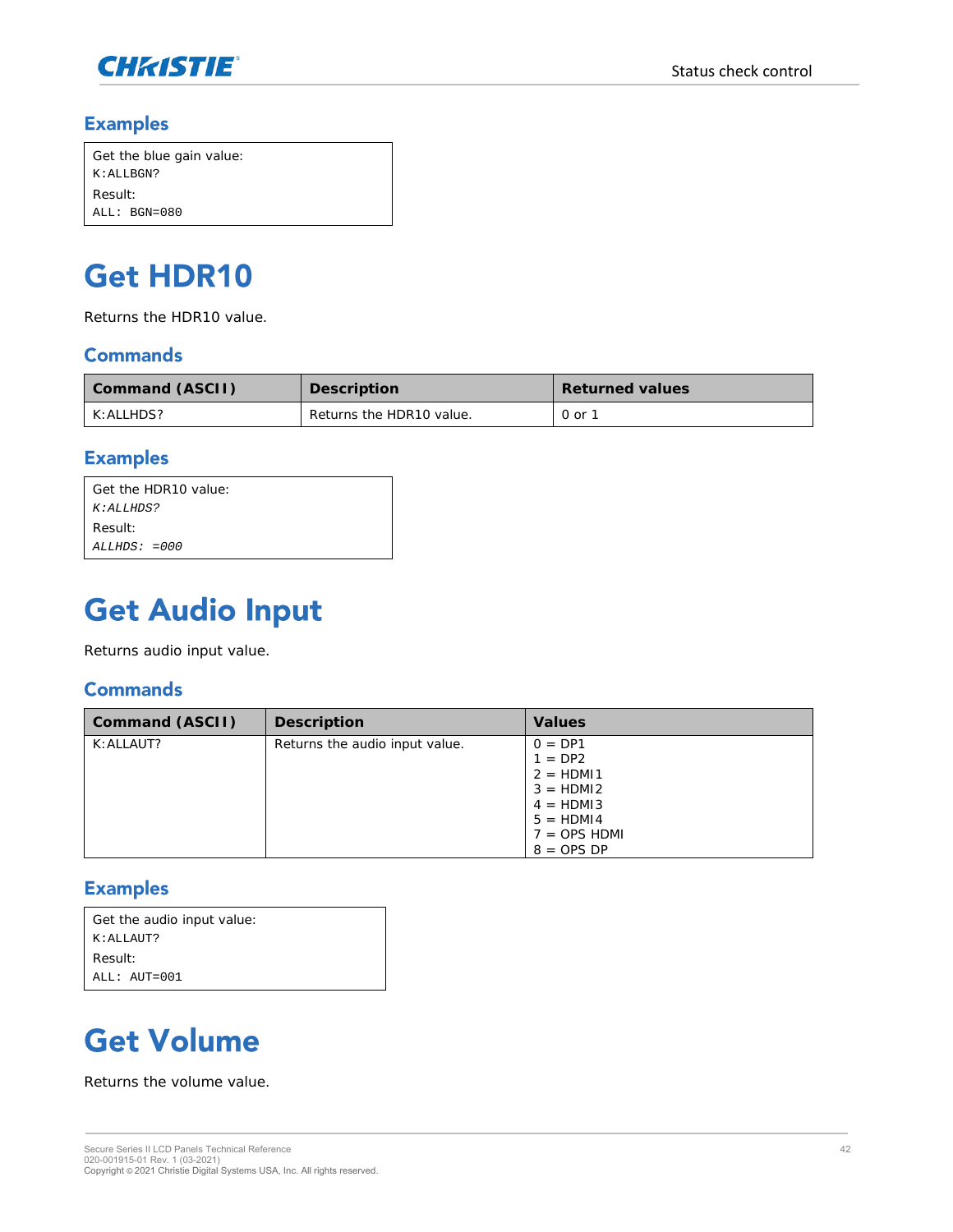

| Command (ASCII) | Description               | Returned values |
|-----------------|---------------------------|-----------------|
| K: ALLVOL?      | Returns the volume value. | 0 to 100        |

#### **Examples**

| Get the volume value: |
|-----------------------|
| K:ALLVOL?             |
| Result:               |
| ALL: VOL=080          |

### <span id="page-42-0"></span>**Get Balance**

Returns the balance value.

#### **Commands**

| Command (ASCII)    | <b>Description</b>         | Returned values |
|--------------------|----------------------------|-----------------|
| $K: A \sqcup BCT?$ | Returns the balance value. | 0 to 100        |

#### **Examples**

| Get the balance value: |  |
|------------------------|--|
| $K:ALI$ , $BCT$ ?      |  |
| Result:                |  |
| $ALL:$ BCT=080         |  |

## <span id="page-42-1"></span>**Get Language**

Returns the on-screen display (OSD) language value.

#### **Commands**

| Command (ASCII) | Description                                         | Returned values |
|-----------------|-----------------------------------------------------|-----------------|
| K: ALLBCT?      | Returns the on-screen display (OSD) language value. | $0 =$ English   |
|                 |                                                     | $1 = German$    |
|                 |                                                     | $2 =$ Spanish   |
|                 |                                                     | $3 =$ French    |
|                 |                                                     | $4 = Italizn$   |
|                 |                                                     | $5 =$ Russian   |
|                 |                                                     | $6 = K$ orean   |

#### **Examples**

| Get the on-screen display language value: |  |  |
|-------------------------------------------|--|--|
| K: ALLLAT?                                |  |  |
| Result:                                   |  |  |
| $ALL: LAT = 0.01$                         |  |  |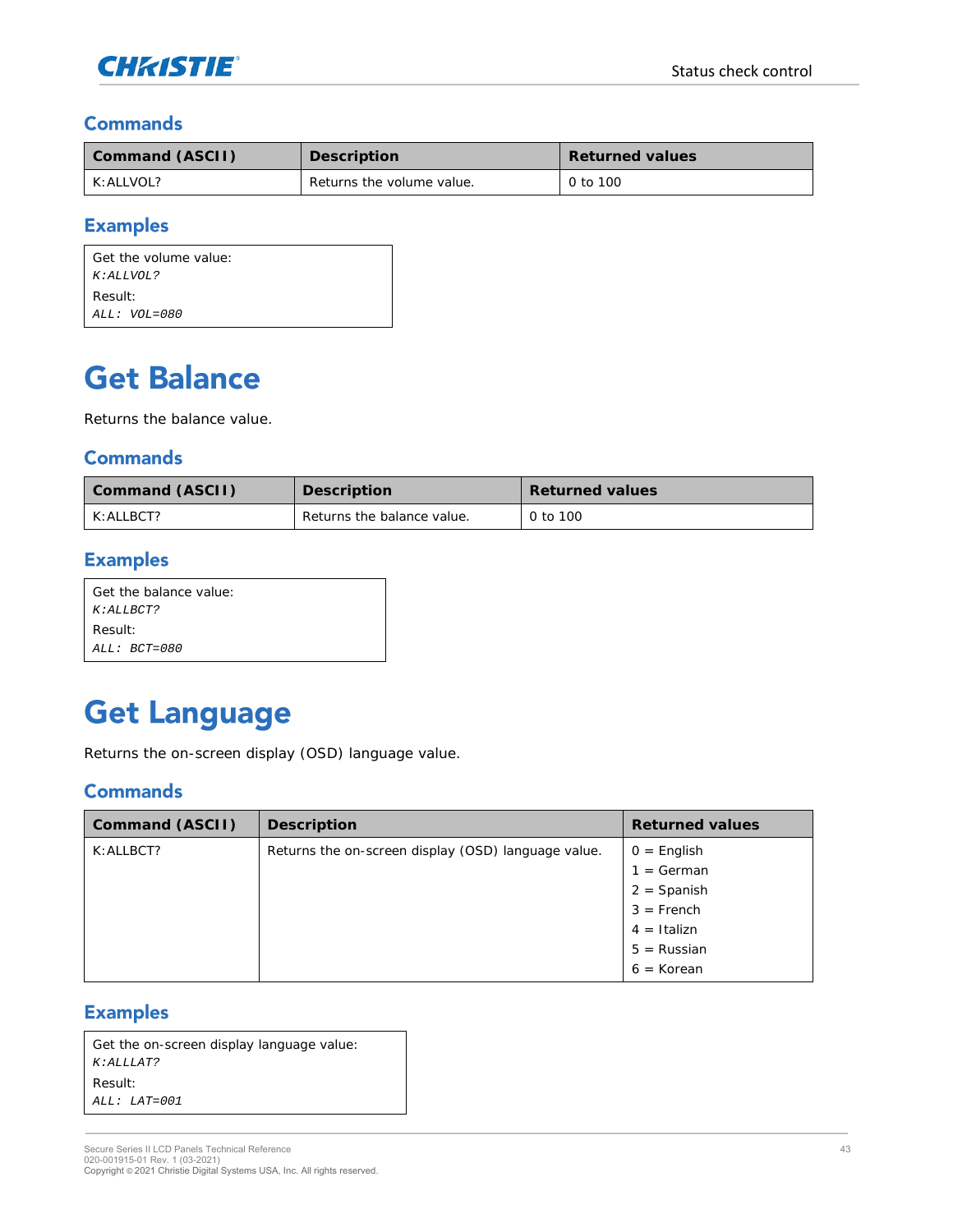

### <span id="page-43-0"></span>**Get OSD Turn Off**

Returns the on-screen display (OSD) turn-off time value.

#### **Commands**

| Command (ASCII)   Description |                                                          | Returned values  |
|-------------------------------|----------------------------------------------------------|------------------|
| K: A H OTT?                   | Returns the on-screen display (OSD) turn-off time value. | $Q = Qf$         |
|                               |                                                          | $1 = 5$ seconds  |
|                               |                                                          | $2 = 10$ seconds |
|                               |                                                          | $3 = 20$ seconds |

#### **Examples**

| Get the on-screen display turn-off time value: |
|------------------------------------------------|
| $K:ALLOTT$ ?                                   |
| Result:                                        |
| ALL: OTT=001                                   |

### <span id="page-43-1"></span>**Get Power Save**

Returns the Power Save value.

#### **Commands**

| Command<br>(ASCII) | Description                   | Returned values  |
|--------------------|-------------------------------|------------------|
| K: A H O T T 2     | Returns the Power Save value. | $0 = \text{Off}$ |
|                    |                               | $1 = On$         |

#### **Examples**

| l Get the Power Save value: |
|-----------------------------|
| K:ALLPST?                   |
| l Result:                   |
| ALL: PST=001                |

### <span id="page-43-2"></span>**Get OPS/HDMI4 EDID**

Return the OPS/HDMI4 EDID value.

| Command (ASCII)                  | Description                      | Returned values        |
|----------------------------------|----------------------------------|------------------------|
| $K: A \sqcup F \square \sqcup ?$ | Return the OPS/HDMI4 EDID value. | $Q = UHD$<br>$1 = FHD$ |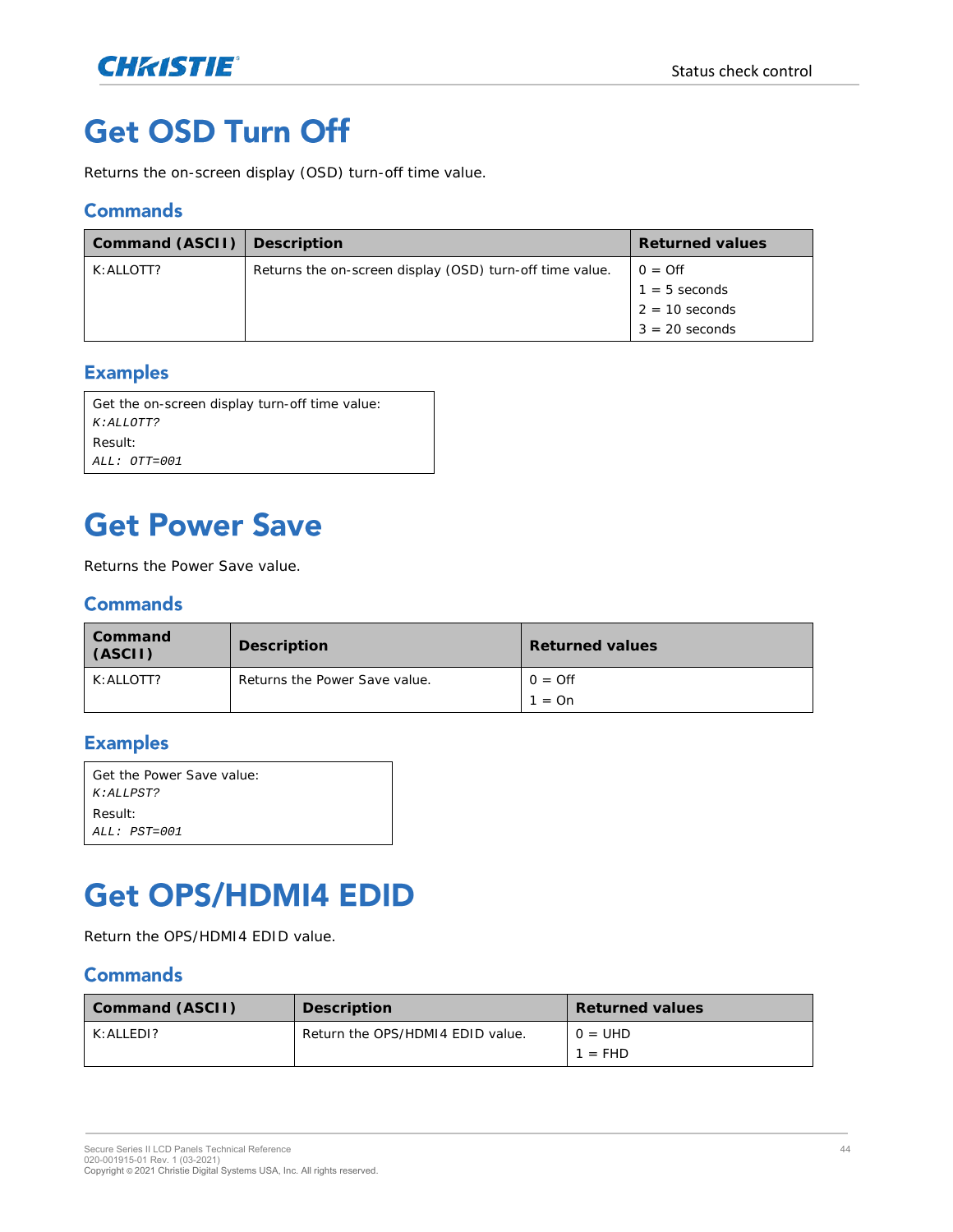

| Get the Power Save value: |
|---------------------------|
| $K:ALLEDI$ ?              |
| Result:                   |
| $ALL:$ $EDI = 001$        |

### <span id="page-44-0"></span>**Get Preset Mode**

Returns the Rreset mode value.

#### **Commands**

| Command (ASCII) | Description                    | Returns values          |
|-----------------|--------------------------------|-------------------------|
| K: ALLPRS?      | Returns the Preset mode value. | $0 = \text{Off}$        |
|                 |                                | $1 =$ Preset1           |
|                 |                                | $2$ = Preset2           |
|                 |                                | $3 = \text{Present3}$   |
|                 |                                | $4$ = Preset4           |
|                 |                                | $5$ = Preset5           |
|                 |                                | $6$ = Preset6           |
|                 |                                | $7$ = Preset7           |
|                 |                                | $8 =$ Preset8           |
|                 |                                | $9 =$ Preset9           |
|                 |                                | $10 = \text{Present10}$ |
|                 |                                | $11 = \text{Present11}$ |
|                 |                                | $12$ = Preset12         |
|                 |                                | $13$ = Preset13         |
|                 |                                | $14$ = Preset14         |
|                 |                                | $15$ = Preset15         |
|                 |                                | $16 = \text{Present16}$ |
|                 |                                | $17 = \text{Present17}$ |
|                 |                                | $18 = \text{Present18}$ |
|                 |                                | $19$ = Preset19         |
|                 |                                | $20 = \text{Present20}$ |

#### **Examples**

| Get the Preset mode value: |
|----------------------------|
| $K: ALLPRS$ ?              |
| Result:                    |
| $ALL: PRS = 001$           |

## <span id="page-44-1"></span>**Get Power Off Mode**

Returns the Power Off mode value.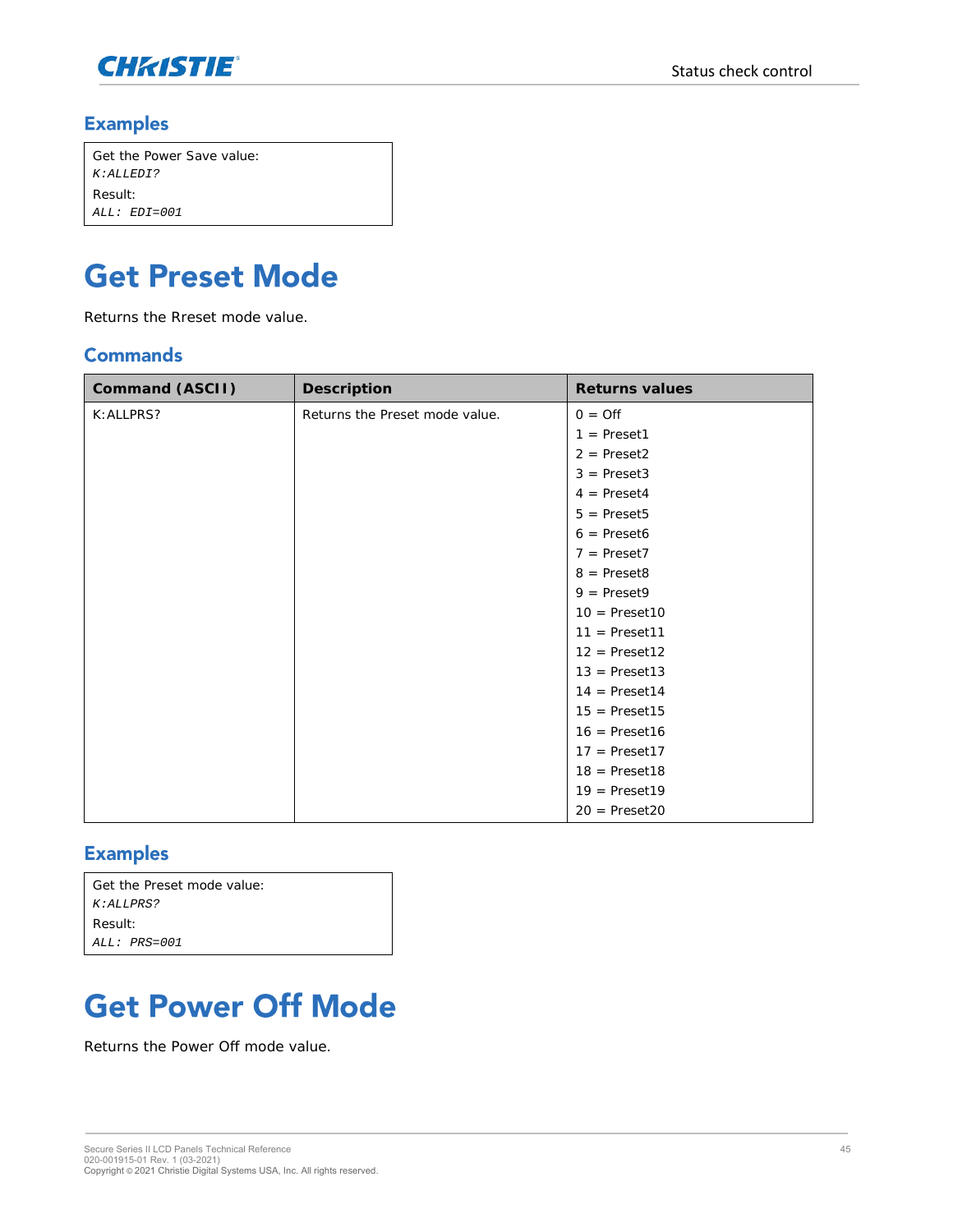

| Command (ASCII) | Description                       | Returned values                     |
|-----------------|-----------------------------------|-------------------------------------|
| K: A H PWM?     | Returns the Power Off mode value. | $0 =$ Standby<br>$1 = \text{Sleep}$ |
|                 |                                   | $2 = Deep Sleep$                    |

#### **Examples**

| Get the Power Off mode value: |
|-------------------------------|
| K: ALLPWM?                    |
| Result:                       |
| $ALL: PWM = 001$              |
|                               |

### <span id="page-45-0"></span>**Get Interface Select**

Returns the interface (uart) status.

#### **Commands**

| Command (ASCII) | Description                          | Returned values                                    |
|-----------------|--------------------------------------|----------------------------------------------------|
| K: ALLUAT?      | Returns the interface (uart) status. | $0 = \text{Off}$<br>$1 = RS232$<br>$2 =$ OPS RS232 |

#### **Examples**

| Get the interface (uart) status value: |  |  |
|----------------------------------------|--|--|
| $K:ALIJIAT$ ?                          |  |  |
| Result:                                |  |  |
| $ALL: \text{ } IIAT = 0.01$            |  |  |

### <span id="page-45-1"></span>**Get Gamma**

Returns the gamma value.

#### **Commands**

| Command (ASCII)    | Description               | Returned values    |
|--------------------|---------------------------|--------------------|
| $K: A \sqcup GMT?$ | Returns the gamma status. | $Q = Qf$<br>1 = On |

#### **Examples**

| Get gamma status value: |
|-------------------------|
| K:ALLGMT?               |
| Result:                 |
| $ALLGMT: = 001$         |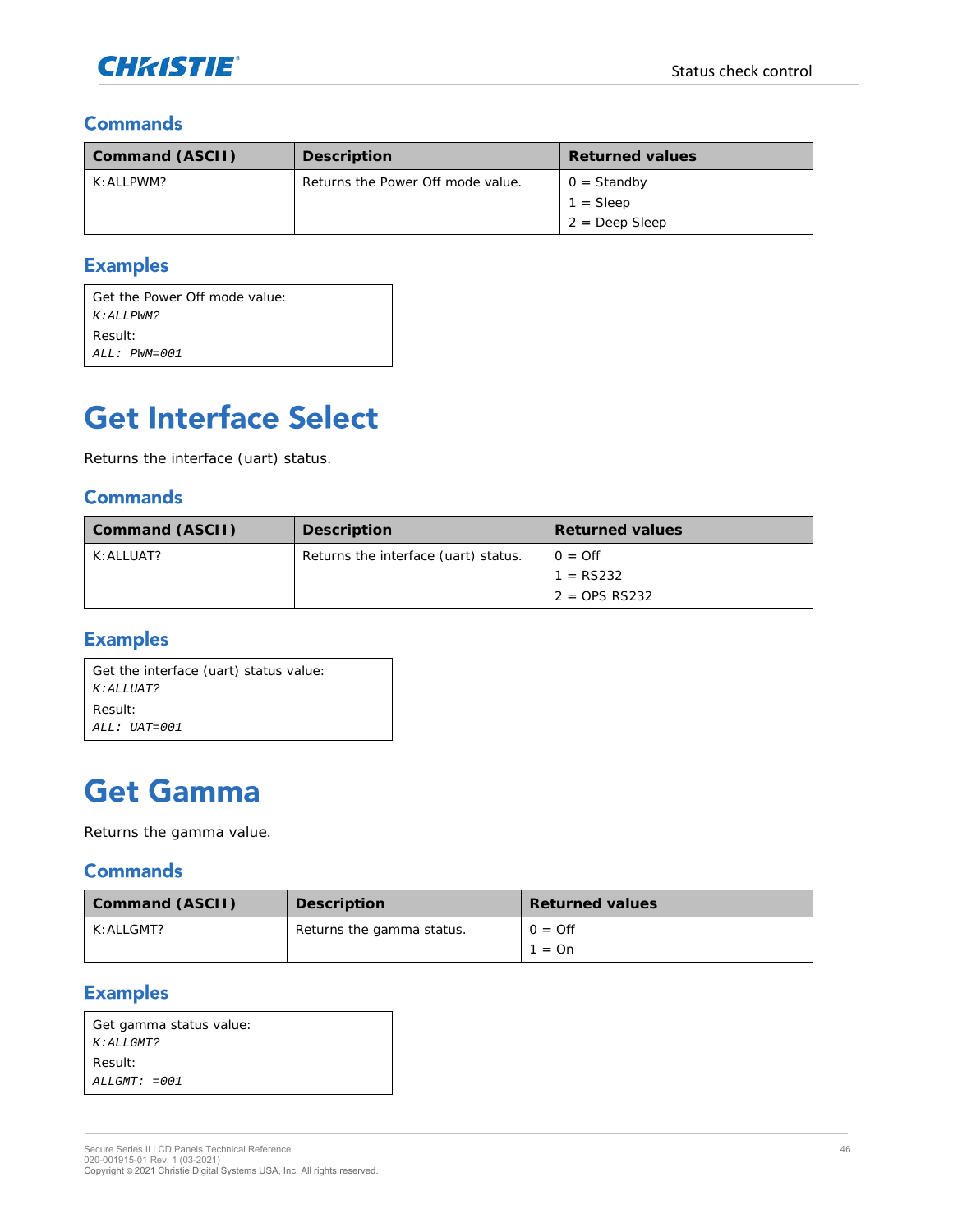

### <span id="page-46-0"></span>**Get Auto Source Switch**

Returns the Auto Source Switch value.

#### **Commands**

| Command (ASCII) | Description                           | Returned values |
|-----------------|---------------------------------------|-----------------|
| K: A H A S?     | Returns the Auto Source Switch value. | $Q = Qf$        |
|                 |                                       | $1 = \Omega n$  |

#### **Examples**

| Get the Auto source Switch value: |
|-----------------------------------|
| K: ALLAIS?                        |
| Result:                           |
| $ALLATS: = 001$                   |

### <span id="page-46-1"></span>**Get Low Latency Mode**

Returns the Low Latency mode value.

#### **Commands**

| Command (ASCII) | Description                         | Returned values    |
|-----------------|-------------------------------------|--------------------|
| K: A111S2       | Returns the Low Latency mode value. | $Q = Qf$<br>1 = On |

#### **Examples**

| Get the Low Latency mode value: |  |  |
|---------------------------------|--|--|
| $K:ALLLLS$ ?                    |  |  |
| Result:                         |  |  |
| $ALLLLS: = 001$                 |  |  |

### <span id="page-46-2"></span>**Get Multi-window Mode**

Returns the current Multi-window mode status. Select Preset mode before sending this command.

| Command (ASCII) | Description                                   | Returned values                                                                                      |
|-----------------|-----------------------------------------------|------------------------------------------------------------------------------------------------------|
| K: ALLWMT?      | Returns the current Multi window mode status. | $0 = \text{single}$<br>$1 = \text{dual}1$<br>$2 = \text{dual}2$<br>$3 = dual3$<br>$4 = \text{dual}4$ |
|                 |                                               | $5 = triple1$<br>$6 = triple2$                                                                       |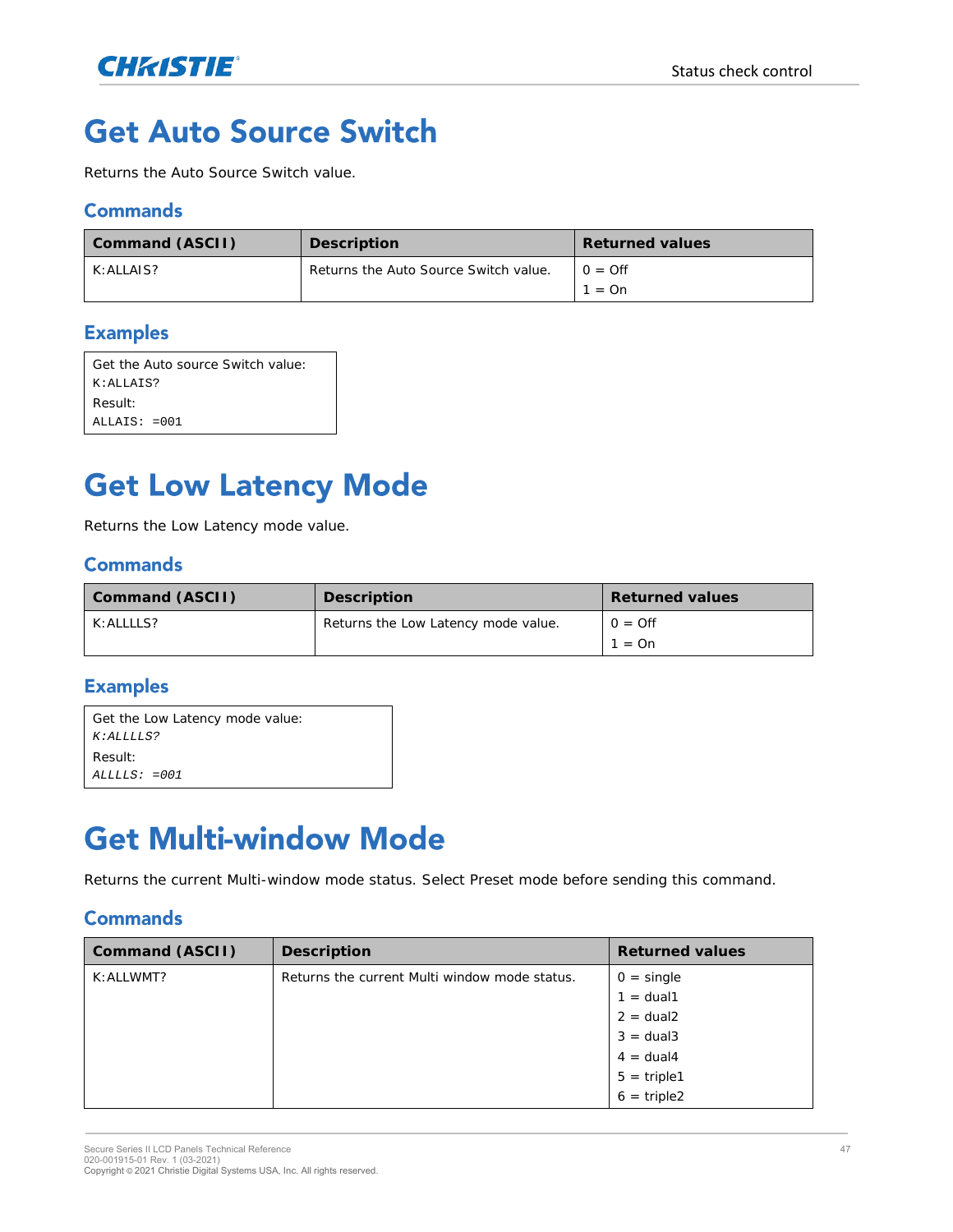

|  | $7 = triple3$ |
|--|---------------|
|  | $8 = triple4$ |
|  | $9 = quad$    |

| Get current Multi Window mode status: |
|---------------------------------------|
| K: ALLWMT?                            |
| Result:                               |
| $ALL: WMT = 0.01$                     |

### <span id="page-47-0"></span>Get window1 Input

Returns the window1 input value. Select Preset mode before sending this command.

#### **Commands**

| Command (ASCII) | Description                      | Returnd values |
|-----------------|----------------------------------|----------------|
| K: ALLW1S?      | Returns the window1 input value. | $0 = DP1$      |
|                 |                                  | $1 = DP2$      |
|                 |                                  | $2 = HDM11$    |
|                 |                                  | $3 = HDM12$    |
|                 |                                  | $4 = HDM13$    |
|                 |                                  | $5 = HDM14$    |
|                 |                                  | $7 =$ OPS HDMI |
|                 |                                  | $8 =$ OPS DP   |

#### **Examples**

| Get the window1 input value: |  |
|------------------------------|--|
| K: ALLW1S?                   |  |
| Result:                      |  |
| $ALL: W1S=001$               |  |
|                              |  |

### <span id="page-47-1"></span>**Get window2 Input**

Returns the window2 input value. Select Preset mode before sending this command.

| Command (ASCII) | Description                      | Returned values |
|-----------------|----------------------------------|-----------------|
| K: ALLW2S?      | Returns the window2 input value. | $0 = DP1$       |
|                 |                                  | $1 = DP2$       |
|                 |                                  | $2 = HDM11$     |
|                 |                                  | $3 = HDM12$     |
|                 |                                  | $4 = HDM13$     |
|                 |                                  | $5 = HDM14$     |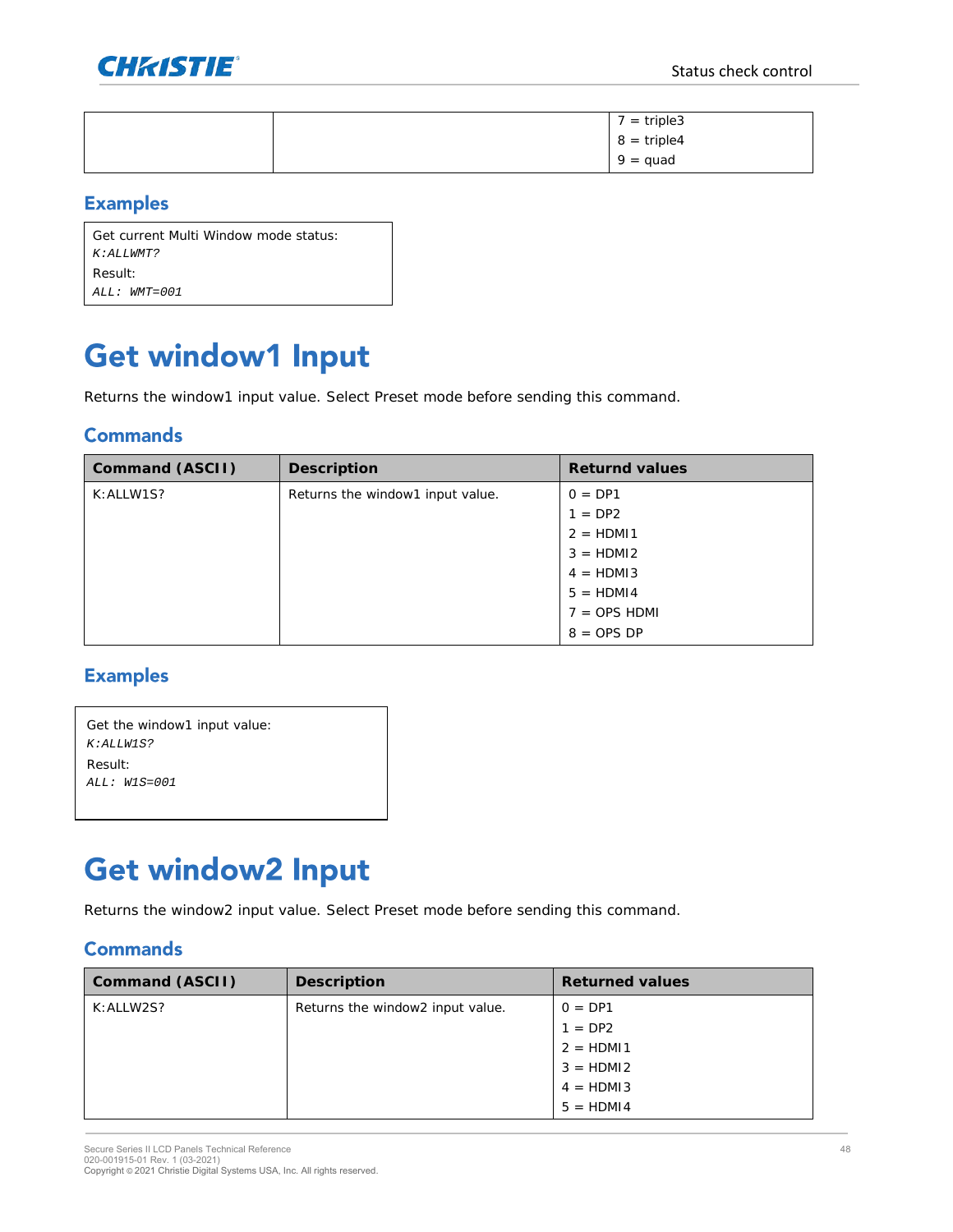

|  | <b>HDMI</b><br>$\overline{\phantom{0}}$<br><b>ODS</b><br>$=$<br>the contract of the contract of the contract of the contract of the contract of |
|--|-------------------------------------------------------------------------------------------------------------------------------------------------|
|  | OPS DP<br>$=$<br>$\sim$                                                                                                                         |

| Get the window2 input value: |  |  |
|------------------------------|--|--|
| $K:ALLW2S$ ?                 |  |  |
| Result:                      |  |  |
| $ALL: W2S = 001$             |  |  |

### <span id="page-48-0"></span>Get window3 Input

Returns the window3 input value. Select Preset mode before sending command.

#### **Commands**

| Command (ASCII) | Description                      | Returned values |
|-----------------|----------------------------------|-----------------|
| K: ALLW3S?      | Returns the window3 input value. | $0 = DP1$       |
|                 |                                  | $1 = DP2$       |
|                 |                                  | $2 = HDM11$     |
|                 |                                  | $3 = HDM12$     |
|                 |                                  | $4 = HDM13$     |
|                 |                                  | $5 = HDM14$     |
|                 |                                  | $7 =$ OPS HDMI  |
|                 |                                  | $8 =$ OPS DP    |

#### **Examples**

| Get the window3 input value: |
|------------------------------|
| K:ALI.W.3S?                  |
| Result:                      |
| ALL: W3S=001                 |
|                              |

### <span id="page-48-1"></span>Get window4 Input

Returns the window4 input value. Preset mode should be selected before send command.

| Command (ASCII) | Description                      | Returned values |
|-----------------|----------------------------------|-----------------|
| K: ALLW4S?      | Returns the window4 input value. | $0 = DP1$       |
|                 |                                  | $1 = DP2$       |
|                 |                                  | $2 = HDM11$     |
|                 |                                  | $3 = HDM12$     |
|                 |                                  | $4 = HDM13$     |
|                 |                                  | $5 = HDM14$     |
|                 |                                  | $7 =$ OPS HDMI  |
|                 |                                  | $8 =$ OPS DP    |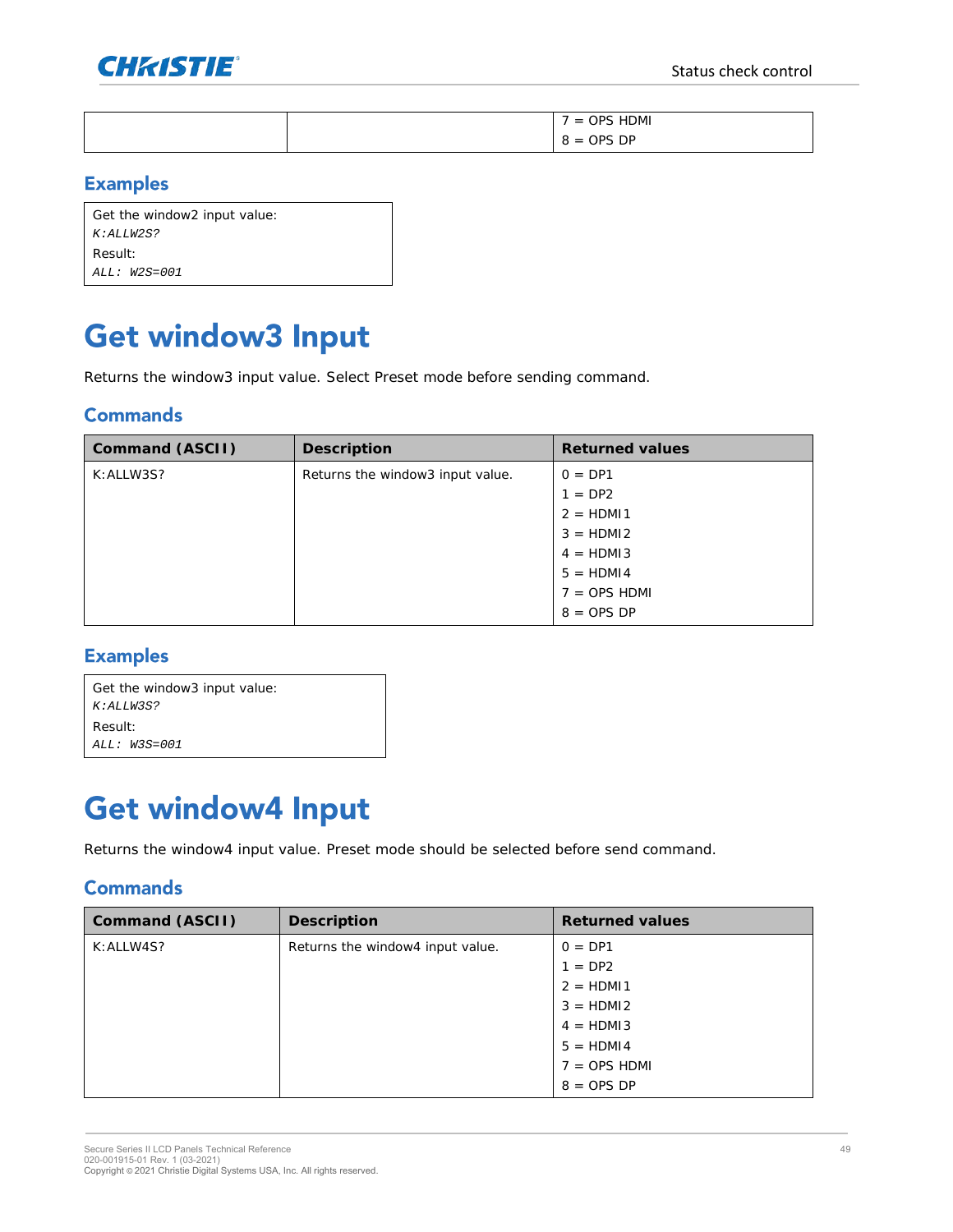

| Get the window4 input value: |
|------------------------------|
| <i>K:ALLW4S?</i>             |
| Result:                      |
| $ALL: W4S = 001$             |

## <span id="page-49-0"></span>**Get Sound Mute**

Return the mute status.

#### **Commands**

| Command (ASCII) | Description              | <b>Returned values</b>          |
|-----------------|--------------------------|---------------------------------|
| K: ALLMUT?      | Returns the mute status. | $Q = Mute$ off<br>$1 =$ Mute on |

### **Examples**

| Get the mute status: |
|----------------------|
| K: ALLMUT?           |
| Result:              |
| $ALL: MIT=001$       |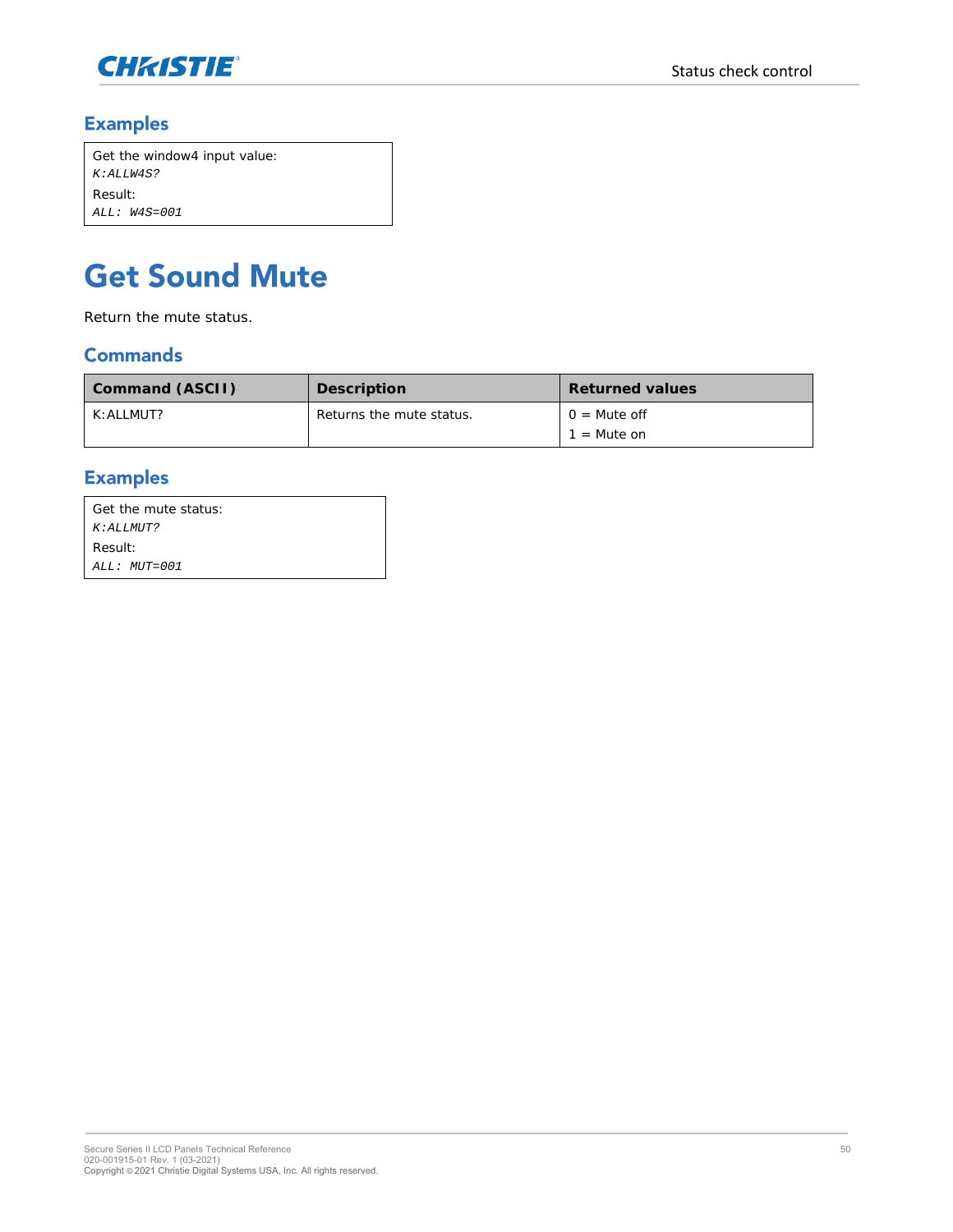

# **External control-HEX protocol**

In addition to using the display keypad or remote control unit, you can control the display using a serial (RS232) link or Ethernet connection to send commands and receive responses to those commands.

## <span id="page-50-0"></span>**Serial communications**

The display uses a simple text-based control protocol to take requests from control devices and to provide responses to such devices. This section describes how to send control messages over a serial link between the display and an automation/control system or a PC running a terminal emulation program.

## <span id="page-50-1"></span>**Configuring the RS232 port**

Learn how to configure the RS232 port.

- 1. Connect the control computer to the RS232 input on the display panel.
- 2. If using an audio/video control system, complete the following to configure the RS232 port on the system.
	- a. Select **no parity**, **8 data bits**, **1 stop bit**, and **no flow control**.
	- b. Set the baud rate to 115200 so it matches the RS232 port on the display panel.

### <span id="page-50-2"></span>**Configuring the Ethernet port**

Learn how to configure the Ethernet port.

- 3. Connect the control computer to the RJ45 connector on the display panel.
- 4. If you are using TCP/IP, UDP socket program complete the following to configure the ethernet port on the system.
	- a. Set the IP address (check the LAN setting on-screen display).
	- b. Set the port number (TCP/IP: 5000, UDP: 5001)

[STX] [IDT] [TYPE] [CMD] ([VALUE] or [REPLY]) [ETX] [CR]

Where:

- [STX] indicates the start of the data command (always 07).
- [IDT] is the display ID. Use hexadecimal values 01 to 19 inclusive to address a single display panel.
- [TYPE] is the command type:
	- $00 =$  return to host (response from the LCD panel)
	- $01 = \text{read}/\text{action}$

 $02 =$  write

- [VALUE] is the parameter setting for the command.
- [REPLY] is the parameter setting for the command, acknowledged by the display panel in its response to a command.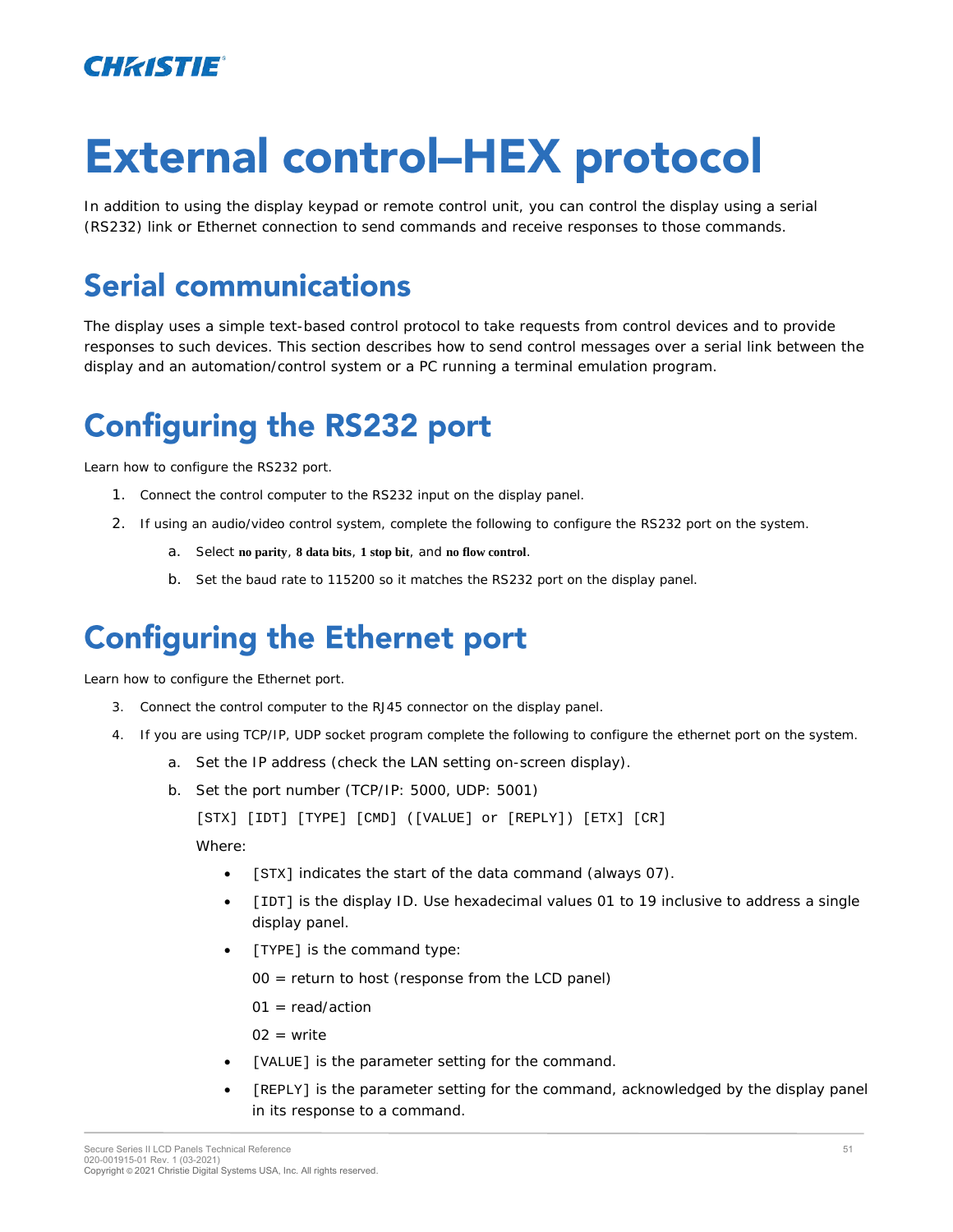

- [ETX] indicates the end of the command data (always 08).
- [CR] is the ASCII carriage return key (0x0D).

### <span id="page-51-0"></span>**Examples: Serial commands and responses**

The following are some examples of serial commands and their responses.

| Description                                          | Command sent to display panel | Response received from display panel                                     |  |
|------------------------------------------------------|-------------------------------|--------------------------------------------------------------------------|--|
| Turn off the display panel                           | 07 01 02 50 4F 57 00 08       | 07 01 00 50 4F 57 00 08                                                  |  |
| Turn on the display panel                            | 07 01 02 50 4F 57 01 08       | 07 01 00 50 4F 57 01 08                                                  |  |
| Request the display panel<br>status                  | 07 01 01 50 4F 57 08          | 07 01 00 50 4F 57 XX 08<br>$(XX = 0$ when off, 1 when on)                |  |
| Set the display panel<br>contrast to 30 (IE hex)     | 07 01 02 43 4F 4E 1E 08       | 07 01 00 43 4F 4E 1E 08                                                  |  |
| Request the display panel<br>use large PIP           | 07 01 02 50 53 43 03 08       | 07 01 00 50 53 43 03 08                                                  |  |
| Reset the display settings on<br>the display panel   | 07 01 02 41 4C 4C 00 08       | 07 01 00 41 4C 4C 00 08                                                  |  |
| Request the serial number of<br>the display panel    | 07 01 01 53 45 52 08          | 07 01 00 53 45 52 S(0)S(12)08                                            |  |
| Request the firmware version<br>of the display panel | 07 01 01 47 56 45 08          | 07 01 00 47 56 45 S(0)S(5)08<br>$(S(0)S(5) = firmware version in ASCII)$ |  |

### <span id="page-51-1"></span>**Serial command list**

Learn the serial commands that work with a display panel.

| Control item          | <b>CMD</b> | Type | Reply (DEC)<br>Value (DEC) |          | Content           | CMD (HEX) |  |
|-----------------------|------------|------|----------------------------|----------|-------------------|-----------|--|
|                       |            |      | $\circ$                    | $\circ$  | Off               | 50 4F 57  |  |
| Power control         | <b>POW</b> | R/W  |                            | 1        | On                |           |  |
|                       |            |      | 9                          | 9        | HDMI1             |           |  |
|                       |            |      | 10                         | 10       | HDMI <sub>2</sub> |           |  |
|                       |            |      | 11                         | 11       | HDMI3             |           |  |
|                       | <b>MIN</b> | R/W  | 12                         | 12       | HDMI4             | 4D 49 4E  |  |
| Input source          |            |      | 13                         | 13       | DP1               |           |  |
|                       |            |      | 14                         | 14       | DP <sub>2</sub>   |           |  |
|                       |            |      | 15                         | 15       | OPS HDMI          |           |  |
|                       |            |      | 16                         | 16       | OPS DP            |           |  |
|                       | <b>BRI</b> | R/W  | 0 to 100                   | 0 to 100 | Backlight         | 42 52 49  |  |
| Display<br>adjustment | <b>CON</b> | R/W  | 0 to 100                   | 0 to 100 | Contrast          | 43 4F 4E  |  |
|                       | <b>BRL</b> | R/W  | 0 to 100                   | 0 to 100 | <b>Brightness</b> | 42 52 4C  |  |
|                       | <b>SAT</b> | R/W  | 0 to 100                   | 0 to 100 | Saturation        | 53 41 54  |  |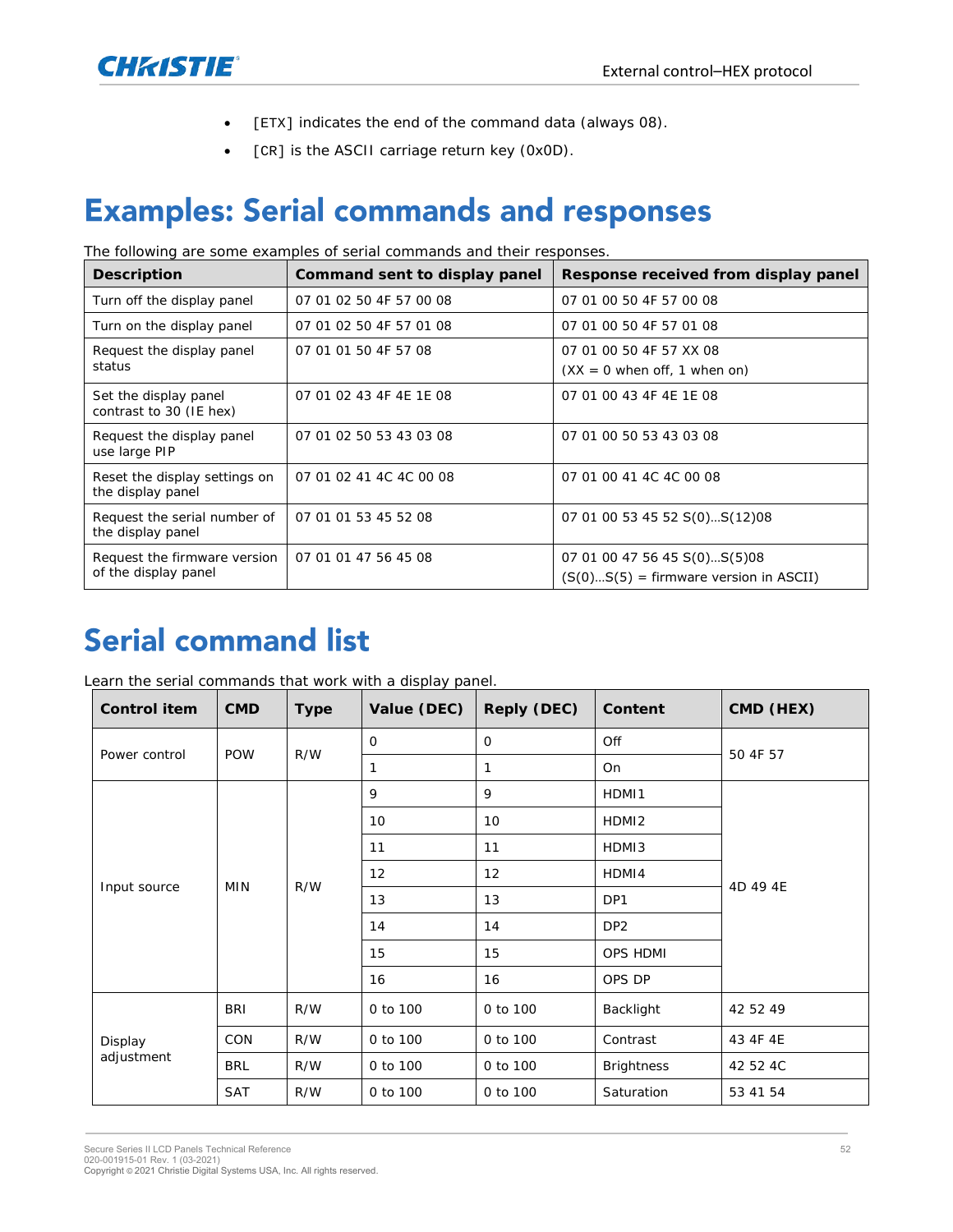

|                  | <b>SHA</b> | R/W                     | R/W            | 0 to 100       | Sharpness                | 53 48 41 |
|------------------|------------|-------------------------|----------------|----------------|--------------------------|----------|
|                  |            | R/W                     | $\mathsf O$    | $\mathsf O$    | Backlight Off            |          |
|                  | <b>BLC</b> |                         | $\mathbf{1}$   | $\mathbf{1}$   | Backlight On             | 42 4C 43 |
|                  |            |                         | 0 to 12        | $\circ$        | Studio1                  |          |
|                  |            |                         | 13 to 31       | 24             | Studio2                  |          |
|                  |            |                         | 32 to 53       | 29             | Warm                     |          |
|                  | CCT        | R/W                     | 54 to 75       | 68             | Normal                   | 43 43 54 |
|                  |            |                         | 76 to 90       | 83             | Cool                     |          |
|                  |            |                         | 91 to 100      | 100            | User                     |          |
|                  | <b>USR</b> | R/W                     | 0 to 100       | 0 to 100       | Red Gain                 | 55 53 52 |
|                  | <b>USG</b> | R/W                     | 0 to 100       | 0 to 100       | Green Gain               | 55 53 47 |
|                  | <b>USB</b> | ${\sf R/W}$             | 0 to 100       | 0 to 100       | <b>Blue Gain</b>         | 55 53 42 |
|                  |            |                         | $\bigcirc$     | $\hbox{O}$     | 115200                   | 42 52 41 |
| Baud rate        |            |                         | $\mathbbm{1}$  | $\mathbf{1}$   | 38400                    |          |
| adjustment       | <b>BRA</b> | R/W                     | $\sqrt{2}$     | $\overline{2}$ | 19200                    |          |
|                  |            |                         | $\mathsf 3$    | $\mathsf 3$    | 9600                     |          |
|                  | RCU        | W                       | $\circ$        | $\bigcirc$     | MENU key                 | 52 43 55 |
|                  |            | W                       | $\mathbf{1}$   | $\mathbbm{1}$  | <b>INFO key</b>          |          |
|                  |            | W                       | $\overline{2}$ | $\overline{2}$ | UP key                   |          |
|                  |            | W                       | $\mathsf 3$    | $\mathsf 3$    | DOWN key                 |          |
|                  |            | W                       | $\overline{4}$ | $\overline{4}$ | LEFT key                 |          |
|                  |            | W                       | 5              | 5              | RIGHT key                |          |
| Other control    |            | W                       | $\epsilon$     | $\epsilon$     | <b>ENTER key</b>         |          |
|                  | ALL        | W                       | $\hbox{O}$     | $\hbox{O}$     | Reset all                | 41 4C 4C |
|                  | <b>SER</b> | $\mathsf{R}$            |                | 13 Bytes       | Read serial<br>number    | 53 45 52 |
|                  | <b>MNA</b> | $\mathsf R$             |                | 13 Bytes       | Read model<br>name       | 4D 4E 41 |
|                  | GVE        | $\mathsf R$             |                | 6 Bytes        | Read firmware<br>version | 47 56 45 |
|                  |            | R/W                     | $\circ$        | $\mathsf O$    | User                     |          |
| Scheme selection | SCM        | R/W                     | 1              | 1              | Standard                 | 53 43 4D |
|                  |            | $\mathsf{R}/\mathsf{W}$ | $\overline{4}$ | $\overline{4}$ | Dynamic                  |          |

### <span id="page-52-0"></span>**Power control**

Sets or gets the power control.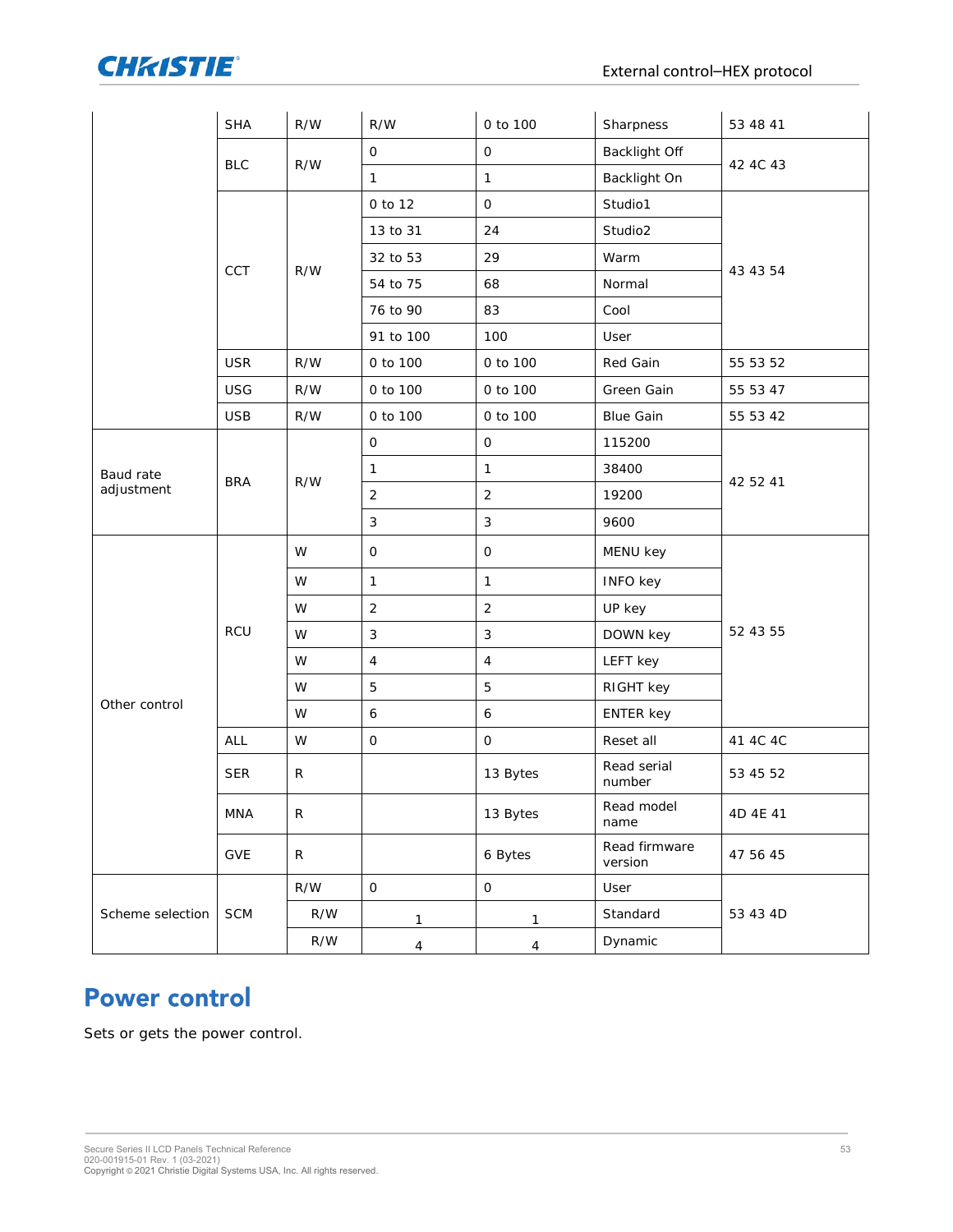

| Command (hex)             | Description      | Values         |
|---------------------------|------------------|----------------|
| 1 07 01 02 50 4F 57 00 08 | Set power off.   | $0 = \bigcirc$ |
| 07 01 02 50 4F 57 01 08   | Set power on.    | $1 = \Omega n$ |
| 07 01 01 50 4F 57 08      | Get power satus. |                |

#### **Examples**

Turn the power off: 07 01 02 50 4F 57 00 08 Result: 07 01 00 50 4F 57 00 08

### <span id="page-53-0"></span>**Input Source**

Sets or returns the input source.

#### **Commands**

| Command (hex)           | Description                     | Values          |
|-------------------------|---------------------------------|-----------------|
| 07 01 02 4D 49 4E 09 08 | Sets input source to HDMI1.     | $9 = HDM11$     |
| 07 01 02 4D 49 4E 0A 08 | Sets input source to HDMI2.     | $10 = HDM12$    |
| 07 01 02 4D 49 4E 0B 08 | Sets input source to HDM13.     | $11 = HDM13$    |
| 07 01 02 4D 49 4E 0C 08 | Sets input source to HDMI4.     | $12 = HDM14$    |
| 07 01 02 4D 49 4E 0D 08 | Sets input source to DP1.       | $13 = DP1$      |
| 07 01 02 4D 49 4E 0E 08 | Sets input source to DP2.       | $14 = DP2$      |
| 07 01 02 4D 49 4E OF 08 | Sets input source to OPS HDMI.  | $15 =$ OPS HDMI |
| 07 01 02 4D 49 4E 10 08 | Sets input source to OPS DP.    | $16 =$ OPS DP   |
| 07 01 01 4D 49 4E 08    | Returns the input source value. |                 |

#### **Examples**

|           |  |                         |  | Set the input source to HDMI1: |
|-----------|--|-------------------------|--|--------------------------------|
|           |  | 07 01 02 4D 49 4E 09 08 |  |                                |
| - Result: |  |                         |  |                                |
|           |  | 07 01 00 4D 49 4E 09 08 |  |                                |

### <span id="page-53-1"></span>**Backlight**

Sets or returns the value of the backlight (on-screen display—brightness )

| Command (hex)           | Description                                | Values                       |
|-------------------------|--------------------------------------------|------------------------------|
| 07 01 02 42 52 49 50 08 | Sets the backlight to the specified value. | $\vert$ 0 to 100 (0 to 0x64) |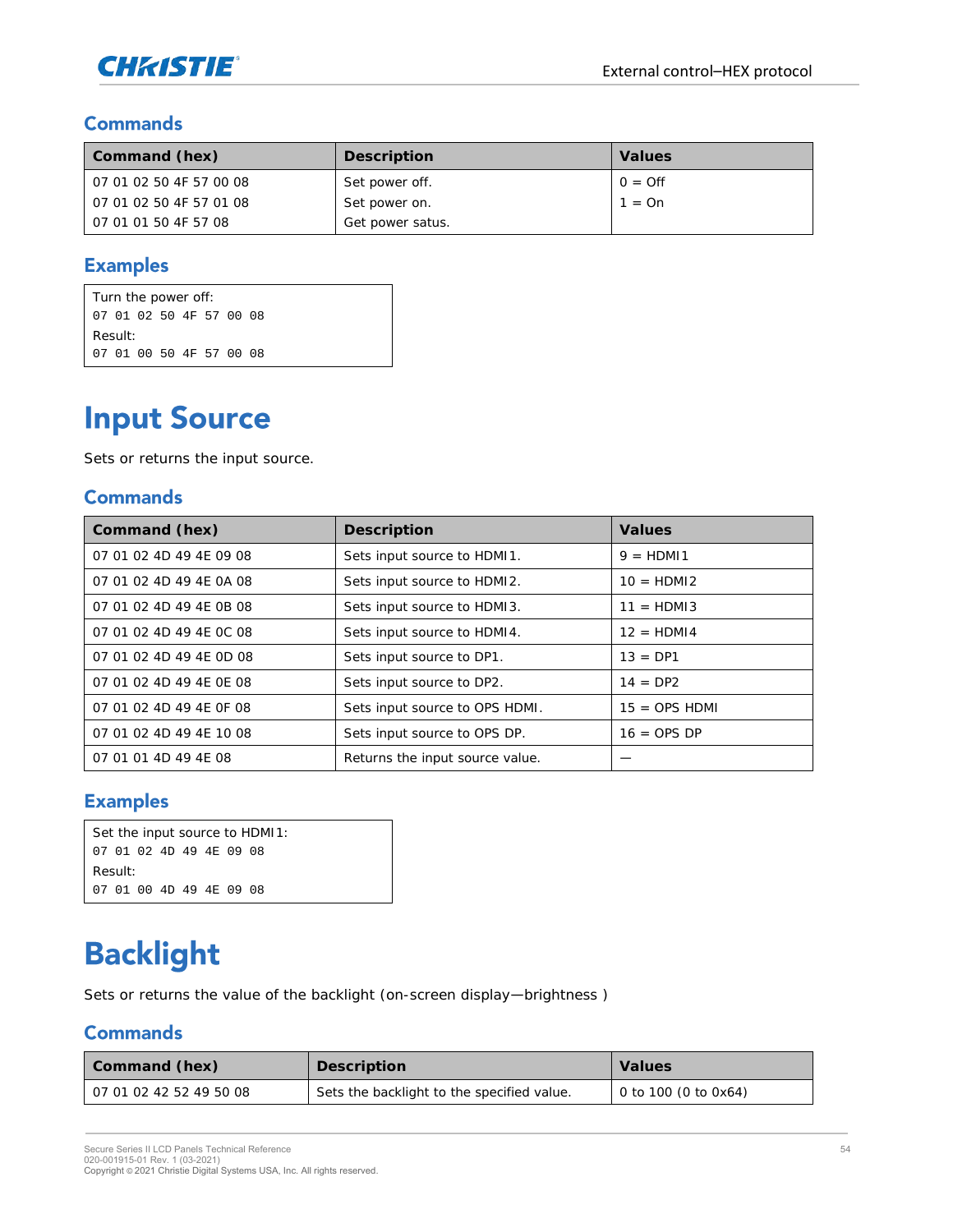

| 142524908<br><b>07.</b><br>01 01<br>Returns the backlight value.<br>$\sqrt{2}$ |  |
|--------------------------------------------------------------------------------|--|
|--------------------------------------------------------------------------------|--|

```
Set backlight to 80 (0x50):
07 01 02 42 52 49 50 08
Result:
07 01 00 42 52 49 50 08
```
### <span id="page-54-0"></span>**Contrast**

Sets or returns the contrast.

#### **Commands**

| Command (hex)           | Description                               | Values                       |
|-------------------------|-------------------------------------------|------------------------------|
| 07 01 02 43 4F 42 50 08 | Sets the contrast to the specified value. | $\vert$ 0 to 100 (0 to 0x64) |
| 07 01 01 43 4F 42 08    | Returns the contrast.                     |                              |

#### **Examples**

```
Set the brightness to 80 (0x50):
07 01 02 43 4F 42 50 08
Result:
07 01 00 43 4F 42 50 08
```
## <span id="page-54-1"></span>**Brightness**

Sets or returns the brightness (on-screen display—black level)

#### **Commands**

| Command (hex)           | Description                                 | Values                 |
|-------------------------|---------------------------------------------|------------------------|
| 07 01 02 42 52 4C 50 08 | Sets the brightness to the specified value. | $0$ to 100 (0 to 0x64) |
| 07 01 01 42 52 4C 08    | Returns the brightness.                     |                        |

#### **Examples**

```
Set the brightness to 80 (0x50):
07 01 02 42 52 4C 50 08
Result:
07 01 00 42 52 4C 50 08
```
### <span id="page-54-2"></span>**Saturation**

Sets or returns the saturation.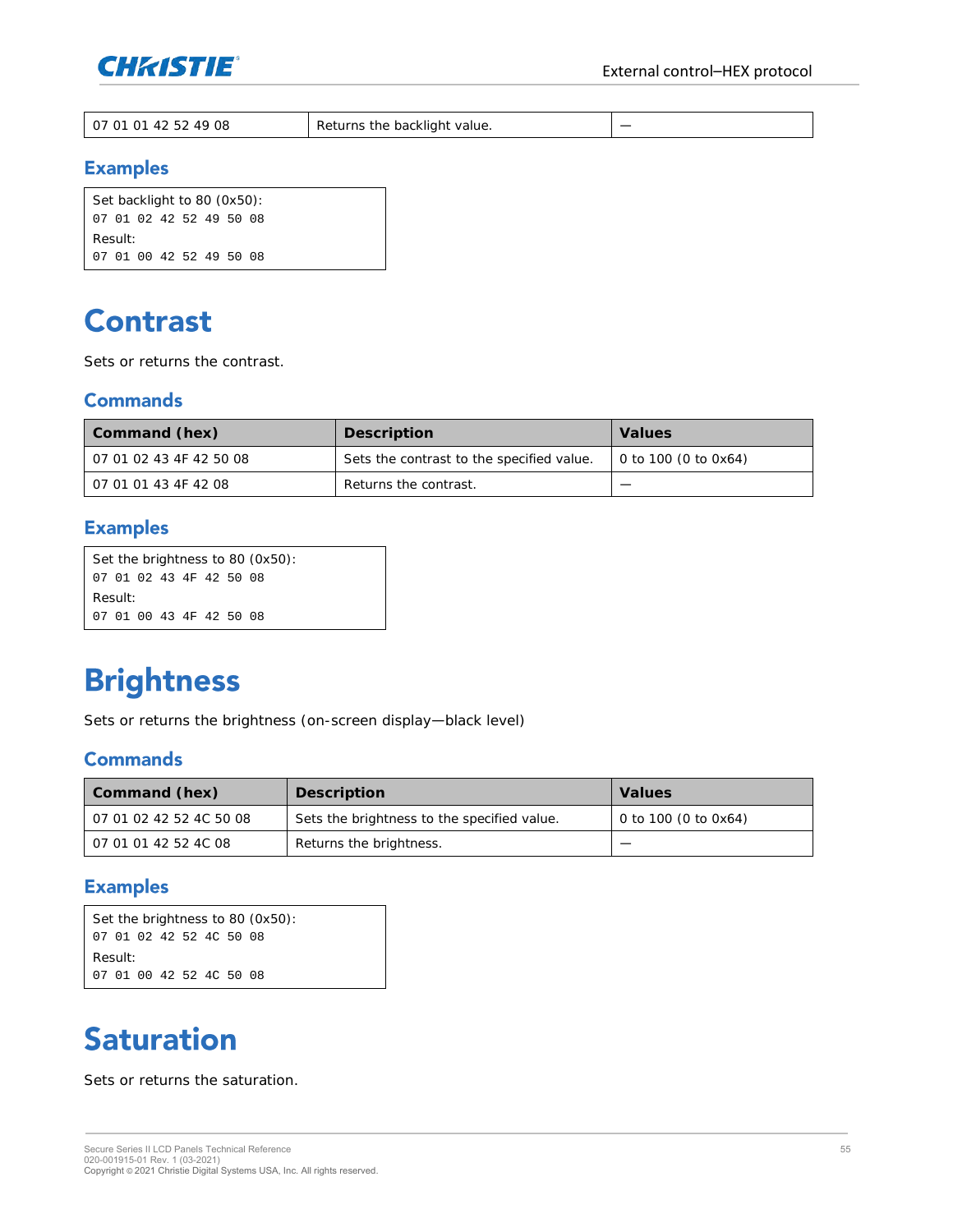

| Command (hex)           | Description                                 | Values                       |
|-------------------------|---------------------------------------------|------------------------------|
| 07 01 02 53 41 54 50 08 | Sets the saturation to the specified value. | $\vert$ 0 to 100 (0 to 0x64) |
| 07 01 01 53 41 54 08    | Returns the saturation.                     |                              |

#### **Examples**

|         |  |  |                         | Set the brightness to 80 (0x50): |
|---------|--|--|-------------------------|----------------------------------|
|         |  |  | 07 01 02 53 41 54 50 08 |                                  |
| Result: |  |  |                         |                                  |
|         |  |  | 07 01 00 53 41 54 50 08 |                                  |

## <span id="page-55-0"></span>**Sharpness**

Sets or returns the sharpness.

#### **Commands**

| Command (hex)           | Description                                | Values               |
|-------------------------|--------------------------------------------|----------------------|
| 07 01 02 53 48 41 50 08 | Sets the sharpness to the specified value. | 0 to 100 (0 to 0x64) |
| 07 01 01 53 48 41 08    | Returns the sharpness.                     |                      |

#### **Examples**

|                         |  |  |  | Set the sharpness to 80 (0x50): |  |
|-------------------------|--|--|--|---------------------------------|--|
| 07 01 02 53 48 41 50 08 |  |  |  |                                 |  |
| - Result:               |  |  |  |                                 |  |
| 07 01 00 53 48 41 50 08 |  |  |  |                                 |  |

### <span id="page-55-1"></span>**Backlight On/Off**

Sets or returns the backlight on or off.

#### **Commands**

| Command (hex)           | Description                  | Values           |
|-------------------------|------------------------------|------------------|
| 07 01 02 42 4C 43 00 08 | Turns off the backlight.     | $0 = \text{Off}$ |
| 07 01 02 42 4C 43 01 08 | Turns on the backlight.      | $1 = \Omega n$   |
| 07 01 01 42 4C 43 08    | Returns the backlight status |                  |

#### **Examples**

| Turn off the backlight: |                         |  |  |  |
|-------------------------|-------------------------|--|--|--|
|                         | 07 01 02 42 4C 43 00 08 |  |  |  |
|                         | Result:                 |  |  |  |
|                         | 07 01 00 42 4C 43 00 08 |  |  |  |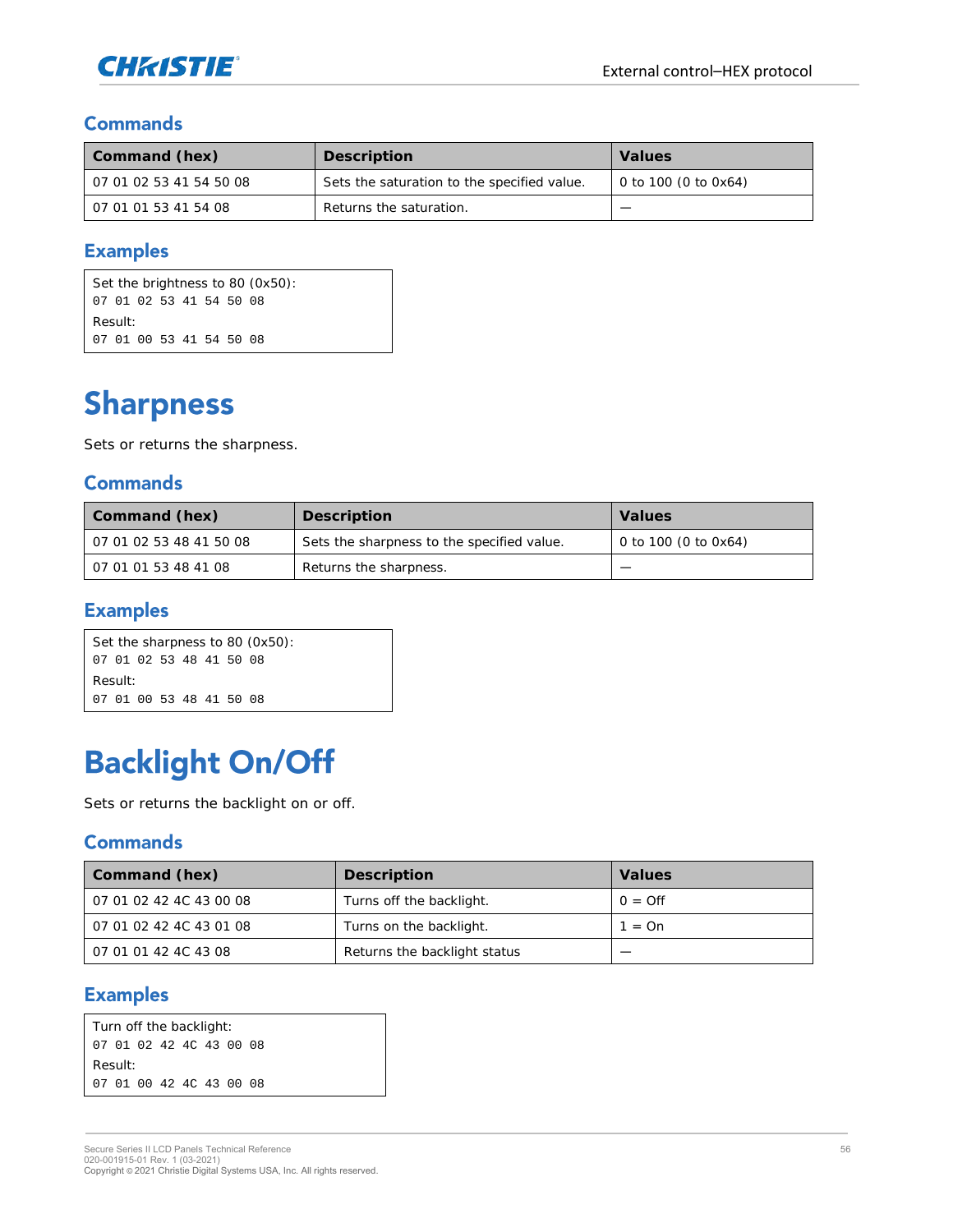

# <span id="page-56-0"></span>**Color Temperature**

Sets or returns the color temperature.

#### **Commands**

| Command (hex)           | Description                            | Values                |
|-------------------------|----------------------------------------|-----------------------|
| 07 01 02 43 43 54 00 08 | Sets the color temperature to studio1. | 0 to $12 =$ Studio1   |
| 07 01 02 43 43 54 0D 08 | Sets the color temperature to studio2. | 13 to $31 =$ Studio2  |
| 07 01 02 43 43 54 20 08 | Sets the color temperature to warm.    | 32 to 53 = Warm       |
| 07 01 02 43 43 54 36 08 | Sets the color temperature to normal.  | $54$ to $75$ = Normal |
| 07 01 02 43 43 54 4C 08 | Sets the color temperature to cool.    | 76 to $90 =$ Cool     |
| 07 01 02 43 43 54 5B 08 | Sets the color temperature to user.    | 91 to $100 =$ User    |
| 07 01 01 43 43 54 08    | Returns the color temperature.         |                       |

#### **Examples**

```
Sets the color temperature to studio1:
07 01 02 43 43 54 00 08
Result:
07 01 00 43 43 54 00 08
```
### <span id="page-56-1"></span>**Red Gain**

Sets or returns the red gain.

#### **Commands**

| Command (hex)           | Description                               | Values   |
|-------------------------|-------------------------------------------|----------|
| 07 01 02 55 53 52 50 08 | Sets the red gain to the specified value. | 0 to 100 |
| 07 01 01 55 53 52 08    | Returns the red gain.                     |          |

#### **Examples**

```
Sets the red gain to 80 (0x50):
07 01 02 55 53 52 50 08
Result:
07 01 00 55 53 52 50 08
```
## <span id="page-56-2"></span>**Green Gain**

Sets or returns the green gain.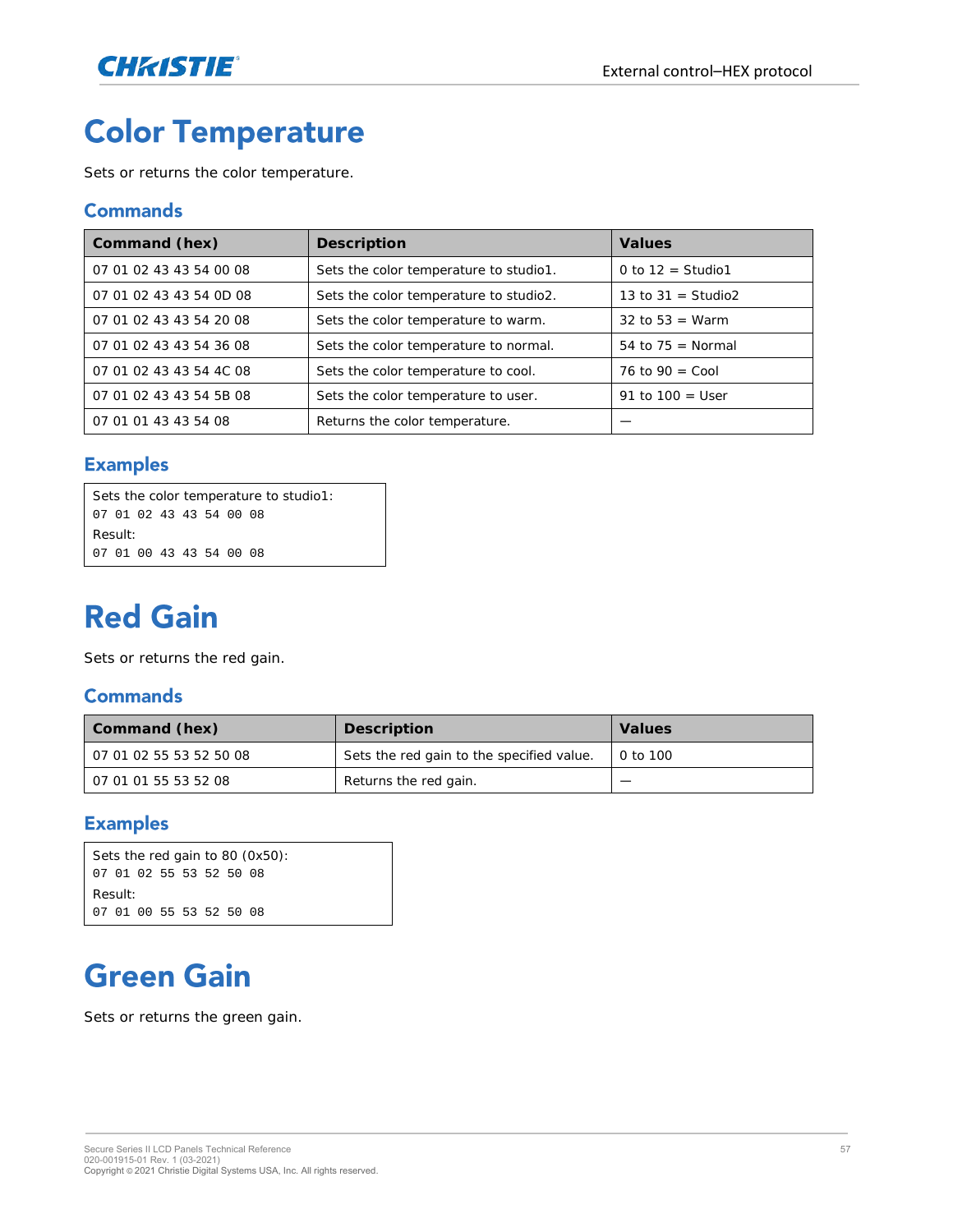

| Command (hex)           | Description                                 | Values   |
|-------------------------|---------------------------------------------|----------|
| 07 01 02 55 53 47 50 08 | Sets the green gain to the specified value. | 0 to 100 |
| 07 01 01 55 53 47 08    | Returns the green gain.                     |          |

#### **Examples**

Set the green gain to 80 (0x50): 07 01 02 55 53 47 50 08 Result: 07 01 00 55 53 47 50 08

### <span id="page-57-0"></span>**Blue Gain**

Sets or returns the blue gain.

#### **Commands**

| Command (hex)           | Description                               | Values   |
|-------------------------|-------------------------------------------|----------|
| 07 01 02 55 53 42 50 08 | Sets the red gain to the specified value. | 0 to 100 |
| 07 01 01 55 53 42 08    | Returns the red gain.                     |          |

#### **Examples**

|         |  |                         |  | Set the red gain to 80 (0x50): |
|---------|--|-------------------------|--|--------------------------------|
|         |  | 07 01 02 55 53 42 50 08 |  |                                |
| Result: |  |                         |  |                                |
|         |  | 07 01 00 55 53 42 50 08 |  |                                |

### <span id="page-57-1"></span>**Baudrate Adjustment**

Sets or returns the baudrate.

#### **Commands**

| Command (hex)           | Description                  | Values       |
|-------------------------|------------------------------|--------------|
| 07 01 02 42 52 41 00 08 | Sets the baudrate to 115200. | $0 = 115200$ |
| 07 01 02 42 52 41 01 08 | Sets the baudrate to 38400.  | $= 38400$    |
| 07 01 02 42 52 41 02 08 | Sets the baudrate to 19200.  | $2 = 19200$  |
| 07 01 02 42 52 41 03 08 | Sets the baudrate to 9600.   | $3 = 9600$   |
| 07 01 01 42 52 41 08    | Returns the baudrate.        |              |

#### **Examples**

Set the baudrate 115200: 07 01 02 42 52 41 00 08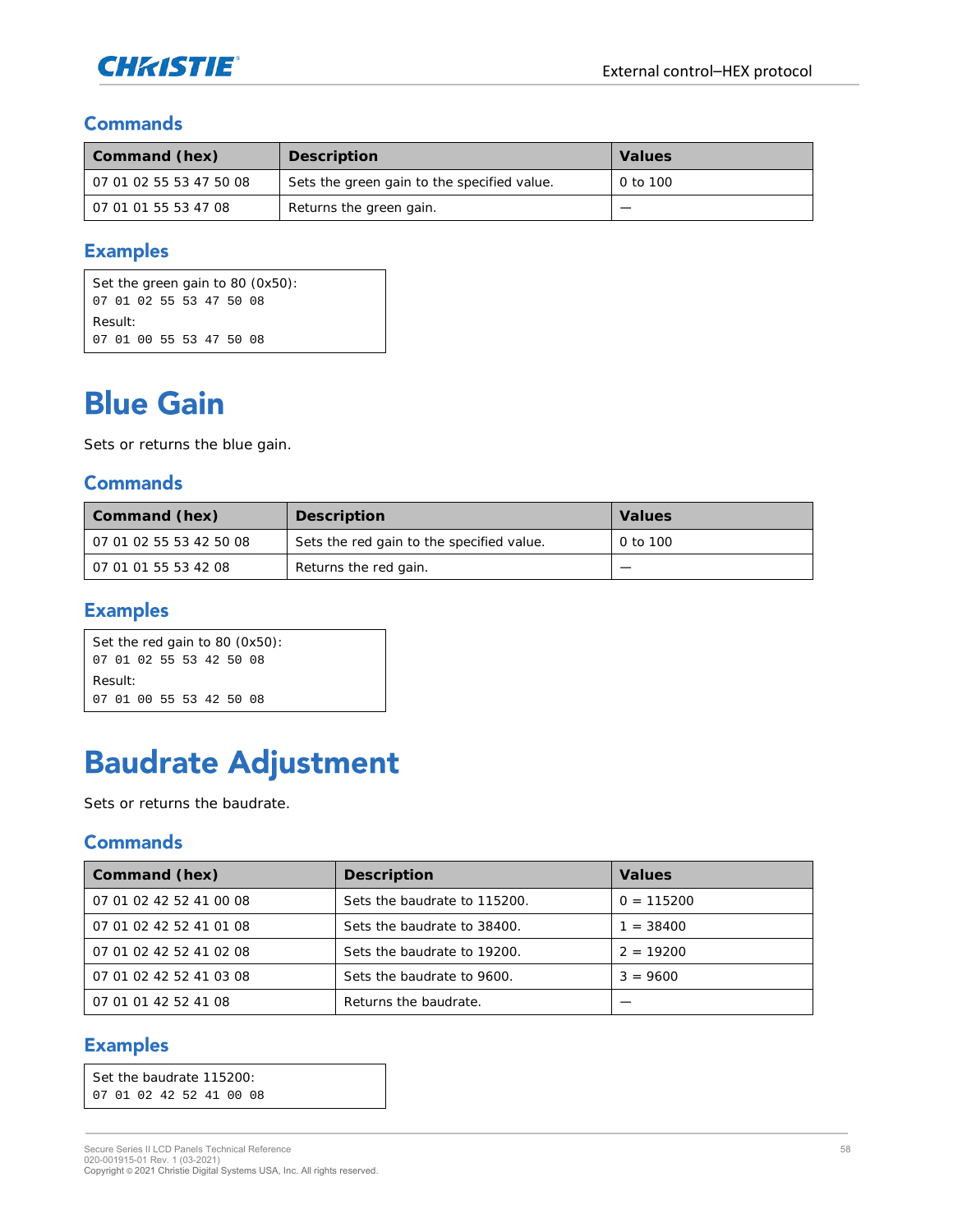

Result: 07 01 00 42 52 41 00 08

### <span id="page-58-0"></span>**Remote Control**

Determines the remote control key.

#### **Commands**

| Command (hex)           | Description         | Values      |
|-------------------------|---------------------|-------------|
| 07 01 02 52 43 55 00 08 | Sets the Menu key.  | $Q = M$ enu |
| 07 01 02 52 43 55 01 08 | Sets the Info key.  | $1 = lnfo$  |
| 07 01 02 52 43 55 02 08 | Sets the Up key.    | $2 = Up$    |
| 07 01 02 52 43 55 03 08 | Sets the Down key.  | $3 = Down$  |
| 07 01 02 52 43 55 04 08 | Sets the Left key.  | $4 = 1$ eft |
| 07 01 02 52 43 55 05 08 | Sets the Right key. | $5 =$ Right |
| 07 01 02 52 43 55 06 08 | Sets the Enter key. | $6 =$ Enter |

#### **Examples**

|         |  | Set the Menu key:       |  |  |  |  |
|---------|--|-------------------------|--|--|--|--|
|         |  | 07 01 02 52 43 55 00 08 |  |  |  |  |
| Result: |  |                         |  |  |  |  |
|         |  | 07 01 00 52 43 55 00 08 |  |  |  |  |

### <span id="page-58-1"></span>**Reset All**

Runs the factory reset.

#### **Commands**

| Command (hex)           | Description             | Values |
|-------------------------|-------------------------|--------|
| 07 01 02 41 4C 4C 00 08 | Runs the factory reset. | _      |

#### **Examples**

|                         |  | Run the factory reset:  |  |  |  |  |
|-------------------------|--|-------------------------|--|--|--|--|
|                         |  | 07 01 02 41 4C 4C 00 08 |  |  |  |  |
| Result:                 |  |                         |  |  |  |  |
| 07 01 00 41 4C 4C 00 08 |  |                         |  |  |  |  |

# <span id="page-58-2"></span>**Serial Number Read**

Reads the serial number.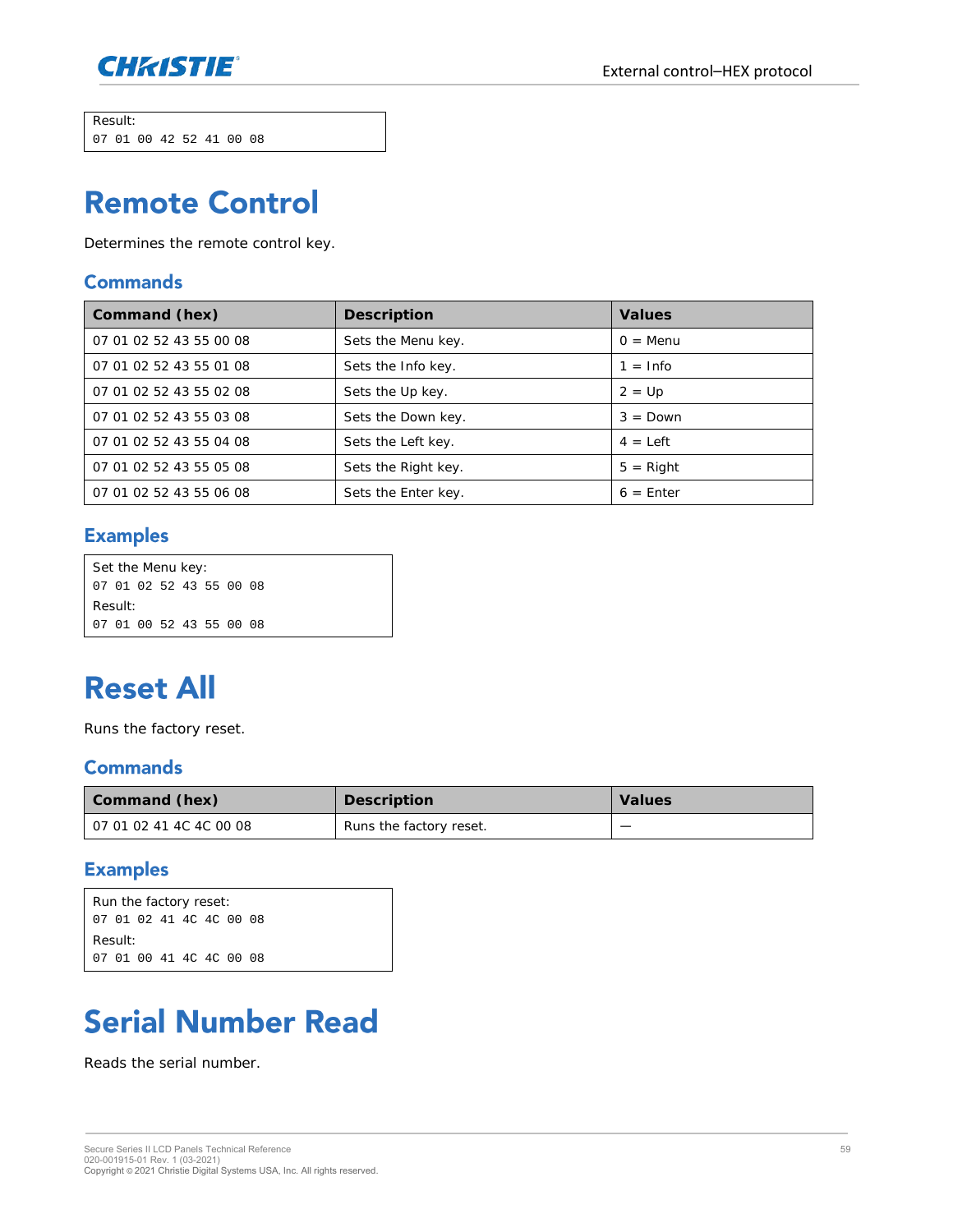

| Command (hex)        | Description                        | Values |
|----------------------|------------------------------------|--------|
| 07 01 01 53 45 52 08 | Reads the serial number (13 Bytes) | _      |

#### **Examples**

```
Read the serial number:
07 01 01 53 45 52 08
Result:
07 01 00 53 45 52 53 55 48 44 39 38 56 34 35 30 30 30 33 08
        S U H D 9 8 V 4 5 0 0 0 3
```
### <span id="page-59-0"></span>**Model Name Read**

Reads the model name.

#### **Commands**

| Command (hex)        | Description                     | <b>Values</b> |
|----------------------|---------------------------------|---------------|
| 07 01 01 4D 4E 41 08 | Reads the model name (13 Bytes) | _             |

#### **Examples**

```
Read the serial number:
07 01 01 4D 4E 41 08
Result:
07 01 00 4D 4E 41 53 55 48 44 39 38 33 2D 50 00 00 00 08
         S U H D 9 8 3 - P
```
### <span id="page-59-1"></span>**Firmware Version Read**

Reads the scaler and Ethernet firmware version.

#### **Commands**

| Command (hex)        | Description                                               | Values |
|----------------------|-----------------------------------------------------------|--------|
| 07 01 01 47 56 45 08 | Reads the Scaler and Ethernet firmware version (6 Bytes). |        |

#### **Examples**

```
Read the Scaler and Ethernet firmware version:
07 01 01 47 56 45 08
Result:
07 01 00 47 56 45 30 30 30 39 00 32 08
              0 \tcdot 0 \tcdot 0 \tcdot 9 = 0 2
```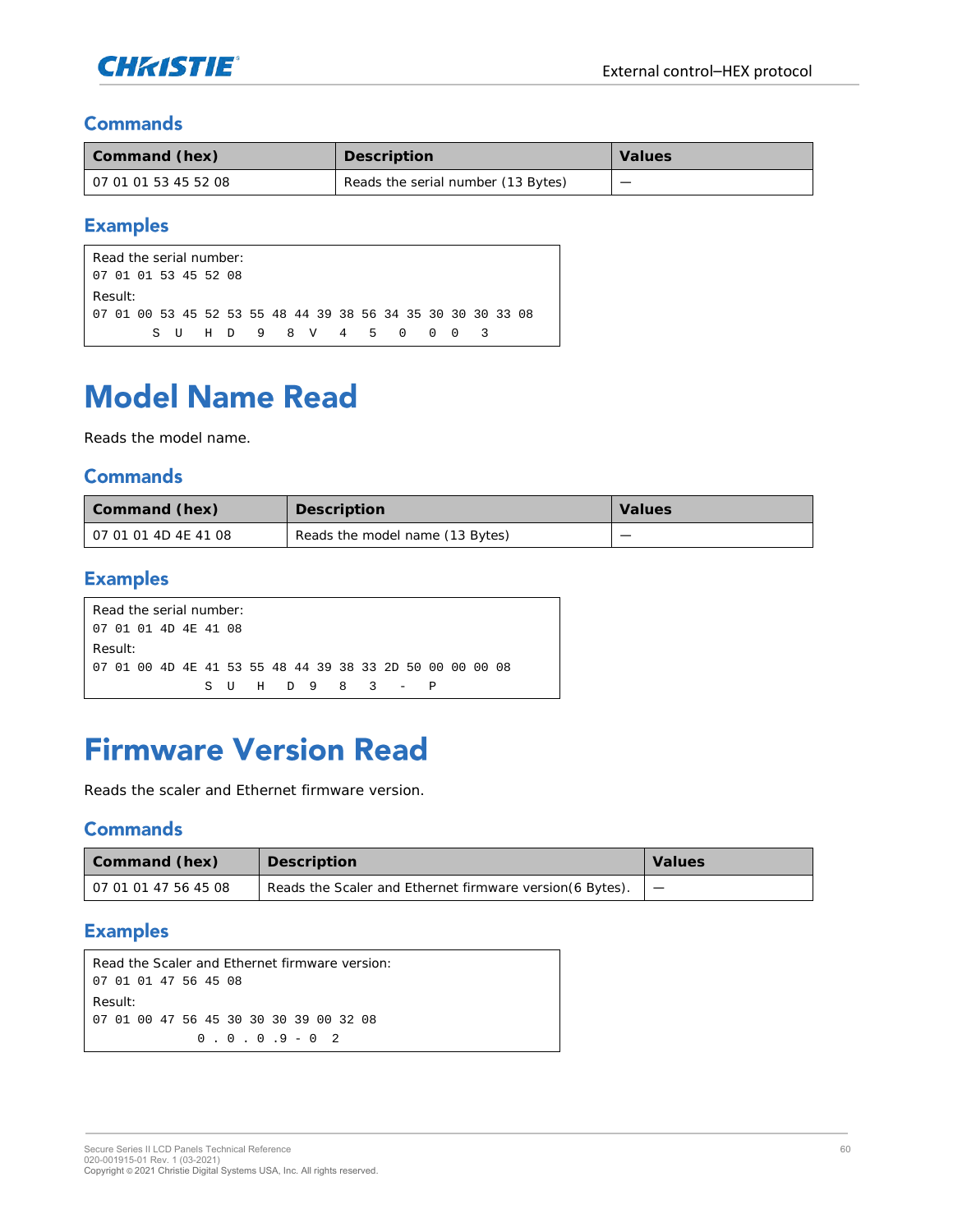

## <span id="page-60-0"></span>**Scheme Selection**

Sets or returns the Scheme selection (on-screen display—Picture mode).

#### **Commands**

| Command (hex)           | Description                        | Values         |
|-------------------------|------------------------------------|----------------|
| 07 01 02 53 43 4D 00 08 | Sets the picture mode to user.     | $0 = User$     |
| 07 01 02 53 43 4D 01 08 | Sets the picture mode to standard. | $1 = Standard$ |
| 07 01 02 53 43 4D 04 08 | Sets the picture mode to dynamic.  | $4 =$ Dynamic  |
| 07 01 01 53 43 4D 08    | Returns the picture mode.          |                |

#### **Examples**

Set the Picture mode to user: 07 01 02 53 43 4D 00 08 Result: 07 01 00 53 43 4D 00 08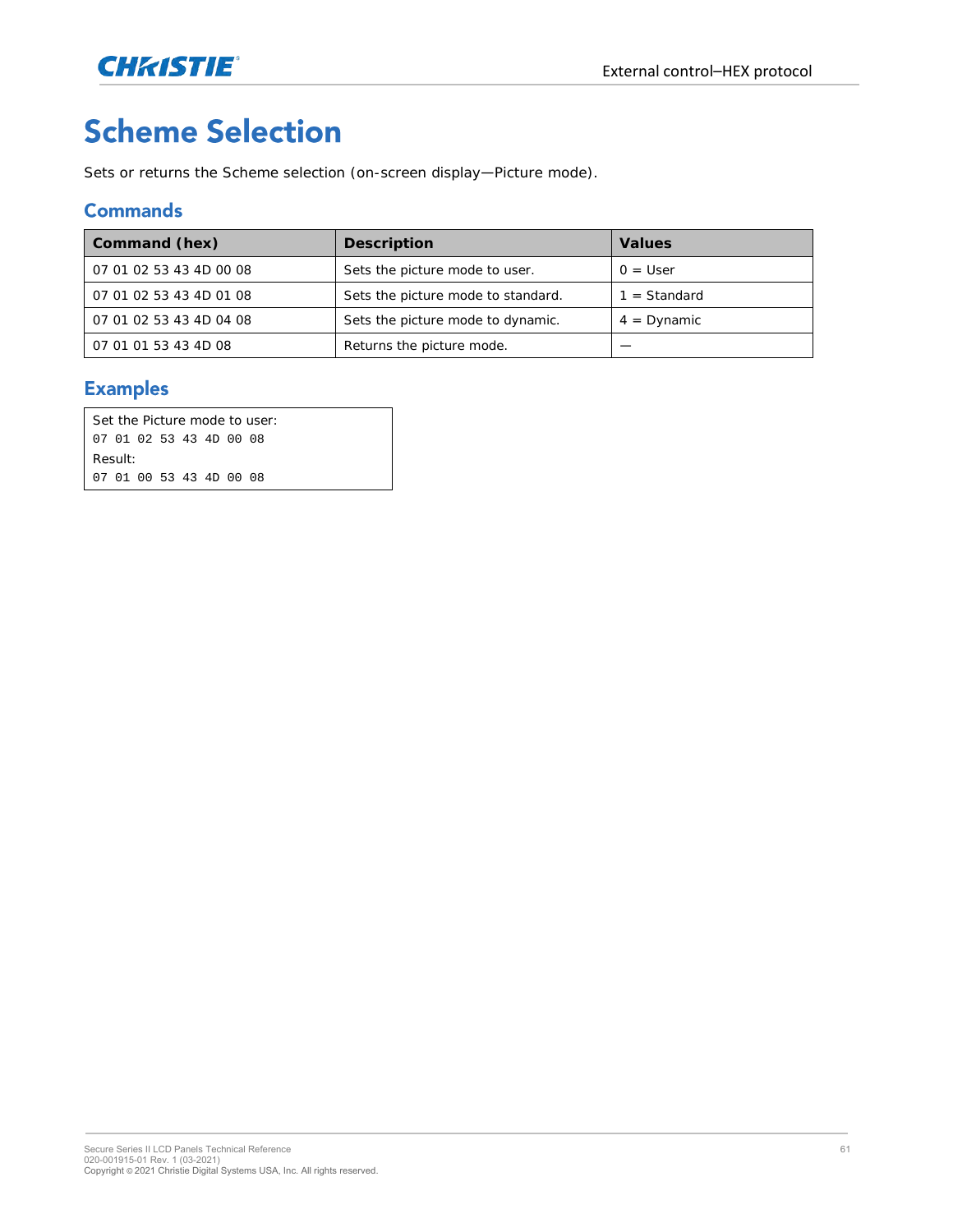#### Corporate offices

#### Worldwide offices

|  |                  | Christie Digital Systems USA, Inc. |  |
|--|------------------|------------------------------------|--|
|  | ph: 714 236 8610 |                                    |  |

Christie Digital Systems Canada Inc.<br>ph: 519 744 8005

| Africa                  | Columbia                | Mexico                   | United States (Arizona) |
|-------------------------|-------------------------|--------------------------|-------------------------|
| ph: +27 (0)11 510 0094  | ph: +57 (318) 447 3179  | ph: +52 55 4744 1790     | ph: 602 943 5700        |
| Australia               | Germany                 | Singapore                |                         |
| ph: +61 (0) 7 3624 4888 | ph: +49 (0) 221 995120  | ph: +65 6877 8737        |                         |
| Brazil                  | India                   | Spain                    | Independent sales       |
| ph: +55 (11) 2548 4753  | ph: +91 (080) 6708 9999 | ph: +34 91 633 9990      | consultant offices      |
| China (Beijing)         | Japan (Tokyo)           | Middle East              | Italy                   |
| ph: +86 10 6561 0240    | ph: 81 3 3599 7481      | ph: +971 (0) 503 6800    | ph: +39 (0) 2 9902 1161 |
| China (Shanghai)        | Korea (Seoul)           | United Kingdom           | Russia                  |
| ph: +86 21 6030 0500    | ph: +62 2 702 1601      | ph: +44 (0) 118 977 8000 | ph: +36 (0) 1 47 48 100 |